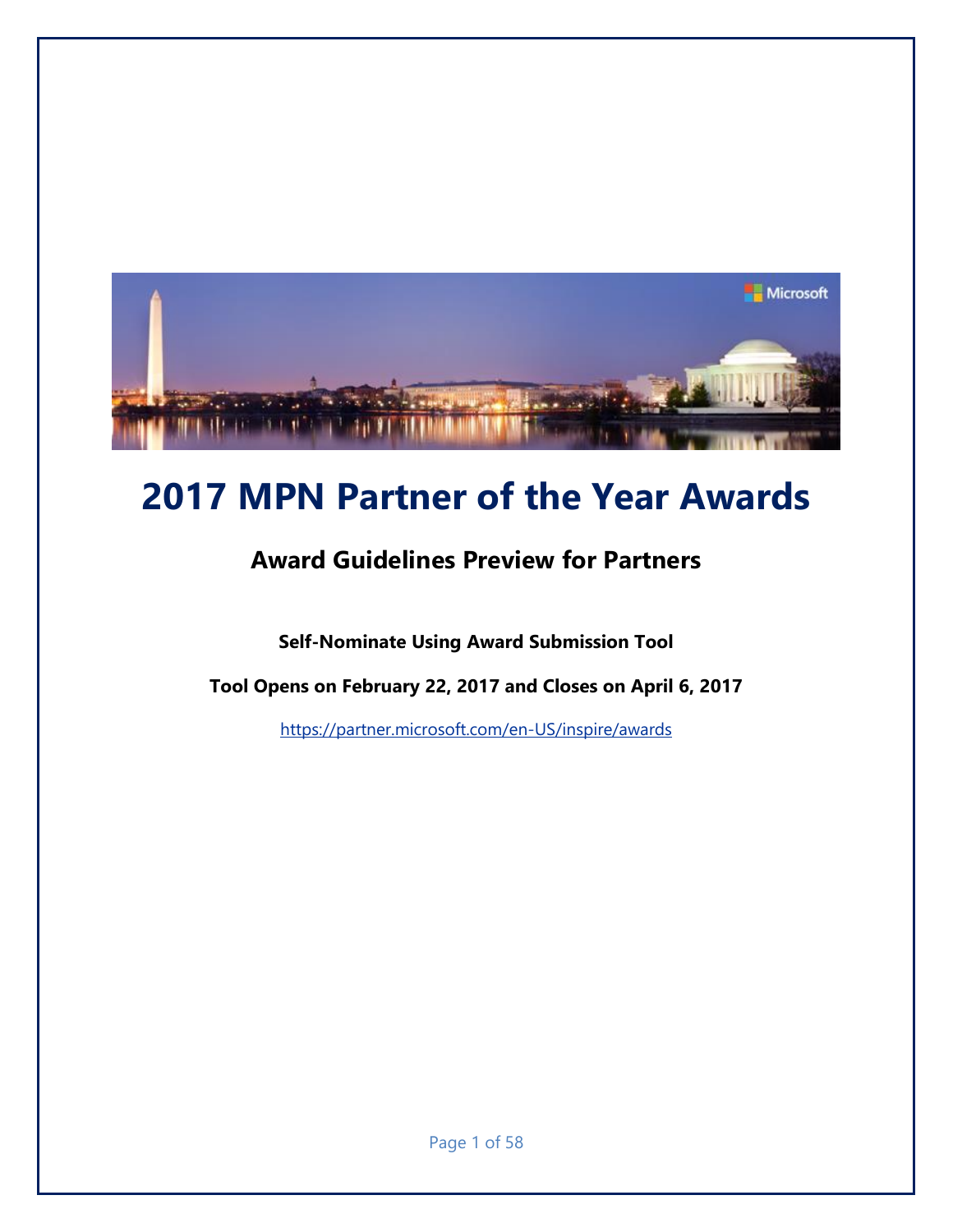# **Table of Contents**

<span id="page-1-0"></span>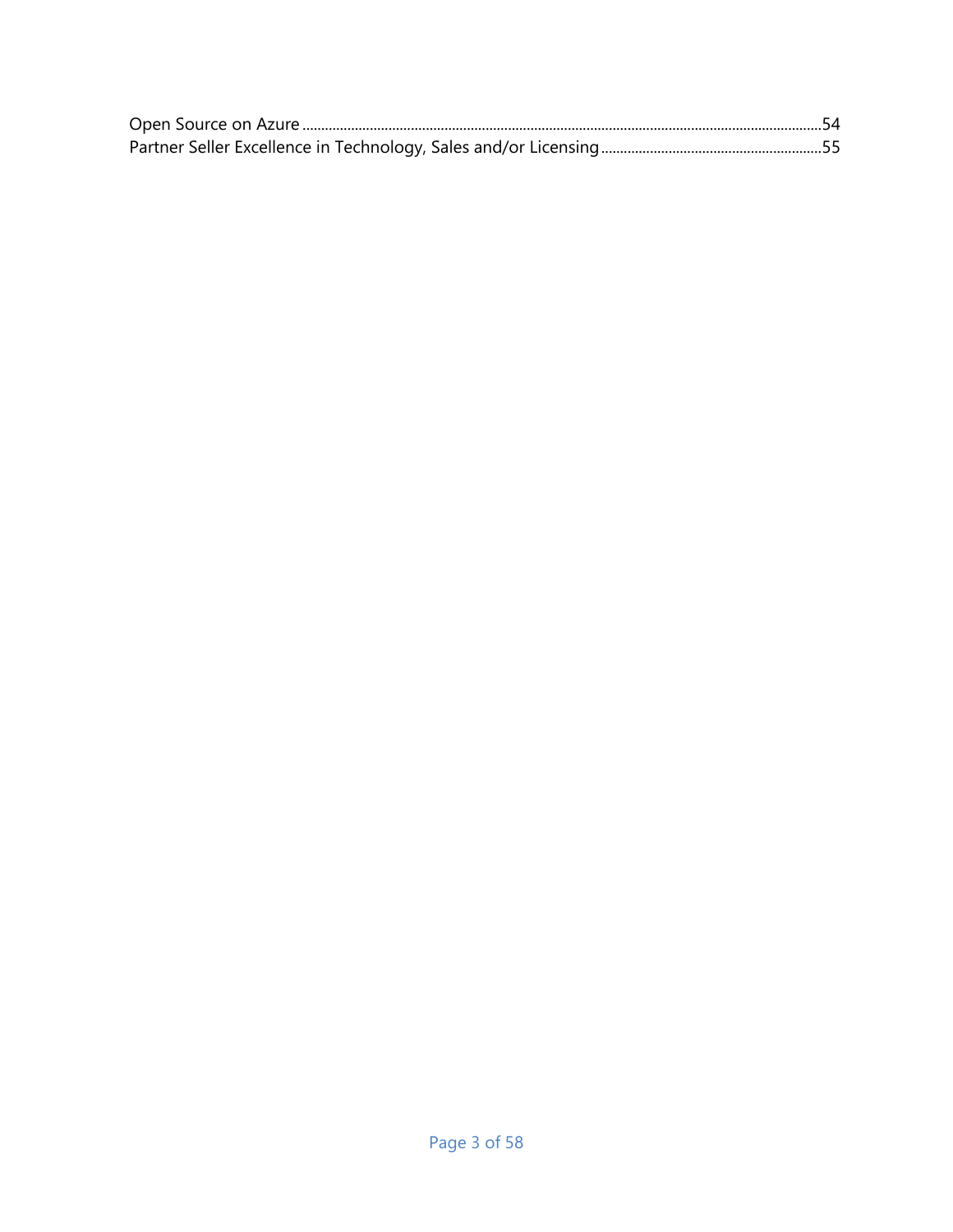# **Introduction**

<span id="page-3-0"></span>Welcome to the Microsoft 2017 MPN Partner of the Year Awards and Country Partner of the Year Awards presented at the Microsoft Inspire Conference from July 9-13, 2017 in Washington DC.

We are excited to offer Microsoft partners a variety of awards designed to showcase solutions built on Microsoft technologies that provide benefits to all customers. These awards celebrate successes and innovations related to partner competencies, cloud technology, entrepreneurial spirit, as well as highlighting the great work done by partners in the public sector and in Philanthropy arenas. The Country Partner of the Year Awards, once again, recognizes partner successes in over 100 countries around the world.

#### How Awards Benefit Your Business

Award recognition means greater visibility for your team. Being an award winner or finalist can:

- Help create new or stronger business opportunities
- Generate positive press coverage
- Lead to increased market recognition

Nominating for the 2017 MPN Partner of the Year Awards equals many more customers knowing about you and aligns your organization as an even stronger Microsoft partner.

Microsoft 2017 MPN Partner of the Year Award benefits include:

- Customized logos and web banners that allow you to showcase your company as an esteemed Microsoft partner.
- Custom public relations templates to help promote your award status (for both winners and finalists).
- Recognition collateral to help celebrate your success.
- Congratulatory letters from key Microsoft executives.
- Photo opportunities with key Microsoft executives at Microsoft Inspire Conference.
- Winners are recognized during keynote presentations at the Microsoft Inspire Conference, held in Washington DC.
- Winners are also invited to an exclusive awards celebration during Microsoft Inspire. The event is a unique opportunity to network with Microsoft executives in specific business areas and strengthen relationships with Microsoft business groups.

#### Start Preparing Your Award Nominations Today

Use this award guidelines document to preview all of the 2017 MPN award categories and questions and to fully prepare your entry offline. The 2017 MPN Partner of the Year Award Submission Tool **opens on February 22, 2017 at 12:01 A.M. Pacific and closes at 11:59 P.M.**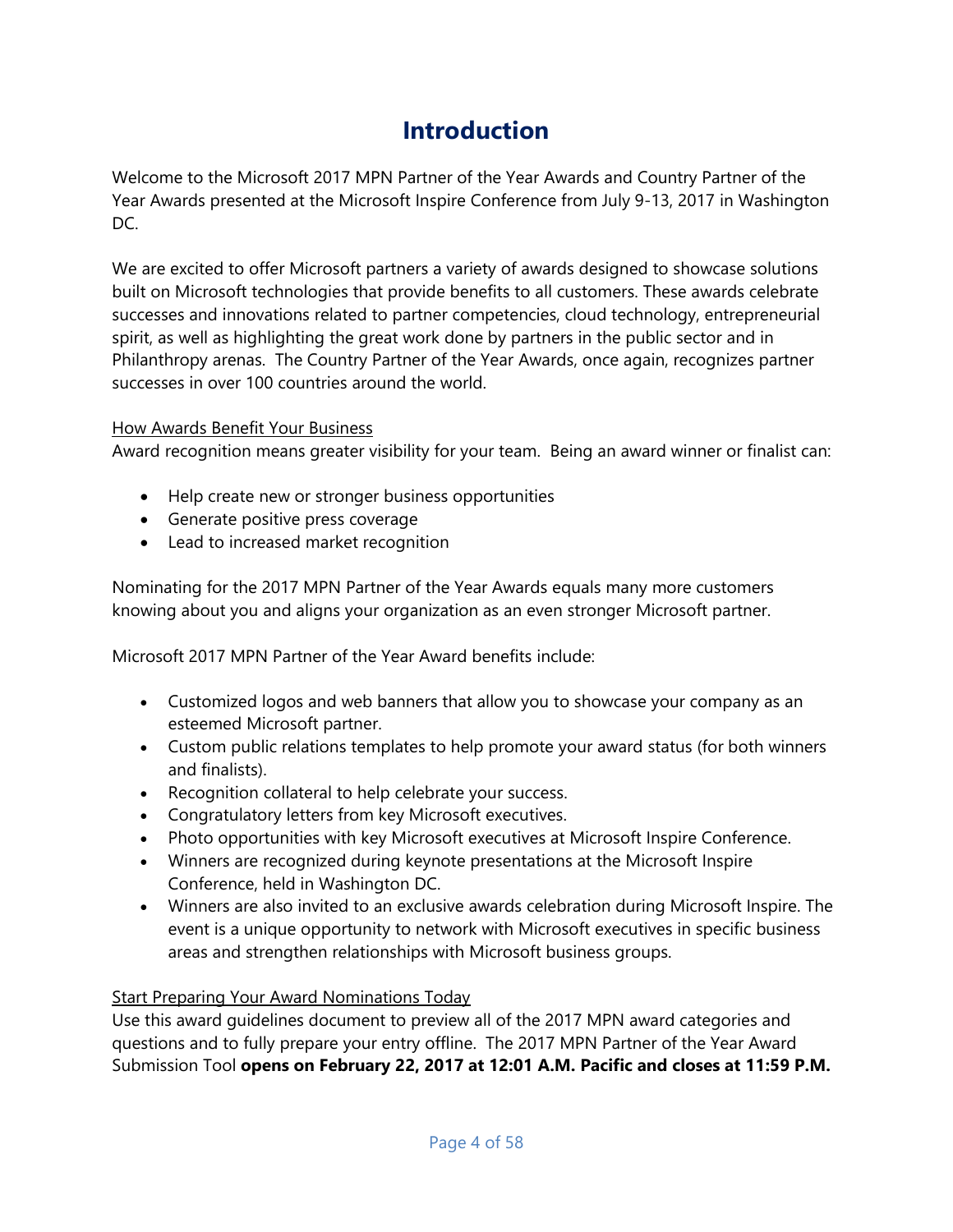**Pacific on April 6, 2017**. You can access the Awards Submission tool [here.](https://partner.microsoft.com/en-US/inspire/awards) The deadline is firm so please allow yourself plenty of time in case you encounter any uploading issues.

# **Instructions for Preparing Award Nominations**

<span id="page-4-0"></span>Prepare your Microsoft 2017 MPN Partner of the Year Award nominations by following these four steps.

**Step 1**: Review the [Official Award Rules, Frequently Asked Questions \(FAQ\),](https://partner.microsoft.com/en-US/inspire/awards) and Guidance from [Judges](https://partner.microsoft.com/en-US/inspire/awards) on the 'Resources' tab before selecting awards and preparing your nominations.

**Step 2**: Ensure that your organization is eligible for that award. If it asks for a specific Microsoft [competency](partner.microsoft.com) achievement, make sure you are fully eligible to nominate.

**Step 3**: Review this full award guidelines document and locate the awards that correspond to your company's best solutions.

- To jump directly to a specific award within this document, go to the Table of Contents and CTRL+click on the award you wish to view.
- Be sure to read all of the eligibility requirements and questions for your chosen awards. Most are one page, but not all.
- When the Award Submission Tool opens on February 22, 2017 at 12:01 A.M. Pacific you can self-nominate your organization for an award by answering the questions provided. All responses are limited to 8,000 characters total (spaces included) and will be submitted in an executive summary style format. We recommend that you have your submission final, edited and ready to submit offline before you begin the upload process using the Awards Submission Tool.

**Step 4:** Submit your nominations via the Awards Submission Tool that you can access at [here](https://partner.microsoft.com/en-US/inspire/awards) when it **opens on February 22, 2017**. Step-by-step tutorial (PDF) is located within the tool [once](http://www.digitalwpc.com/Awards/Documents/2014%20Microsoft%20Award%20Tool%20-%20Partner%20Training%20Guide%202014%20-%20FINAL.pdf) you sign in and [here.](https://partner.microsoft.com/en-US/inspire/awards)

- All final nominations must be submitted **by April 6, 2017 at 11:59 P.M. PST**. No extensions will be granted.
- You may submit multiple award nominations via the Awards Submission Tool, but each must be submitted individually.
- Nominations must be written in English.
- Improperly submitted nominations or incomplete nominations will not be judged.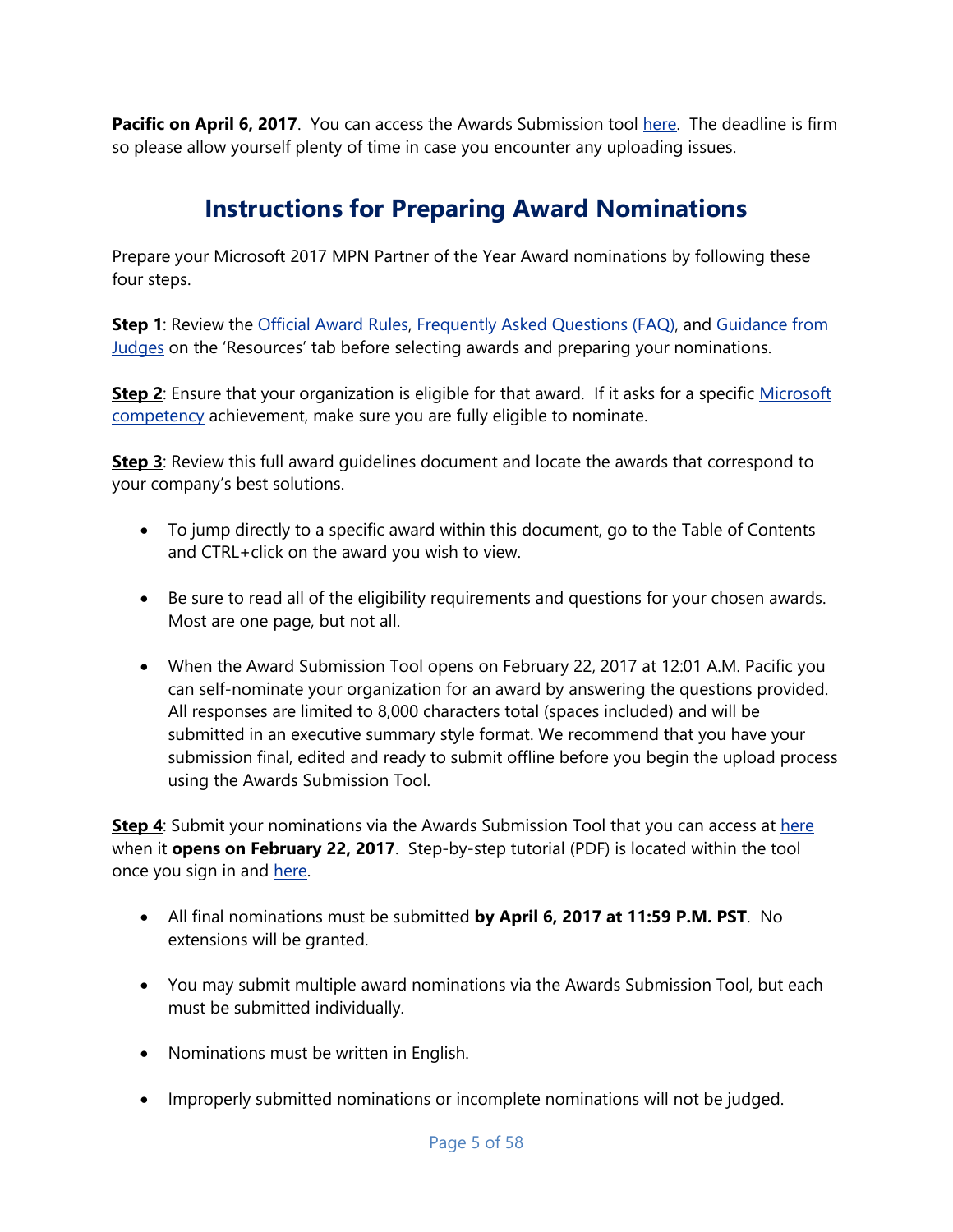**Questions?** Please send an email to the Microsoft MPN 2017 [Partner of the Year Awards team](mailto:MPNawards@microsoft.crgevents.com) and allow 48 hours for a response.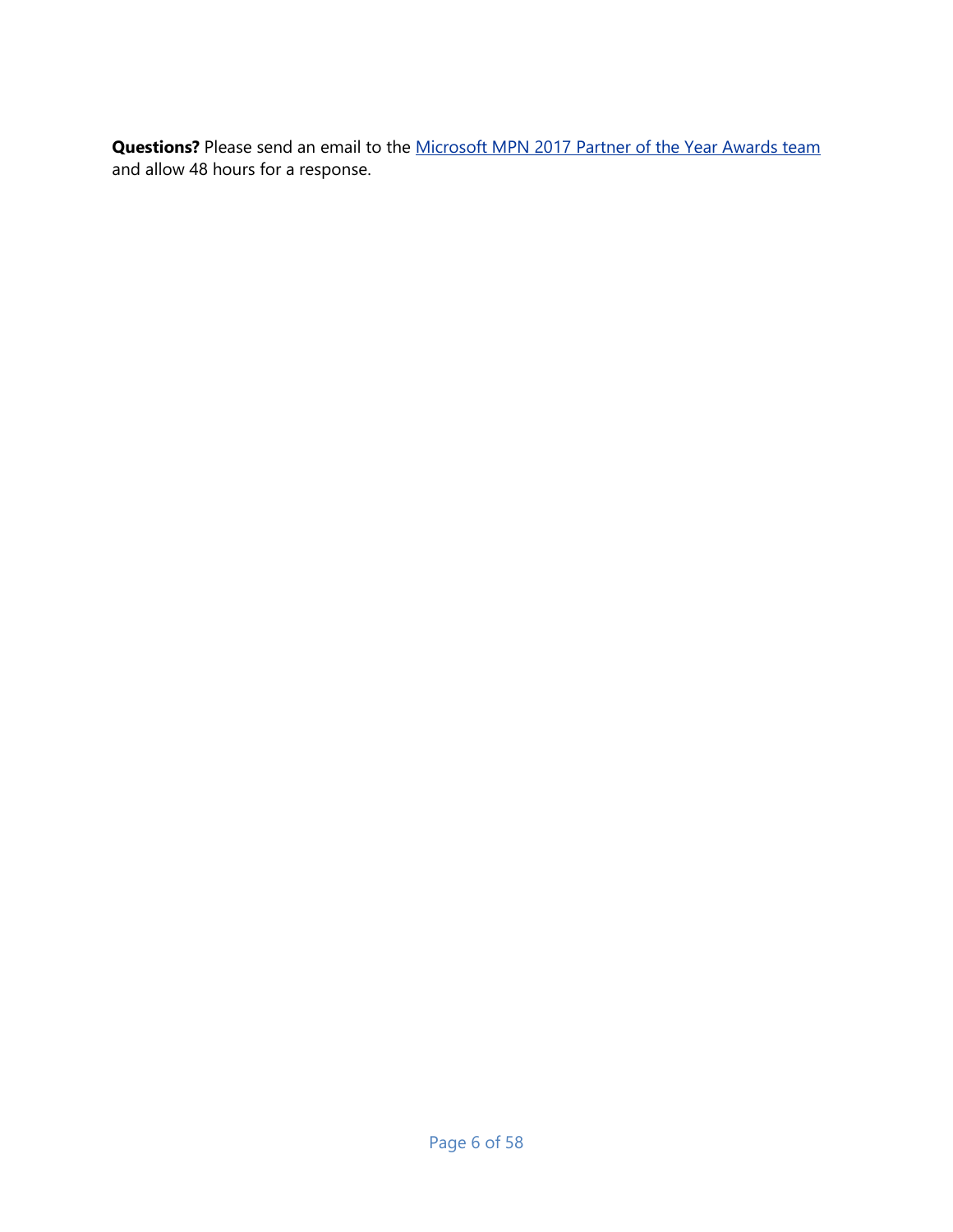# <span id="page-6-1"></span><span id="page-6-0"></span>**Microsoft Philanthropies Cloud for Global Good Awards**

2 Awards

### **Cloud for Global Good - Technology for Good**

Microsoft has a longstanding commitment to making technology accessible to nonprofits around the world to empower them to do more good and drive deeper impact in the communities they serve. The Microsoft Cloud for Global Good - Technology for Good Partner of the Year Award recognizes a partner creating and deploying a cutting-edge cloud technology solution for a non-governmental organization (NGO)/nonprofit. The partner that wins this award is helping to empower nonprofit organizations with Microsoft technology in ways that help them to be more efficient and/or more effective at driving their missions. Self-nominations for this award should:

- Show how NGOs/nonprofits are scaling their business through new tools and/or efficiencies using the latest Microsoft cloud technologies.
- Show how a project not only pushes your organization to integrate technology into the NGO/nonprofit's strategy, but potentially helps the entire sector by creating a replicable model.
- Demonstrate a solution that surpasses previous or current solutions to this problem.
- Highlight a solution or program deployed within the past year.
	- o Example: Move an NGO to cloud services, including Office 365 or Azure, to increase capacity.
	- $\circ$  Example: Build a cutting-edge piece of technology that helps a nonprofit "do more with less" or solve a big problem.

#### **Eligibility**:

- Be enrolled as a [Cloud Solution Provider](https://partner.microsoft.com/en-us/cloud-solution-provider) partner.
- Have a current [Microsoft Partner Center](https://partnercenter.microsoft.com/en-us/partner/home) listing, if applicable.

- Please provide a concise overview of your program and its goals?
- What Microsoft technologies did you employ in your program(s)? Why were they innovative?
- Please describe how the technology helped the nonprofit organization to better address a societal issue. Please include statistics that quantify the societal impact.
- Have you received third-party validation of your program? "Third party validation" refers to support from independent parties (such as partners, government officials, nonprofit agencies). Please share up to three examples.
- Have you received media coverage of your program? Please share up to three examples.
- Please provide links to up to three URLs, videos or images that can further support your submission.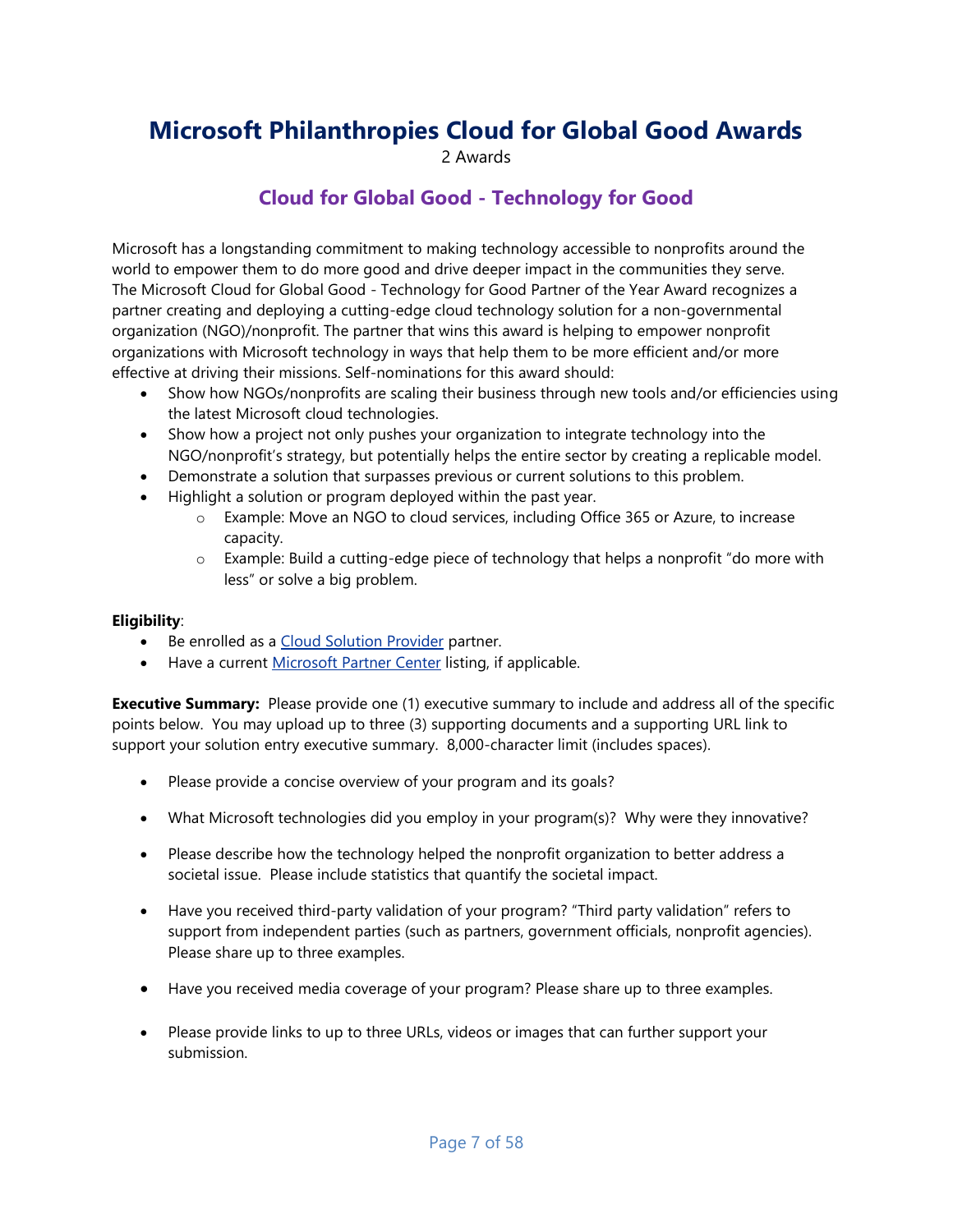# **Cloud for Global Good - YouthSpark**

<span id="page-7-0"></span>Microsoft Cloud for Global Good YouthSpark's goals are to create opportunities for all youth to learn computing, with a priority focus on computer science education and to drive participation in computer science education among all youth, with a priority focus on underserved youth, young women and racial & ethnic minorities.

The Cloud for Global Good YouthSpark Partner of the Year Award recognizes a Microsoft partner that implements events, programs, technology solutions or activities that align to these goals. The winning Partner will utilize their core resources of time, talent, and/or technology to empower youth directly or through youth serving organizations to learn computing with a priority focus on those young people that need it the most. The solution, event, or program may be in either a non-formal, outside of school, or formal, inside of school, setting and must have been deployed within the past year.

- Examples of typical submissions may include:
	- o Programs or Events in partnership with a school or nonprofit to train youth on technology-based jobs, technology skills, or advanced math and science
	- o Nonprofit or teacher trainings on computing skills, computational thinking or computer science
	- o Solutions to enable a community to learn computer skills by combining resources on a single platform

#### **Eligibility:**

- Be enrolled as a [Cloud Solution Provider](https://partner.microsoft.com/en-us/cloud-solution-provider) partner.
- Have a current [Microsoft Partner Center](https://partnercenter.microsoft.com/en-us/partner/home) listing, if applicable.

- Please provide a concise overview of your program and describe why you aligned your organization with this effort?
- Please describe the specific impact of your program. How did it help empower young people to do more and achieve more in their lives? Please quantify the impact in terms of the number of young people who were positively impacted.
- Have you received third-party validation of your program? "Third party validation" refers to support from independent parties (such as partners, government officials, nonprofit agencies). Please list and describe up to three examples.
- Have you received media coverage of your program? Provide up to three examples.
- Please provide to up to three (3) supporting documents and a supporting URL link to support your submission.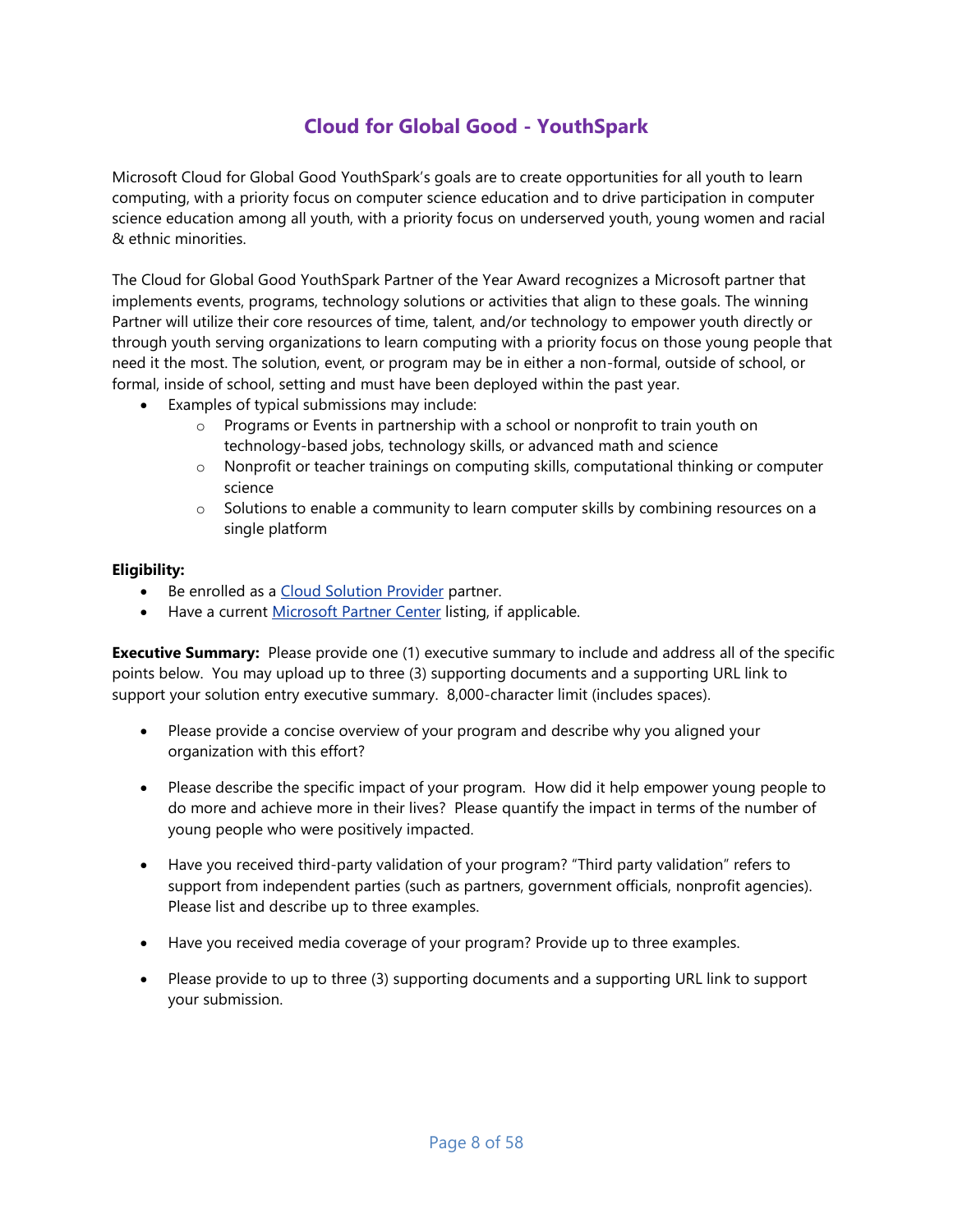# **Competency Based Awards**

18 Awards

### **Application Development**

<span id="page-8-1"></span><span id="page-8-0"></span>The Application Development Partner of the Year Award recognizes exceptional innovation from an application development partner that furthers Microsoft's partner-driven platform vision and delivers exceptional customer business value. The winning nomination will demonstrate innovation, competitive differentiation and customer value, while showcasing the benefits of building applications on the Microsoft platform and leveraging the Microsoft Partner Network.

#### **Eligibility:**

- Must be active in the Microsoft [Application Development](https://partner.microsoft.com/en-us/membership/application-development-competency) o[r Cloud Platform](https://partner.microsoft.com/en-us/membership/cloud-platform-competency) competency
- Application **must not be** a custom solution but demonstrate broad scale and market reach.

- Choose one application solution and describe how it delivers innovation and business value to your customers. For example, how does the solution address a specific business problem and provide examples of the before and after solution scenarios. Include proof points, such as return on investment (ROI) figures, cost reductions, increased productivity, etc.
- What core Microsoft technologies were used to develop the application (include version numbers) and list any key features used to create competitive differentiation?
- Upload any outside references or data sources that illustrate exceptional customer experience with your application and/or return on investment information in reference to Question #1 (links to published articles, case studies, videos or customer testimonials).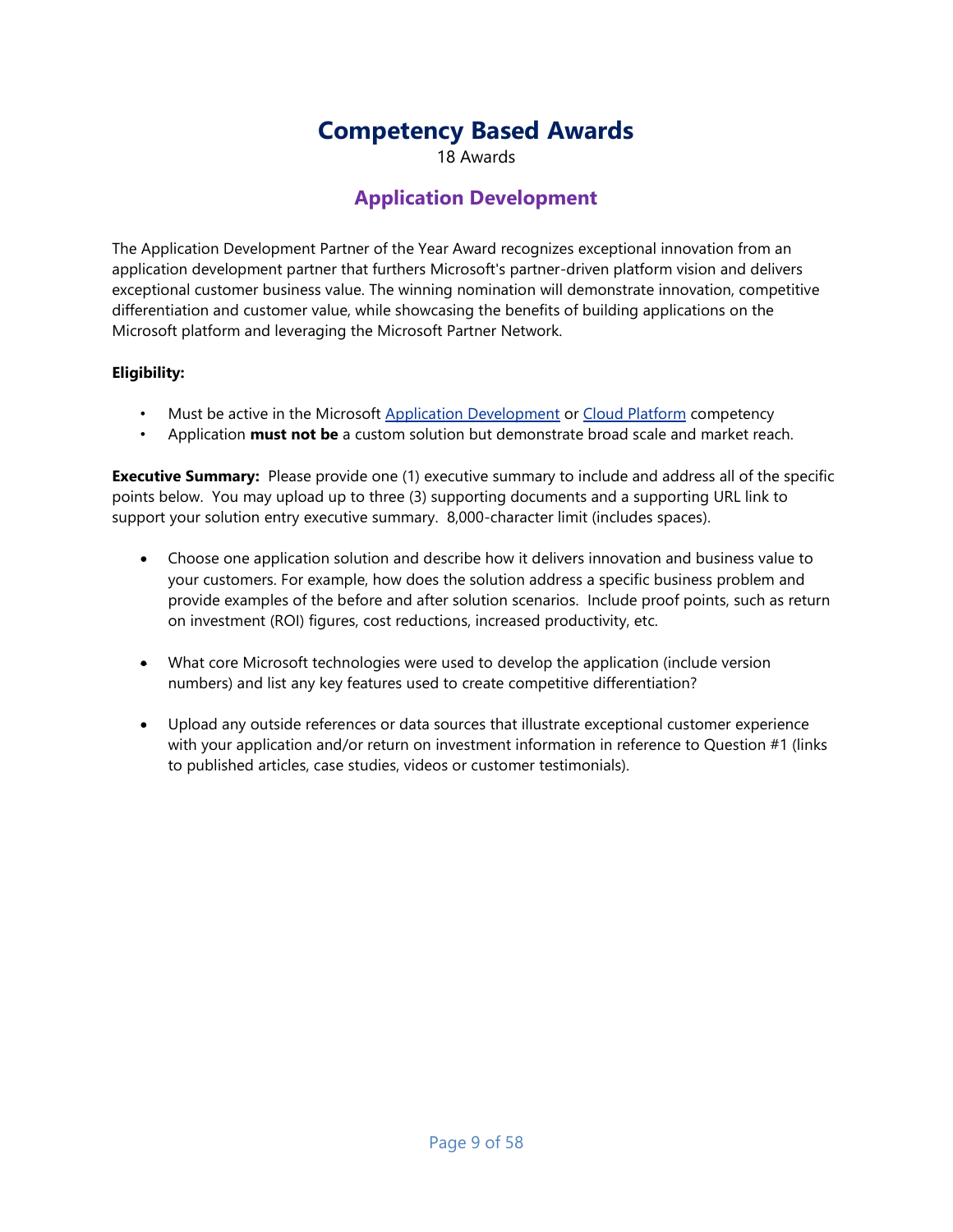# **Business Analytics**

<span id="page-9-0"></span>The Business Analytics Partner of the Year Award recognizes a partner who has delivered an outstanding solution leveraging Microsoft's Advanced Analytics, Big Data and Business Intelligence capabilities. The winning solution will have empowered customers to surface predictive and cognitive insights from any kind of data – including unstructured and streaming data – to make better, faster strategic business decisions.

Winning solutions should first and foremost be innovative and impactful, and take advantage of leading data and analytics capabilities using the Microsoft Azure cloud services that are part of the Cortana Intelligence Suite (including but not limited to HDInsight, SQL Data Warehouse, Data Lake, Stream Analytics, Machine Learning, Cognitive Services and Bot Framework, as well as Power BI) and/or the capabilities of Microsoft R Server or Microsoft R Services in SQL Server 2016.

Business Analytics solutions should focus on:   

- Predictive Analytics
- Prescriptive Analytics
- Big Data

#### **Eligibility**:

- Gold/Silver in Microsoft [Data Analytics](https://partner.microsoft.com/en-us/membership/data-analytics-competency) competency or [Cloud Platform](https://partner.microsoft.com/en-us/membership/cloud-platform-competency) competency.
- Join the Cloud+Enterprise Partner Community
- Be the Digital Partner of Record (DPOR) or Cloud Solution Provider (CSP) for 2+ Cortana Intelligence products
- Have a current [Microsoft Partner Center](https://partnercenter.microsoft.com/en-us/partner/home) listing, if applicable.

**Executive Summary:** Please provide one (1) executive summary to include and address all of the specific points below. You may upload up to three (3) supporting documents and a supporting URL link to support your solution entry executive summary. 8,000-character limit (includes spaces).

**Business Challenge**: Choose one solution. Describe the specific customer scenario(s) and problem(s) solved by the solution. Include your customer's business challenge or problem and provide examples of the before-and after-solution implementation scenarios. 

**Benefits & Impact:** Please describe the benefits & business impact of your solution. Specify the products (include version) and technologies used.   

**Transformation & Differentiation**: How has basing your solution on Microsoft's technologies helped position your organization for growth or transformation to adapt to the cloud? How has it helped you win against the competition in a customer situation from a technical and business perspective? 

**Market Need**: Is this solution specific to one particular customer, or does it have broader market potential? Upload or provide outside references or data sources that illustrate exceptional customer experience or satisfaction (links to published articles, case studies, videos, customer testimonials, etc.).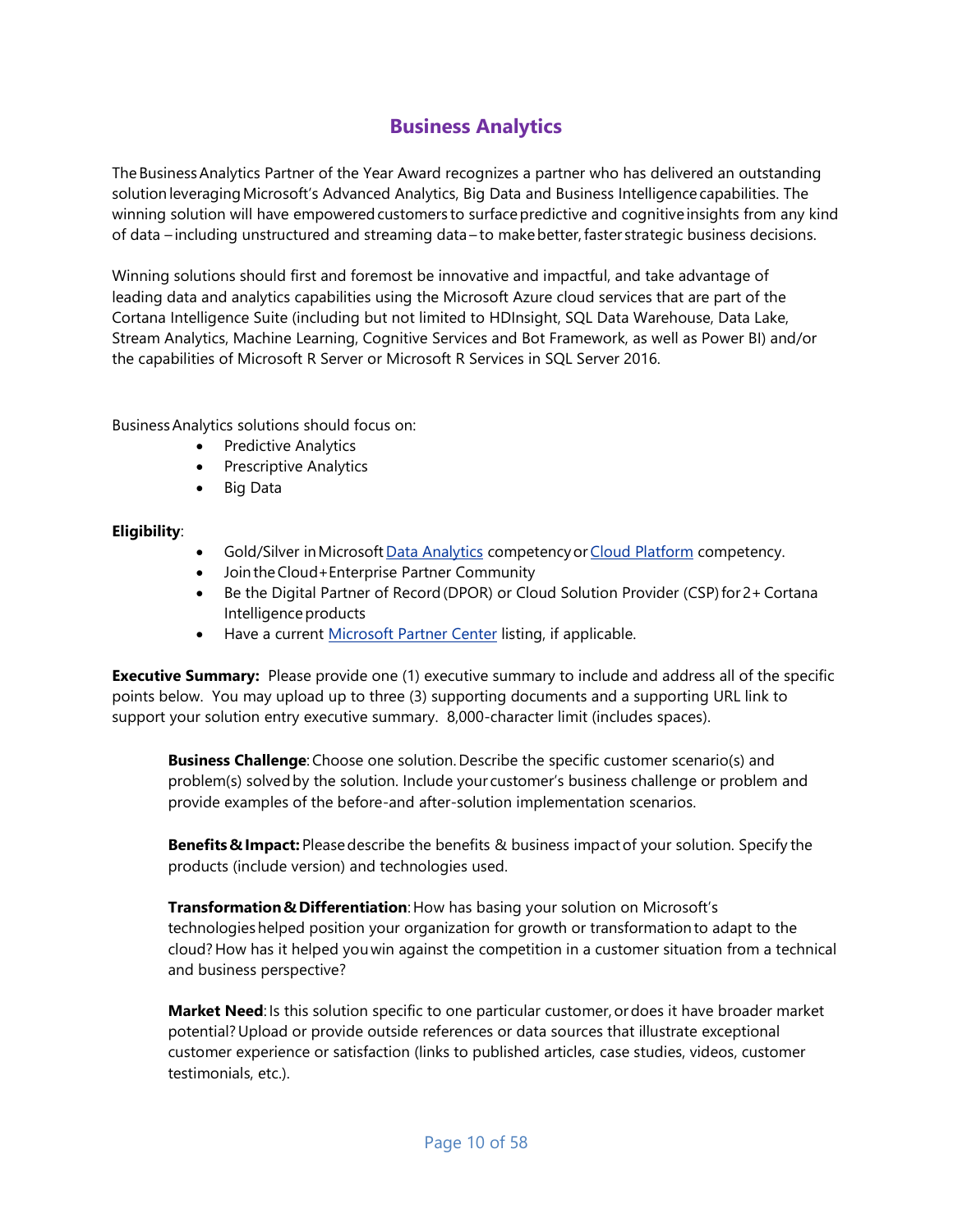# **Cloud Apps**

<span id="page-10-0"></span>The Cloud Apps Partner of the Year Award recognizes a partner that has designed, developed, and deployed Cloud Apps for their Enterprise customers, based on the Azure Application Platform. The modern developer is a solution composer, combining custom code with the best of finished services to create apps that were unimaginable not so long ago, and delivering those applications at amazing speed. The winning nomination will best demonstrate how a partner has solved customer requirements and accelerated adoption of Azure by deploying and managing Cloud Apps of all kinds, from the simplest website to the most complex business solution – like enterprise application integration, or digital media – and ultimately improving business results, increasing customer value, and helping companies to drive their business forward.

- Have implemented in production a Cloud App based on the Azure Application Platform
- Can demonstrate how the solution addresses **all** the following:
	- o Help customers solve and address a line-of-business scenario or business problem using the Azure Application Platform
	- o Drive business transformation, economic or financial impact for your customers
	- o Include named customer examples, providing key performance indicators of business impact as result of the solution implementation

#### **Eligibility**:

- Be active in the Microsoft [Cloud Platform](https://partner.microsoft.com/en-us/membership/cloud-platform-competency) Competency.
- Be active in the Microsoft [Application Integration](https://partner.microsoft.com/en-us/membership/application-integration-competency) Competency.
- Have a current [Microsoft Partner Center](https://partnercenter.microsoft.com/en-us/partner/home) listing, if applicable.

- 1. Choose one solution. Describe the specific customer scenario(s) and problem(s) solved by the solution. Include your Customer's business challenge or problem and provide examples of the before and after solution implementation scenarios. Include information such as:
	- o Customer(s) name and/or other pertinent customer description
	- o What was the customer business problem?
	- o What usage scenario did your solution address? (e.g. Web & Mobile, Enterprise Integration, Line of business apps, Digital Media)
- 2. What Microsoft Azure services and technologies did you include in the solution? Include all Microsoft products (with version) and technologies used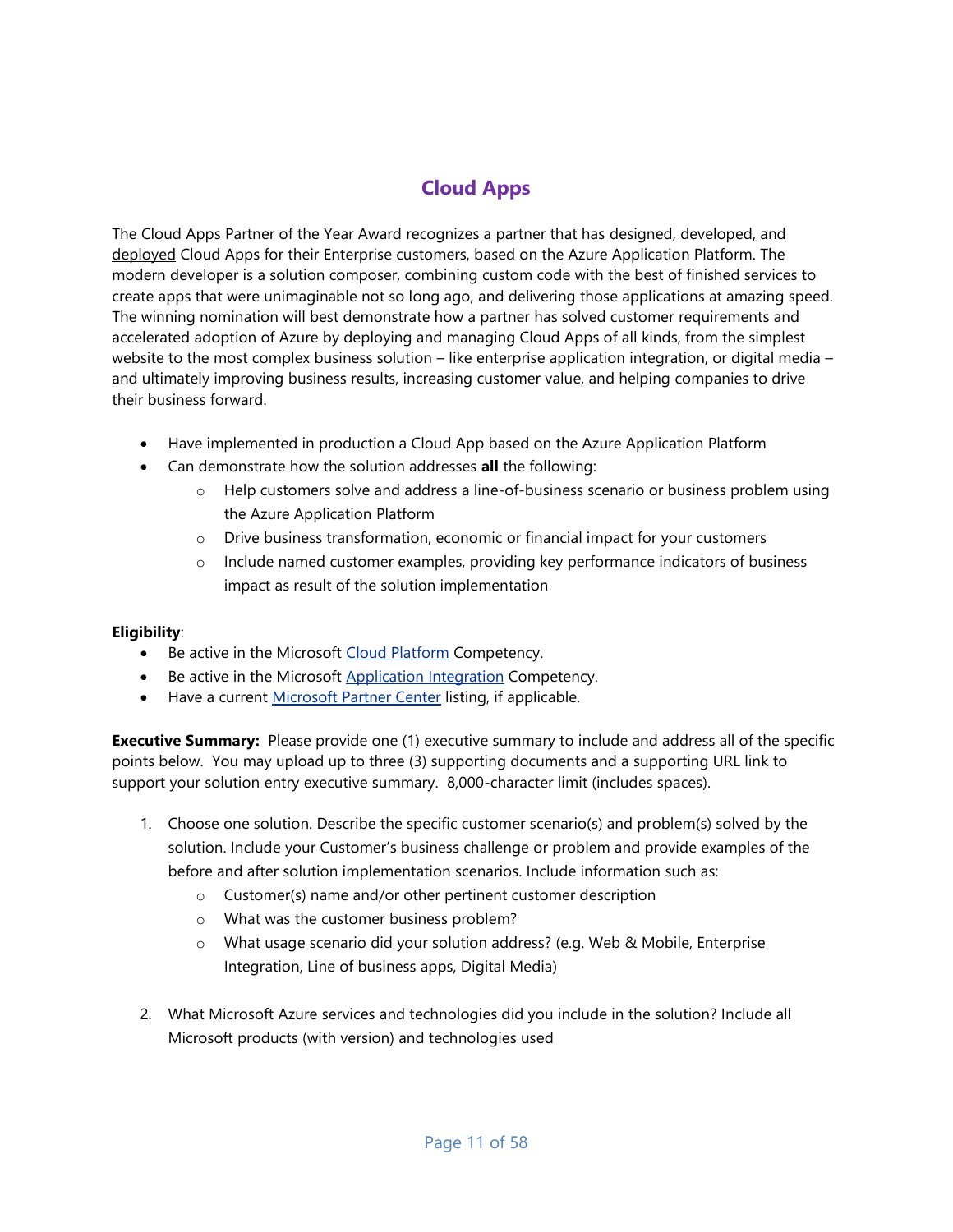- 3. Please describe the benefits & business impact of your solution. Include information such as how your solution impacted your customers' businesses (such as making them more competitive) and including return on investment (ROI) figures (cost reduction, increased productivity, etc.)?
- 4. Is this solution specific to one particular customer or does it have broader market potential?
	- o Which key industry verticals your Cloud App was implemented in and how you foresee any new industry expansion for your business?
	- o Can the solution be applied to any other potential industries, and how?
	- $\circ$  Upload or provide outside references or data sources that illustrate exceptional customer experience or satisfaction (links to published articles, case studies, videos, customer testimonials, etc.)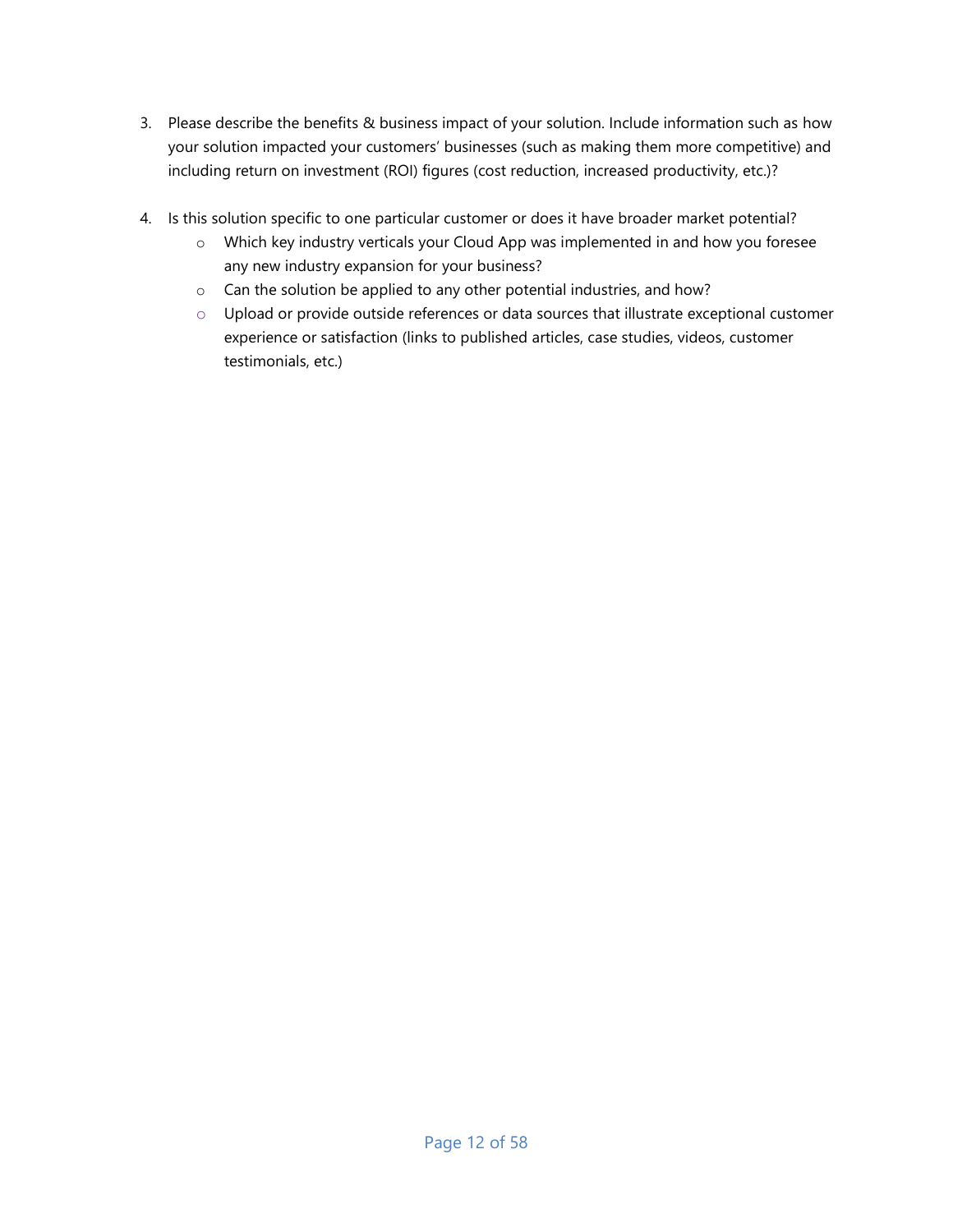# **Cloud Customer Relationship Management**

<span id="page-12-0"></span>The Cloud Customer Relationship Management Partner of the Year Award will recognize an exceptional partner who excels in providing their customers solutions for sales automation, customer services, field services, project services automation, and marketing automation. The award is designed for Microsoft partners who have shown both innovation and results related to selling and delivering Microsoft Dynamics CRM cloud offerings.

Eligible candidates for the award will have proven their ability to meet customer demands by:

- Demonstrating solution selling expertise in a digital transformation world
- Driving scale by constructing a marketing engine optimized for focused, results-oriented, ongoing demand generation activities both for the Enterprise as well as for the SMB spaces.
- Packaging intellectual property (IP) (product and/or services) to create repeatable, sustainable annuity streams
- Accelerating sales models by building a delivery model based on rapid deployment.
- Owning the customer lifecycle through driving adoption of their solution and expansion into the customer

This award will consider the business model attributes mentioned above, customer references or case studies, as well as the Microsoft Dynamics CRM Online Sales Automation, Microsoft Dynamics CRM Online Customer Services, Microsoft Dynamics CRM Online Field Services, Microsoft Dynamics CRM Online Project Services Automation, and Microsoft Dynamics CRM Online Marketing Automation revenue sold leading up to June 30<sup>th</sup>, 2017 as systematically captured through Microsoft reporting tools. Additional consideration will go to partners who have transformed their business inclusive of multiple Microsoft Cloud offerings such as the sale and integration of Office 365 and/or Azure with their Dynamics CRM solution. Finally, strong consideration will go to partners who are have identified the Cloud Solution Provider Program as a business priority.

#### **Eligibility:**

- Be Silver or Gold in the Microsoft [Cloud Customer Relationship Management](https://partner.microsoft.com/en-us/membership/cloud-customer-relationship-management-competency) Competency.
- Solution must be built/deployed with the latest in-market versions of Microsoft Dynamics CRM Online Sales Automation, Microsoft Dynamics CRM Online Customer Services, Microsoft Dynamics CRM Online Field Services, or Microsoft Dynamics CRM Online Project Services Automation
- 1 entry per partner. No joint partner entries.
- Have a current [Microsoft Partner Center](https://partnercenter.microsoft.com/en-us/partner/home) listing, if applicable.

**Executive Summary:** Please provide one (1) executive summary to include and address all of the specific points below. You may upload up to three (3) supporting documents and a supporting URL link to support your solution entry executive summary. 8,000-character limit (includes spaces).

 Describe how your organization is embracing the cloud business opportunity presented by the digital transformation as it pertains to Microsoft Dynamics Customer Engagement/CRM including specific business impacts for your organization (for example, revenue acceleration, addressable new markets, new customer acquisition, business success, and customer satisfaction). Make specific reference to the depth and breadth of the Microsoft cloud products, services, and new or existing cloud-based solutions within your organization. Make specific reference to how you specialize, for example by vertical, by customer segment, or by business process.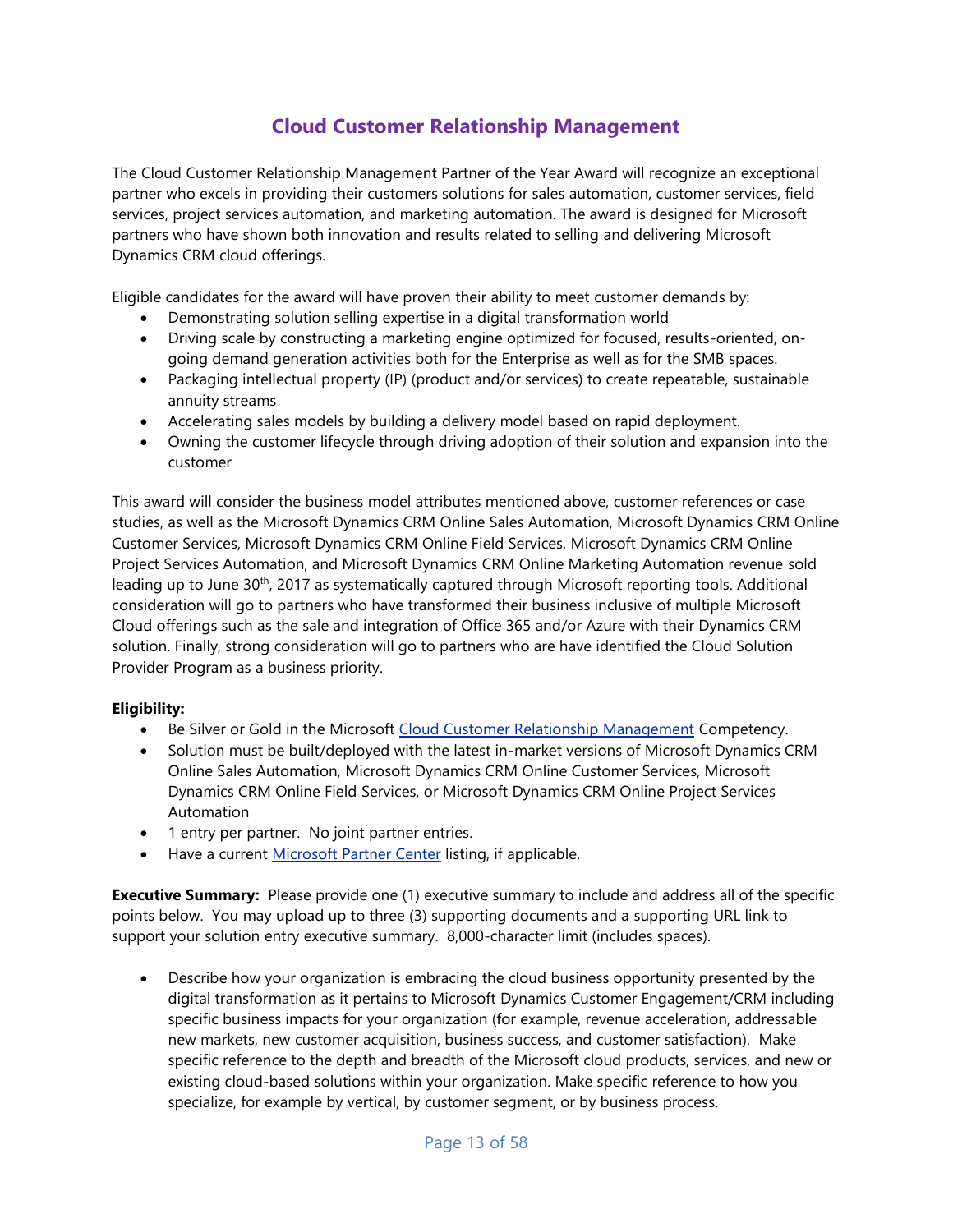- Describe your customer-facing cloud offering and how it helps you win against the competition. Where possible, be specific about how it is unique in the marketplace, its repeatability and what aspects of the Microsoft online services it takes advantage of (Microsoft Dynamics CRM Online Sales Automation, Microsoft Dynamics CRM Online Customer Services, Microsoft Dynamics CRM Online Field Services, or Microsoft Dynamics CRM Online Project Services Automation, Azure, etc.). Describe the customer value proposed in terms of problems addressed, pricing, and ongoing support.
- Describe your marketing and sales engines and how they address customers' expectations and responsiveness. Describe how you have been able to increase the volume of leads and accelerate the sales cycle – Enterprise and SMB segments. How are you using various online vehicles and tools such as LinkedIn, web based videos, tutorials, case studies and social media to further educate prospects so that you limit the amount of engagement required to close a deal?
- Describe how you compete to win with your Microsoft Dynamics CRM Online solutions and services. Provide specific examples of how your offerings have been successful in winning against the competition from a technical and/or business perspective.
- How have you increased repeatability into your delivery practice in an effort to meet the desires of customers to consume the technology as an operational expense? How have you packaged offerings in fixed bid/scope format? Provide specific examples in which you have you enabled rapid delivery methodologies.
- How are you managing your customer retention and satisfaction strategy with cloud customers? Describe some of your tactics you are employing to increase customer engagement and the deployment of your services and offerings within the customer. (Examples include attaching additional services such as Office 365, customer educational services, packaged IP). In addition, provide evidence of customer loyalty and satisfaction quotes or testimonials from your customers.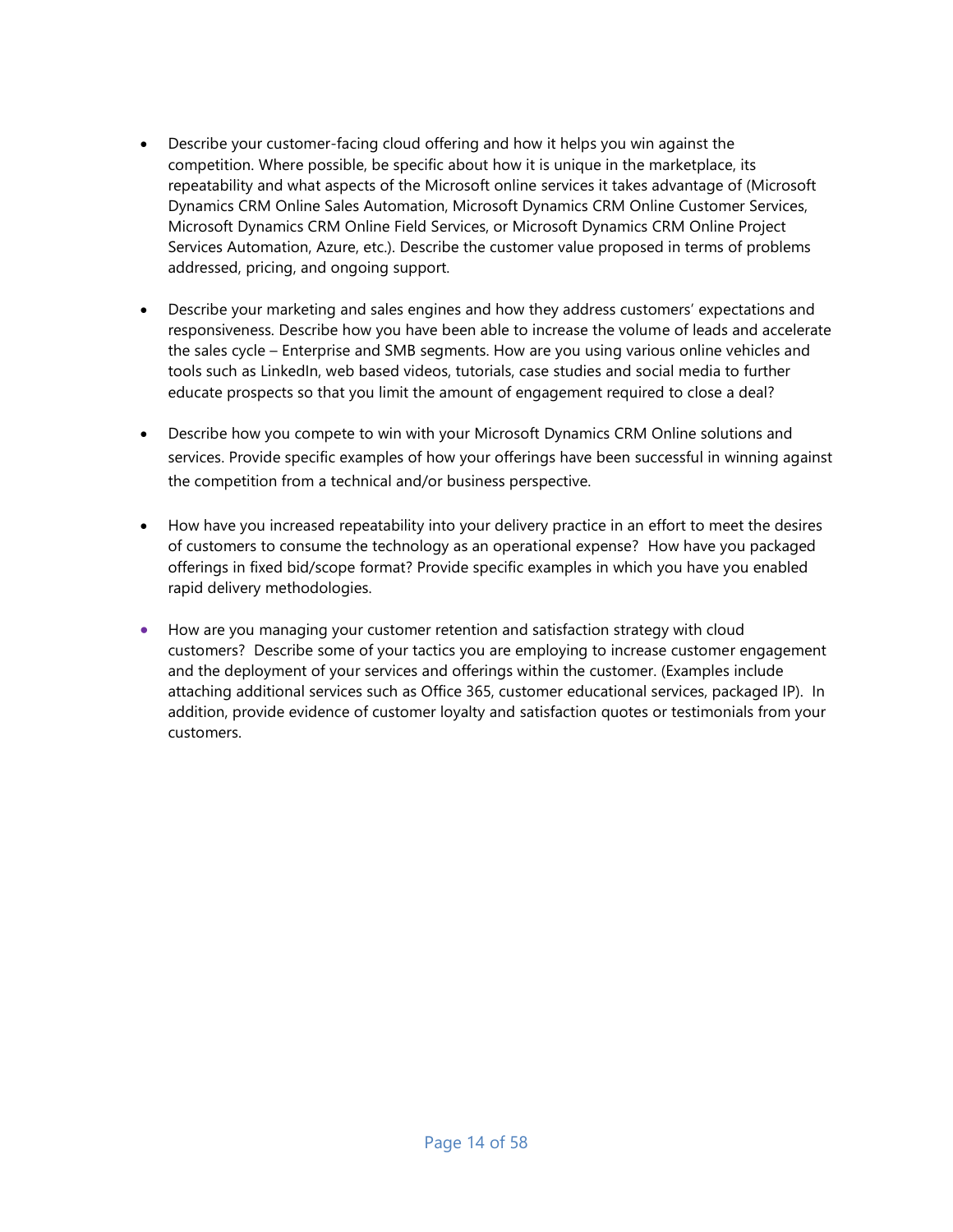# **Cloud Productivity**

<span id="page-14-0"></span>The Cloud Productivity Partner of the Year Award honors a partner that has seen substantial and sustainable growth in deploying Office 365 cloud and hybrid solutions as well as driving customer adoption with high impact and satisfaction. The winning nomination will demonstrate innovation, competitive differentiation, and customer benefits that results improved efficiency, growth or profitability while showcasing the value of Office 365.

#### **Eligibility**:

- Be a Microsoft partner; required to be active in the [Cloud Productivity Competency](https://mspartner.microsoft.com/en/us/pages/membership/cloud-productivity-competency.aspx) (Silver or Gold)
- Have a current [Microsoft Partner Center](https://partnercenter.microsoft.com/en-us/partner/home) listing, if applicable.

- What specific customer challenge(s) and problem(s) does your solution solve? Identify:
	- o Customer's business challenge or problem.
	- o Quantifiable business impact of your solution (for example, increased revenue, cost savings, efficiency gains, improved customer satisfaction)
	- o How did your solution add value to the customers' business (pre- and post-deployment comparison)?
- Describe the solution, including what products and technologies were used. Please provide links to outside references that illustrate the solution (articles, case studies, videos, testimonials, etc.). Describe how using different workload or features in Office 365 helped you win against the competition from a technical and business perspective.
	- Did you use FastTrack onboarding? If so, what were the key benefits for the customer and how did it help the customer or you add value-added services?
	- Did your company partner with other Microsoft partners in designing, developing, implementing, and/or integrating this solution? If yes, please describe your partnering story and how it benefited the customer.
	- Do you have outside references or data sources that illustrate exceptional customer experience or satisfaction (such as published articles, case studies, videos, or customer testimonials)? If so, please provide.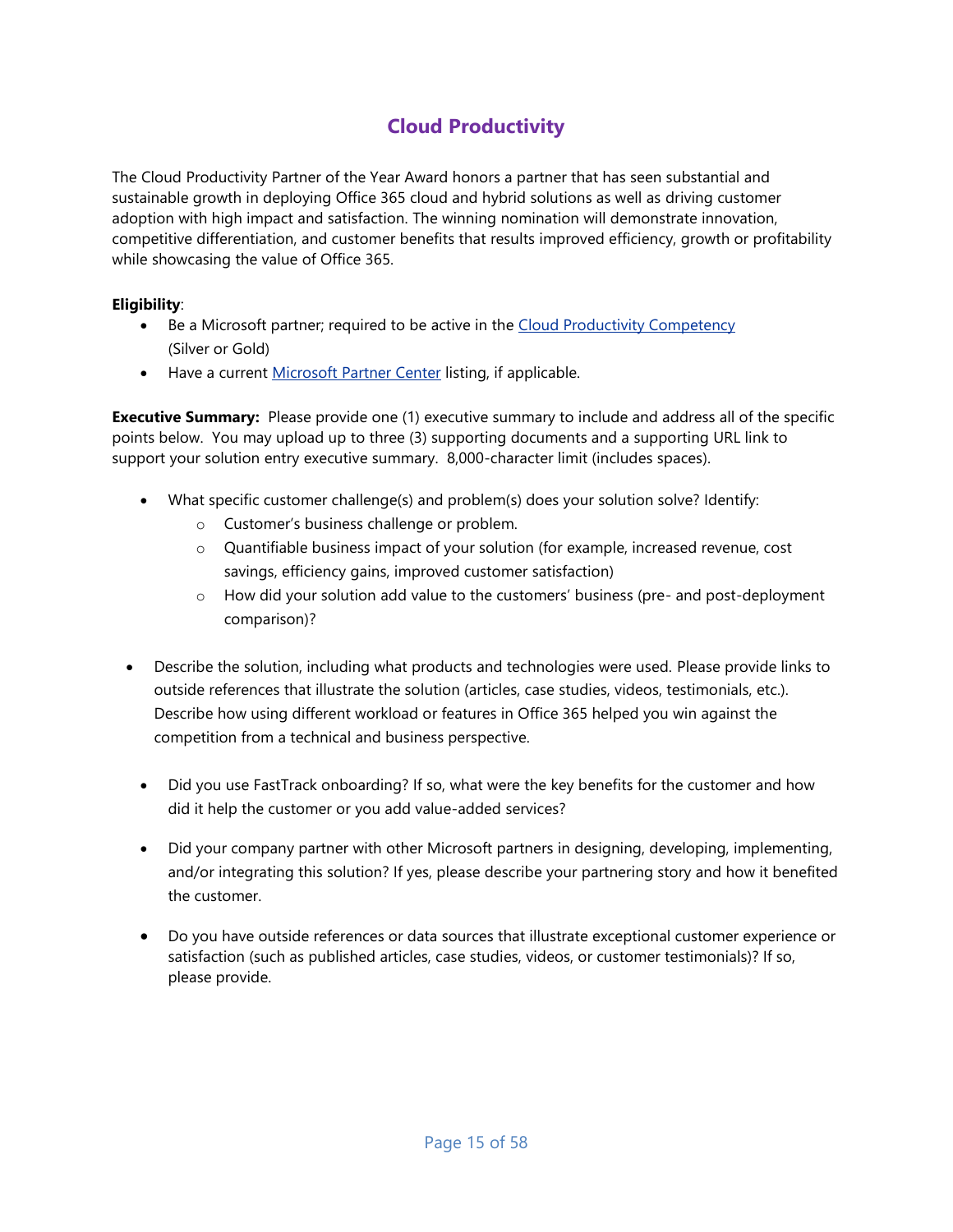# **Collaboration and Content**

<span id="page-15-0"></span>The Collaboration and Content Partner of the Year Award will recognize an exceptional partner who excels in providing their customers solutions built on the SharePoint Online platform in one or more of the following areas:

- Content Management solutions that increase customers' employee productivity, simplify their access to information and people, maximize their ability to share and use a variety of documents, and enable a more efficient and effective workforce. Typical solutions will have leveraged one or more of the following capabilities: OneDrive for Business, document management, records management, eDiscovery, content workflow, LOB connectivity, intranet portals. Other key considerations include leveraging collaborative solutions such as business value consulting, change management, architectural design, or digital asset management.
- Search solutions that effectively and efficiently support complex searches and provide search driven experiences across disparate content sources. Solutions should have increased either a customer's revenue or employee productivity by creating engaging, search-driven experiences, which have helped them monetize their online assets, enhanced their employees' productivity, and saved costs by using advanced search functionality, analytics, and behavior tracking for internal and external facing sites.

Collaboration solutions that meet team and organizational collaboration and connectivity needs across intranets and extranets. Solution offerings that increased a customer's workforce productivity and enabled teams to work more effectively across boundaries with partners and customers. Other key considerations include innovative thinking that helped solve a technical challenge or addressed a customer's business needs and empowered its employees through the use of collaborative solutions.

#### **Eligibility**:

- Be active in the Microsoft [Collaboration and Content competency.](https://mspartner.microsoft.com/en/us/Pages/Membership/collaboration-and-content-competency.aspx)
- Have a current [Microsoft Partner Center](https://partnercenter.microsoft.com/en-us/partner/home) listing, if applicable.
- Solution was built/deployed with SharePoint Online.
- All eligible partners can self-nominate their solution.

- Describe the customer business opportunity your solution addresses and the realized value/business impact (e.g. reduced costs, efficiency gains, etc.). Provide quantified results and specifics regarding customer satisfaction, with links to case studies if possible.
- How is your solution unique in the marketplace and specifically how did you demonstrate innovation leveraging the SharePoint Online platform and other Microsoft technologies? Is this solution specific to one particular customer or does it have broader market potential? Please include the Microsoft technologies that were utilized and industry focus as applicable.
- Describe how using Microsoft technologies in your solution helped you win against the competition in a customer situation from a technical and business perspective. Did your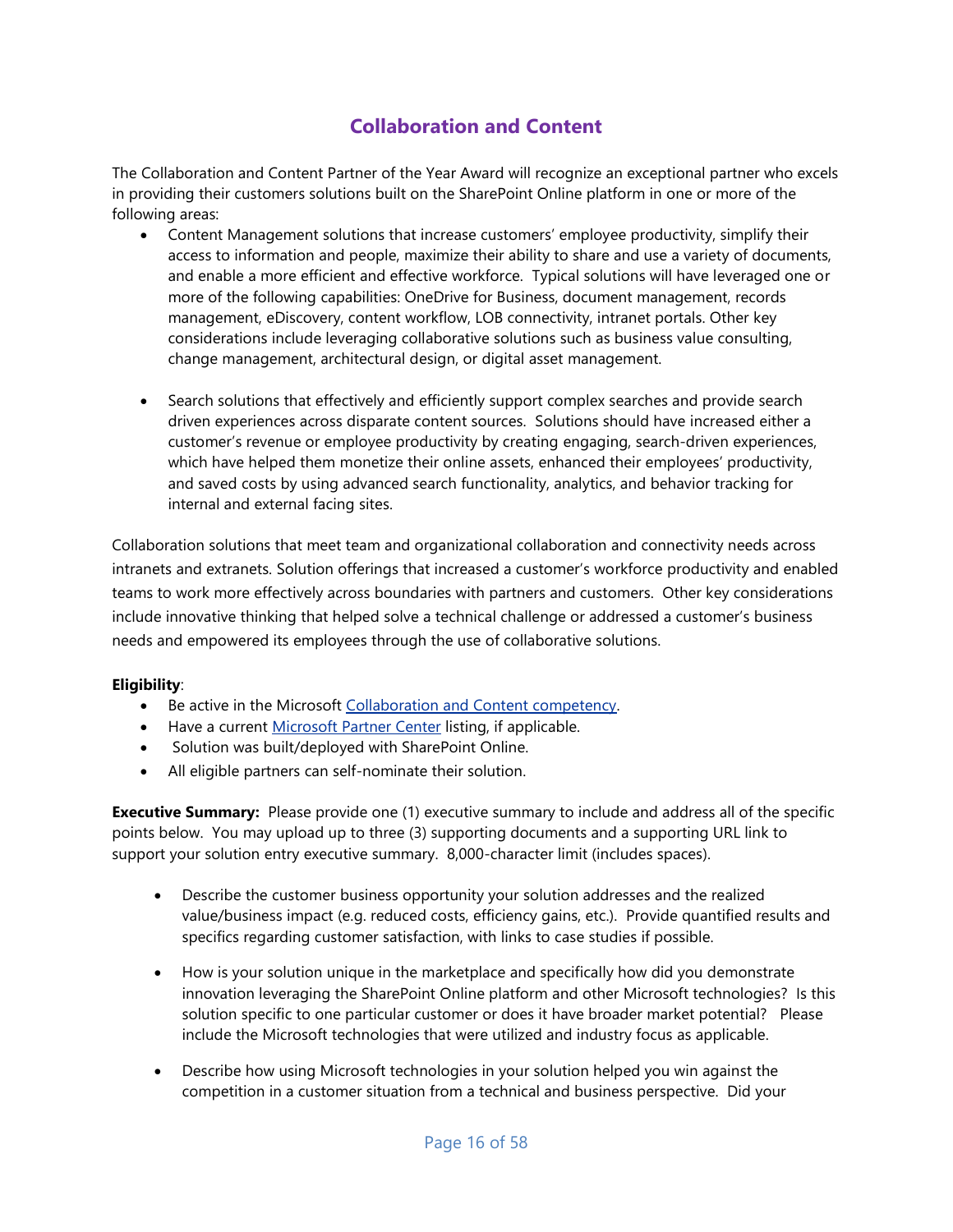solution result in the sale of Microsoft technologies or did it use the customer's existing licenses? Did your company partner with any other Microsoft partners in designing, developing, implementing, and/or integrating this solution?

- What effect has your solution had on users' ability to use and benefit from content stored in other enterprise scale systems (such as ERP, CRM, supply chain solution, core banking solution, e-commerce solution, etc.)?
- Tell us which of the following did your SharePoint solution utilize?
	- o Modern Team Sites
	- o External Sharing
	- o SharePoint Framework
	- o Hybrid
	- o Collaboration
	- o Mobile Apps
	- o Microsoft PowerApps & Microsoft Flow
	- o Business Intelligence
	- o Enterprise Content Management (or eDiscovery / Compliance)
	- o Search & Discovery
	- o OneDrive for Business
	- o Apps For SharePoint
	- o Intranet
	- o Extranet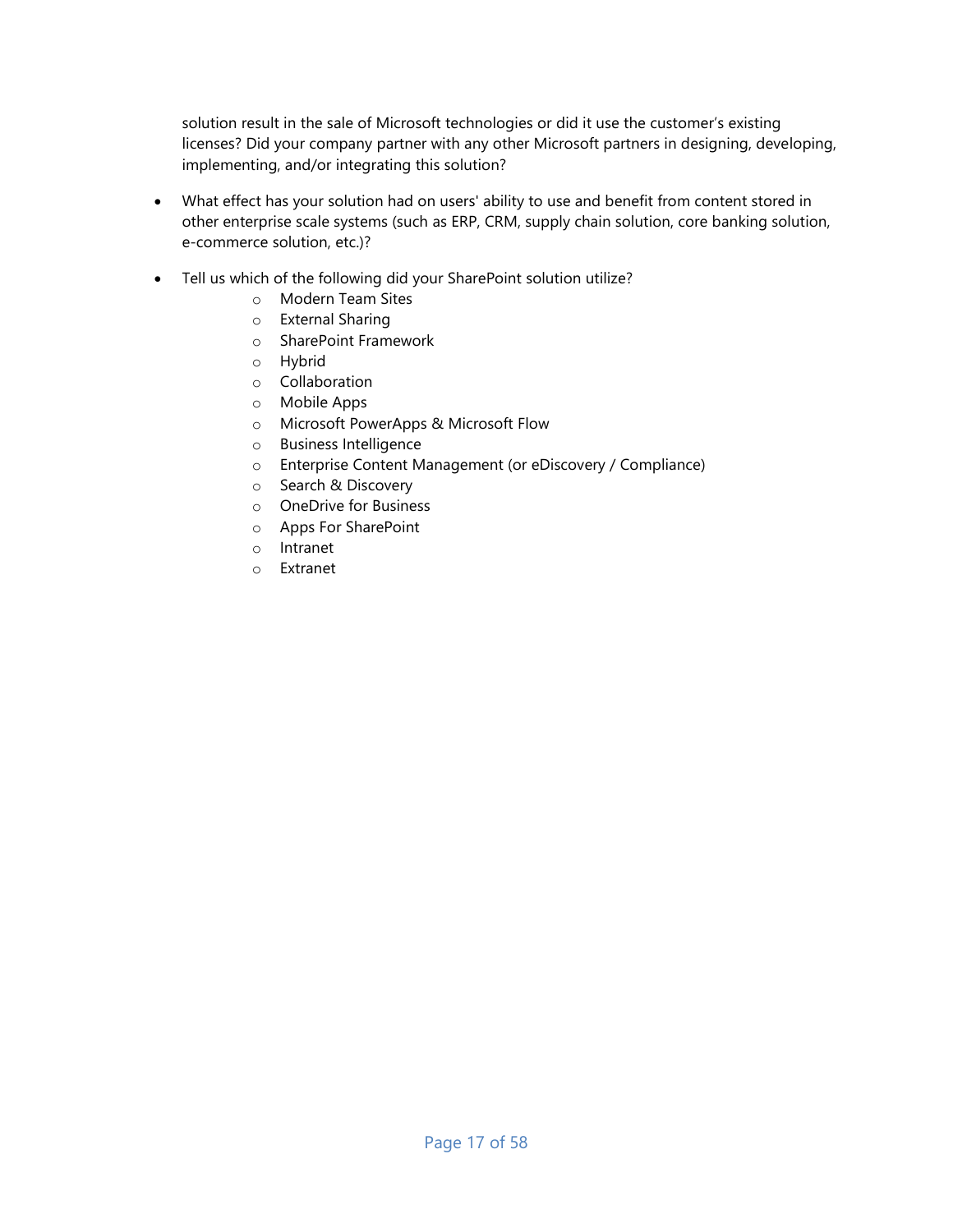# **Communications**

<span id="page-17-0"></span>The Communications Partner of the Year Award recognizes partners with a proven expertise in Microsoft Communications solutions for Skype for Business in Office 365. Partner nominations should highlight the significant impact their solutions have on delivering end-to-end Skype for Business solutions by using the Skype Operations Framework , solution delivery and support services, network assessment and adoption services to enhance how people communicate and collaborate using Office 365.

The nomination is open for all Communications Competency partners across systems integration hardware, devices, and applications to support customers from SMB to enterprise scale deployments. Successful entries should feature proof-points of how these solutions are solving customer business challenges, win against the competition, and enable Skype for Business for meetings and voice.

#### **Eligibility**:

- Active in the [Microsoft Communications Competency.](https://partner.microsoft.com/en-US/membership/communications-competency)
- Have a current [Microsoft Partner Center](https://partnercenter.microsoft.com/en-us/partner/home) listing, if applicable.

- 1. Using a specific customer win, showcase how you are leveraging these solutions to meet the needs of customers with an end-to-end Skype for Business solution? Describe the benefits to the customer how your services, applications, or solutions are helping them meet their business goals. If applicable, please describe how the customer is using the new Skype for Business services in Office 365 (Cloud PBX, PSTN Conferencing, PSTN Calling, Skype Meeting Broadcast) as part of the solution.
- 2. Showcase how your services, applications, or solutions for Skype for Business helped the customer lower IT costs, improve user experience and increase efficiency? Support this entry with quantifiable results and metrics.
- 3. Showcase how leveraging Microsoft communication technologies in your solution provided a competitive advantage in the customer situation. What was the competitive product or solution? What specific benefits were you able to offer that the competition was not and advantages Microsoft communications solutions delivered?
- 4. How did Microsoft technologies differentiate your services, product offering, or application? How did the solution position Skype for Business as a differentiated solution in the market through enhanced features or functionality? What is the broader marketplace potential?
- 5. How are your services aligned with the Microsoft cloud strategy for communications and how have you transformed your business to help customers fully leverage the capabilities of Office 365? Include examples of how your organization has embraced the internal deployment of Skype for Business in Office 365 as a showcase to your customers. Additional examples of how you utilized the FastTrack centre and associate offerings as a go to market to drive deployment and adoption with your customers should be considered in your response.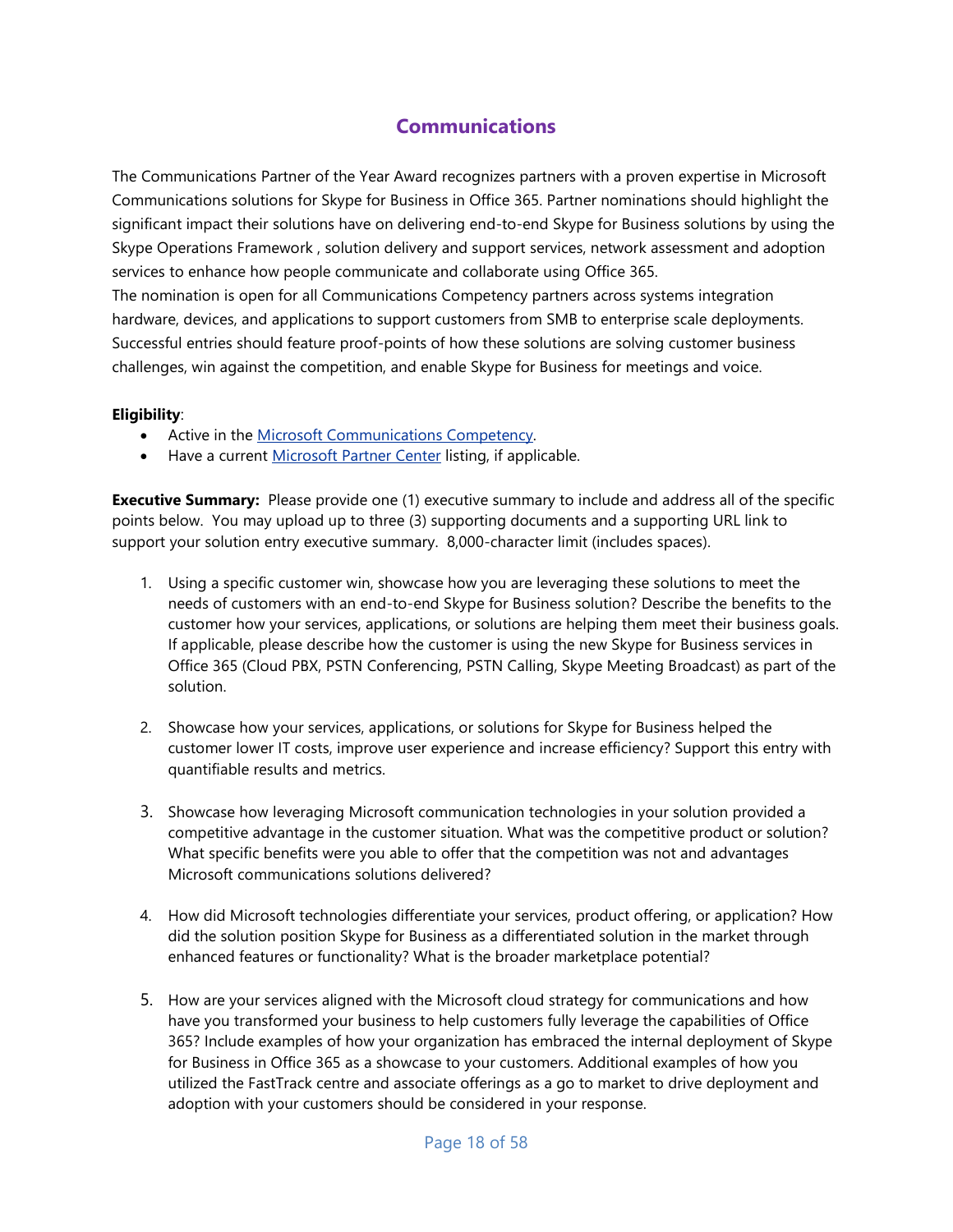# **Data Platform**

<span id="page-18-0"></span>The Data Platform Partner of the Year Award recognizes a partner that delivers an outstanding solution based on the Microsoft Data Platform. The winning self-nomination will have empowered a customer with a solution that takes advantage of the leading capabilities of the data platform for mission critical applications with a focus on high availability, performance or high scale or hybrid applications using Microsoft's cloud data services. The solution must use Enterprise edition of Microsoft SQL Server 2016 or Azure SQL Database premium in a mission-critical environment. Winning solutions may also highlight opportunities where you've modernized customers from older versions or migrated them from competitive solutions.

#### **Eligibility**:

- Be Gold in Microsoft's [Data Platform competency](https://partner.microsoft.com/en-us/membership/data-platform-competency)
- Have a current [Microsoft Partner Center](https://partnercenter.microsoft.com/en-us/partner/home) listing, if applicable.

- Choose one solution. Describe the specific customer scenario(s) and problem(s) solved by the solution. Include your Customer's business challenge or problem and provide examples of the before and after solution implementation scenarios
- Please describe and quantify the benefits & business impact and TCO details of your solution and the products (include version) and technologies used.
- How has building your solution on Microsoft's technologies helped position your organization for growth or transformation to adapt to the cloud? How has it helped your win against the competition in a customer situation from a technical and business perspective?
- Is this solution specific to one particular customer or does it have broader market potential? Upload or provide outside references or data sources that illustrate exceptional customer experience or satisfaction (links to published articles, case studies, videos, customer testimonials, etc.).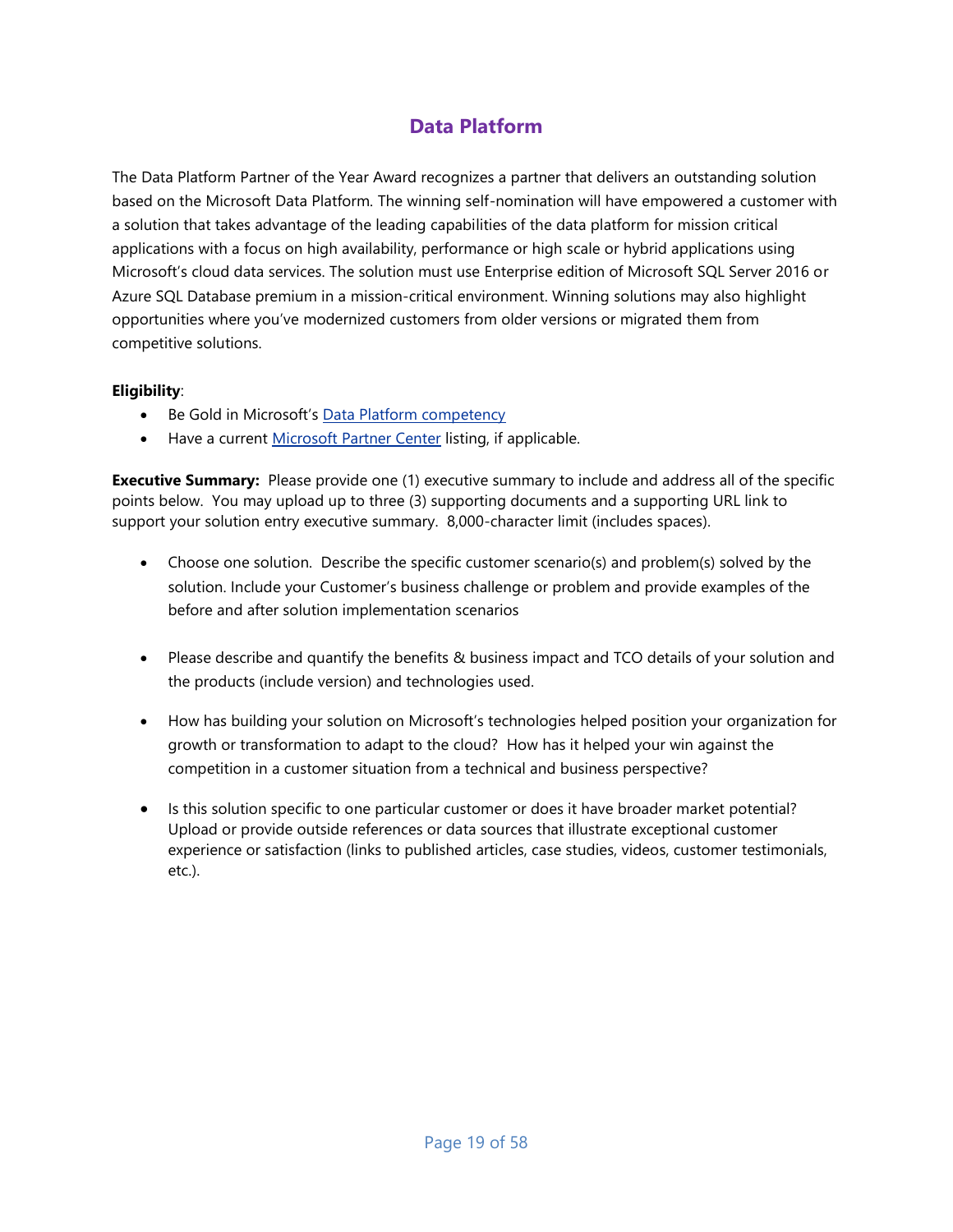# **DevOps**

<span id="page-19-0"></span>The DevOps Partner of the Year Award recognizes a partner who excels at delivering modern apps by leveraging the people, process, development tools and platforms to create, or support the creation of great software through the connected use of Microsoft's developer tools and platforms. Partner submissions should demonstrate a substantial impact on a customer's business through their effort to design or support the creation of innovative apps based on Visual Studio, Visual Studio Team Services, and Azure.

#### **Eligibility:**

- Active in the Microsoft [DevOps](https://partner.microsoft.com/en-us/membership/devops-competency) Competency (Gold or Silver) or the Microsoft [Cloud Platform](https://partner.microsoft.com/en-us/membership/cloud-platform-competency) Competency.
- Have a current [Microsoft Partner Center](https://partnercenter.microsoft.com/en-us/partner/home) listing, if applicable.

- Describe your development solution, highlighting the specific business impact your solution created. Be sure to include the following results in your description:
- Describe the existing customer situation including development challenges, roadblocks, lost opportunities (if applicable), **BEFORE** you provided your services and then explain the situation **AFTER** providing your solution. Give specific examples where possible.
- Describe the **solution and the services** you provided to the specific customer (What did you do)? Which of the following technologies are included: Visual Studio, VSTS, Azure, Xamarin, SQL (please list the technologies used)?
- Provide evidence of how your solution changed and improved the customer's app development. Improvements could include impact in areas of project planning, quality enablement, software testing, DevOps, agile planning, ALM workloads, online services, mobile solutions or Azure as a development platform. Or your solution could demonstrate significant changes in terms of speed, quality, deployment, uptime, reduction in costs and organizational roadblocks, customer satisfaction improvements or other types of business or development impact.
- Please share evidence of the **software development impact** (numbers, results, changes).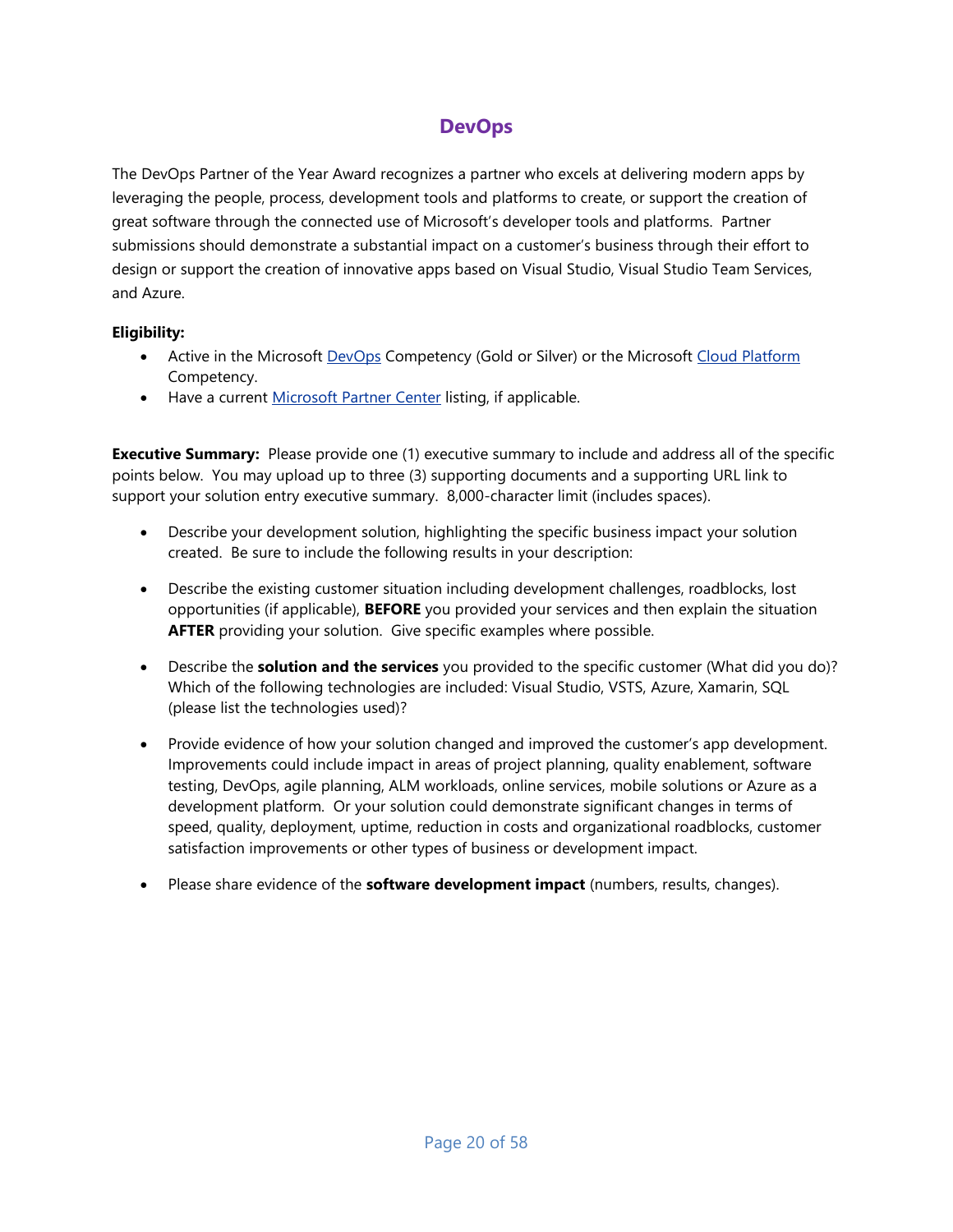# **Enterprise Mobility**

<span id="page-20-0"></span>The Microsoft Enterprise Mobility Award honors a partner that has displayed outstanding growth in deploying and driving active usage of the Enterprise Mobility + Security solution for customers. The winning partner will have built a practice specialization that offers any combination of three out of the five components of EM+S with a customer story showcasing the usage of two or more EM+S services. The winning nomination will demonstrate innovation, competitive differentiation, and customer value that results in a sustainable business while showcasing the benefits of Microsoft's Enterprise Mobility + Security offerings in helping customers secure the identity, device, and documents.

Enterprise Mobility Suite:

- Microsoft Intune
- Azure Active Directory Premium
- Azure Information Protection
- Advanced Threat Analytics
- Cloud App Security

#### **Eligibility Requirements:**

- Be either a Silver or Gold [Enterprise Mobility Management](https://partner.microsoft.com/en-us/membership/enterprise-mobility-management-competency) Competency partner
- Should have more than five customers having deployed EM+S with active usage
- Have a current [Microsoft Partner Center](https://partnercenter.microsoft.com/en-us/partner/home) listing, if applicable.

**Executive Summary:** Please provide one (1) executive summary to include and address all of the specific points below. You may upload up to three (3) supporting documents and a supporting URL link to support your solution entry executive summary. 8,000-character limit (includes spaces).

- Choose one solution. Describe the specific customer scenario(s) and problem(s) solved by the solution. Include your Customer's business challenge or problem and provide examples of the before and after solution implementation scenarios.
- Please describe the benefits & business impact of your solution and the products (include version) and technologies used.
- How has basing your solution on Microsoft's technologies helped position your organization for growth or transformation to adapt to the cloud? How has it helped your win against the competition in a customer situation from a technical and business perspective?
- Is this solution specific to one particular customer or does it have broader market potential? Upload or provide outside references or data sources that illustrate exceptional customer experience or satisfaction (links to published articles, case studies, videos, customer testimonials, etc.).

The following questions may help you to write the summary:

- What was the customer business problem?
- How did you approach solving the problem? What did you do? (e.g. business workshop, technical architectural design, additional ecosystem partner integration, etc.)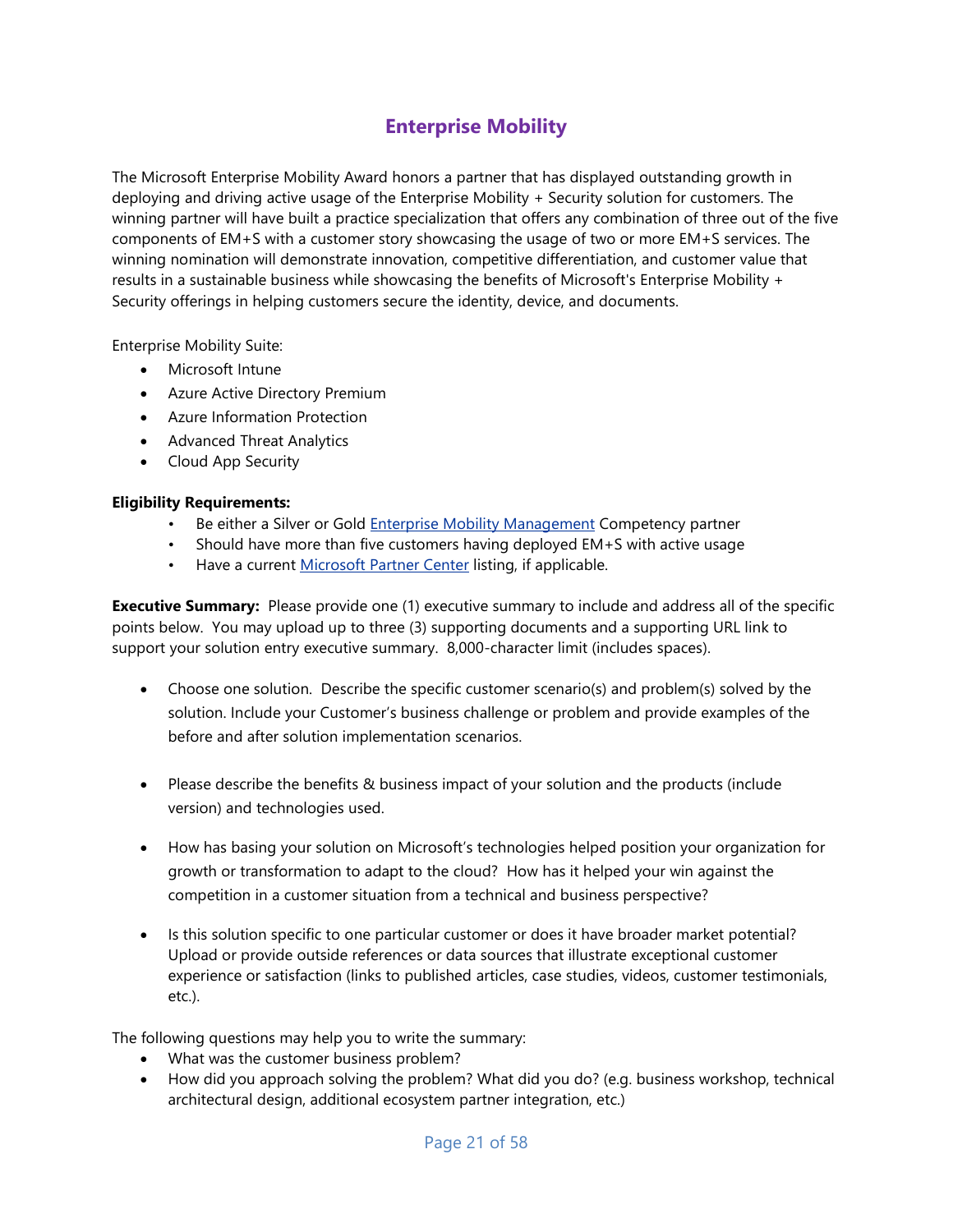- What was the business scenario you lead with and who was your target audience within the customer?
- What is the Customer(s) name and/or other pertinent customer description, such as
	- o How your solution impacted your customers' businesses (such as making them more competitive) and including return on investment (ROI) figures (cost reduction, increased productivity, etc.)?
	- o What operational intelligence was gained?
	- o What type of data was collected/analyzed?
	- $\circ$  If applicable, in what way were the data insights derived transformational for your customer(s)?
	- $\circ$  Is this solution specific to one particular customer or does it have broad market or industry potential?
- What Enterprise Mobility + Security workloads did you lead with in your pitch?
- How did you go about developing the deployment strategy with the customer?
- What ongoing services are you providing to ensure long term use of EM+S by the customer?
- Does the customer have plans to use all the services of EM+S?
- Which key industry verticals does your solution cater to and how do you foresee any new industry expansion for your business? Can the solution be applied to any other potential industries, and how?
- Did your company partner with any other Microsoft partners in designing, developing, implementing, and/or integrating the solution? If yes, how did your partnering story benefit your customer?

What measured did you take to beat out any incumbent competitors or new competitors competing for the business?

 Position yourself as close to the camera as possible to record good audio and still get a framed shot that includes your head and shoulders. Try to ensure there is sufficient lighting, either coming from in front of you or slightly from the side of you.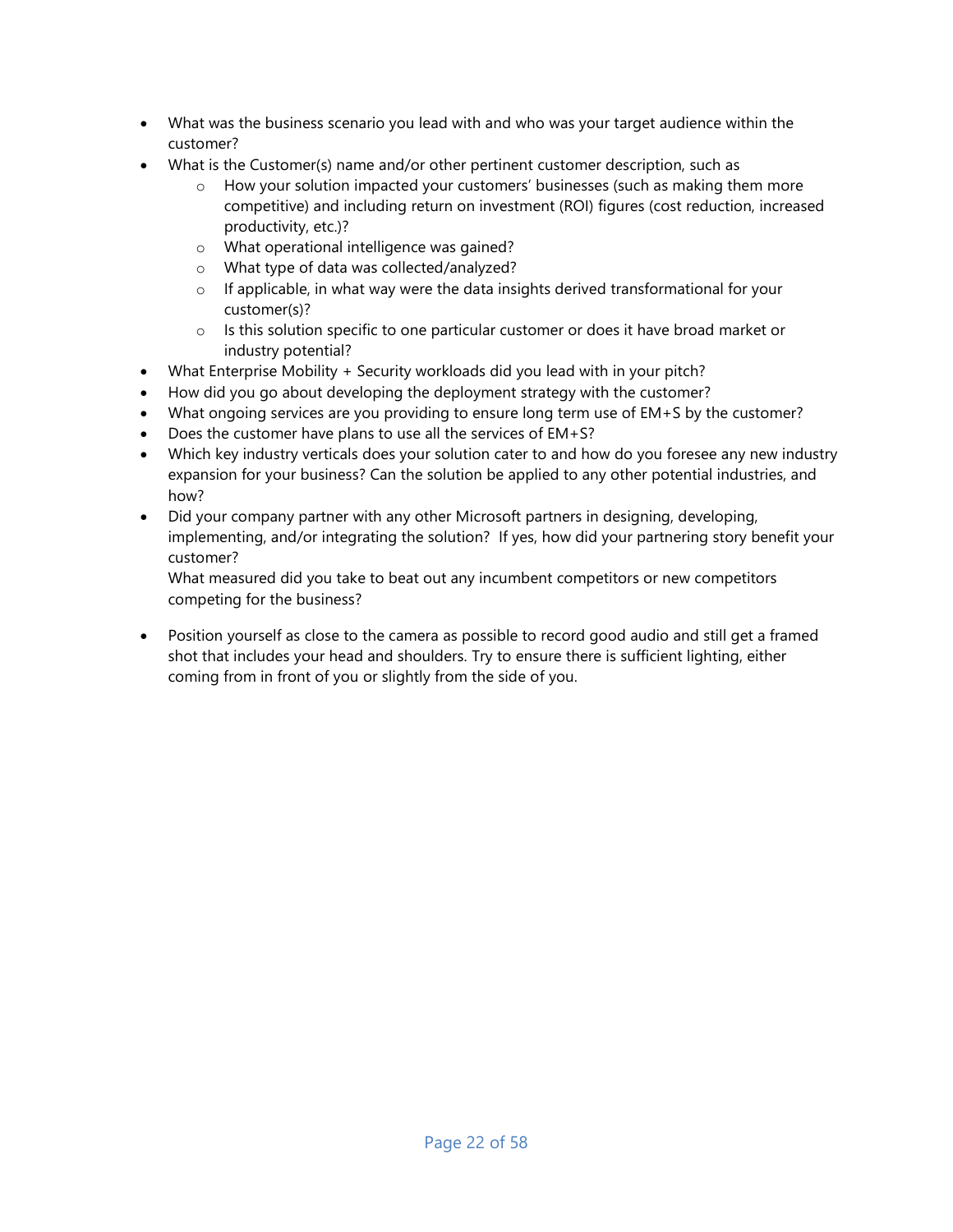### **Enterprise Resource Planning (ERP)**

<span id="page-22-0"></span>The ERP Partner of the Year Award recognizes a partner that excels at providing innovative and unique sales, services, solutions, and/or support based on Microsoft Dynamics ERP – including Microsoft Dynamics 365 for Operations, Microsoft Dynamics 365 for Financials, Microsoft Dynamics AX, GP, NAV, or SL product lines. The successful entrant for this award will have demonstrated consistent, high-quality; predictable service to Microsoft Dynamics customers, helping to ensure significant business benefits from their Microsoft Dynamics ERP investments. The successful nominee will also demonstrate business leadership and success, with strong growth in new customer additions and revenue while maintaining and growing their existing customer base. Finally, the Award will recognize Partners who have made significant progress in shifting their business to the Cloud, with the sale of Dynamics ERP and Dynamics 365 products, their own software and additional Microsoft Office 365 and BI solutions hosted in the Azure public or private cloud.

#### **Eligibility:**

- Be a Microsoft Dynamics ERP partner
- Have the Microsoft [Dynamics Enterprise Resource Planning](https://partner.microsoft.com/en-us/membership/enterprise-resource-planning-competency) Competency
- Be listed in [AppSource](https://appsource.microsoft.com/en-us/partners) or [Partner Center,](https://partnercenter.microsoft.com/en-us/partner/home) if applicable
- Have a current [Microsoft Partner Center](https://partnercenter.microsoft.com/en-us/partner/home) listing, if applicable.

- Describe how your organization is embracing the business opportunity presented by Microsoft Dynamics 365 and Dynamics ERP, including specific business impacts for your organization (for example, revenue growth, addressable new markets, business success, and customer satisfaction). Make specific reference to the depth and breadth of the Microsoft products, services, and new or existing cloud-based solutions within your organization. Make specific reference to how you specialize, for example by vertical, by customer segment, or by business process.
- Give an example of a solution that is specific to a particular customer or customers, which represents the ideal solution your business provides. Explain how your organization helped your customer(s) solve a business problem, win more customers, deliver better customer service, or achieve another business goal with Microsoft Dynamics 365 for Operations, Dynamics 365 for Financials or one of the Dynamics ERP products. Upload or provide outside references or data sources that illustrate exceptional customer experience or satisfaction (links to published articles, case studies, videos, customer testimonials, etc.).
- Describe how you compete to win with your Microsoft Dynamics ERP solutions and services. Provide specific examples of how your offerings have been successful in winning against the competition from a technical and/or business perspective.
- Describe how you use the Microsoft cloud products to enhance and expand your solutions. This can include the integration of Office 365, BI and/or Azure with Dynamics public cloud solutions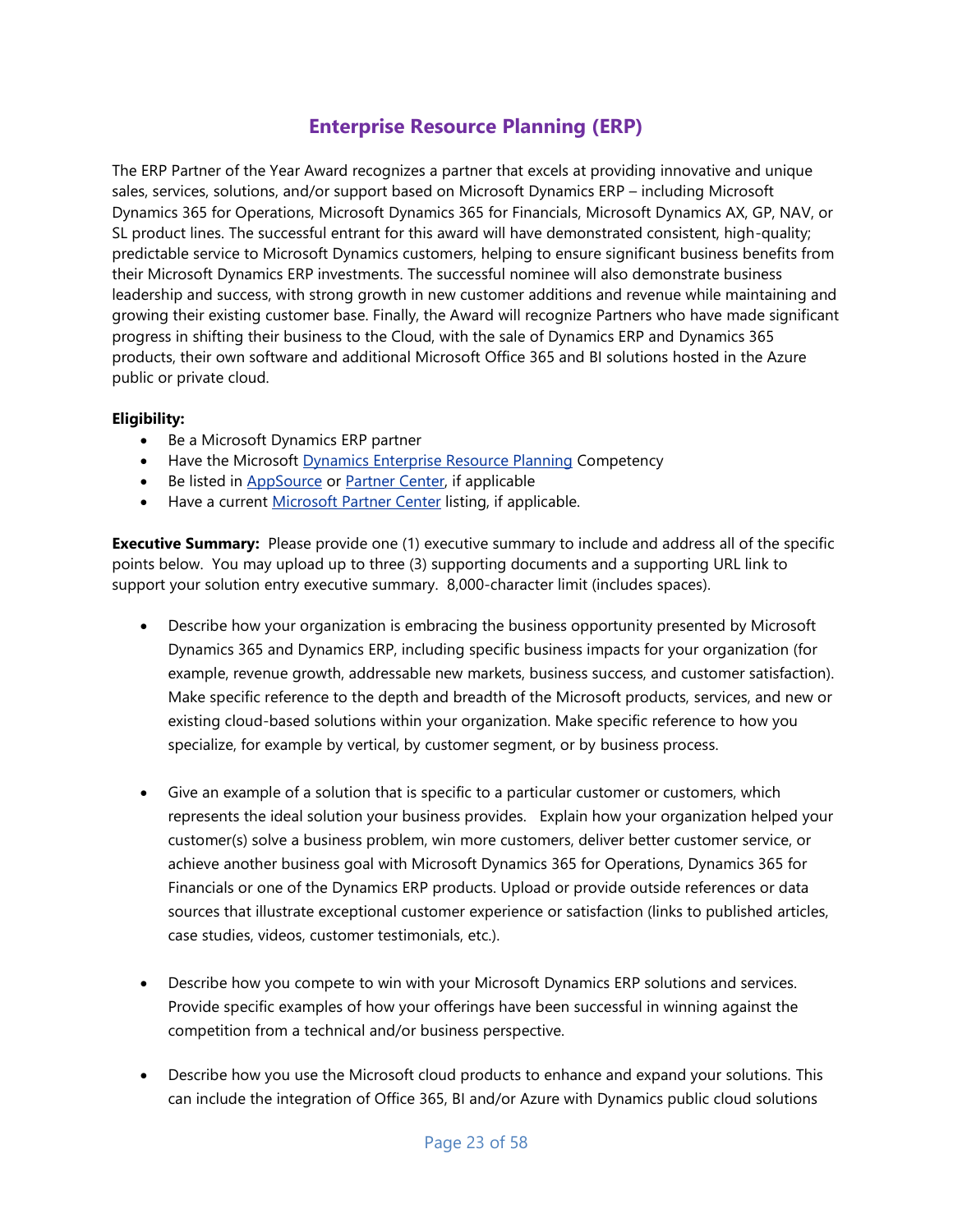(Dynamics 365 for Operations, Dynamics 365 for Financials) or Dynamics ERP products hosted in private clouds.

• Indicate if you measure customer satisfaction and, if so, provide your customer satisfaction metric in relation to total points available. Also, provide evidence of customer loyalty and satisfaction quotes or testimonials from your customers.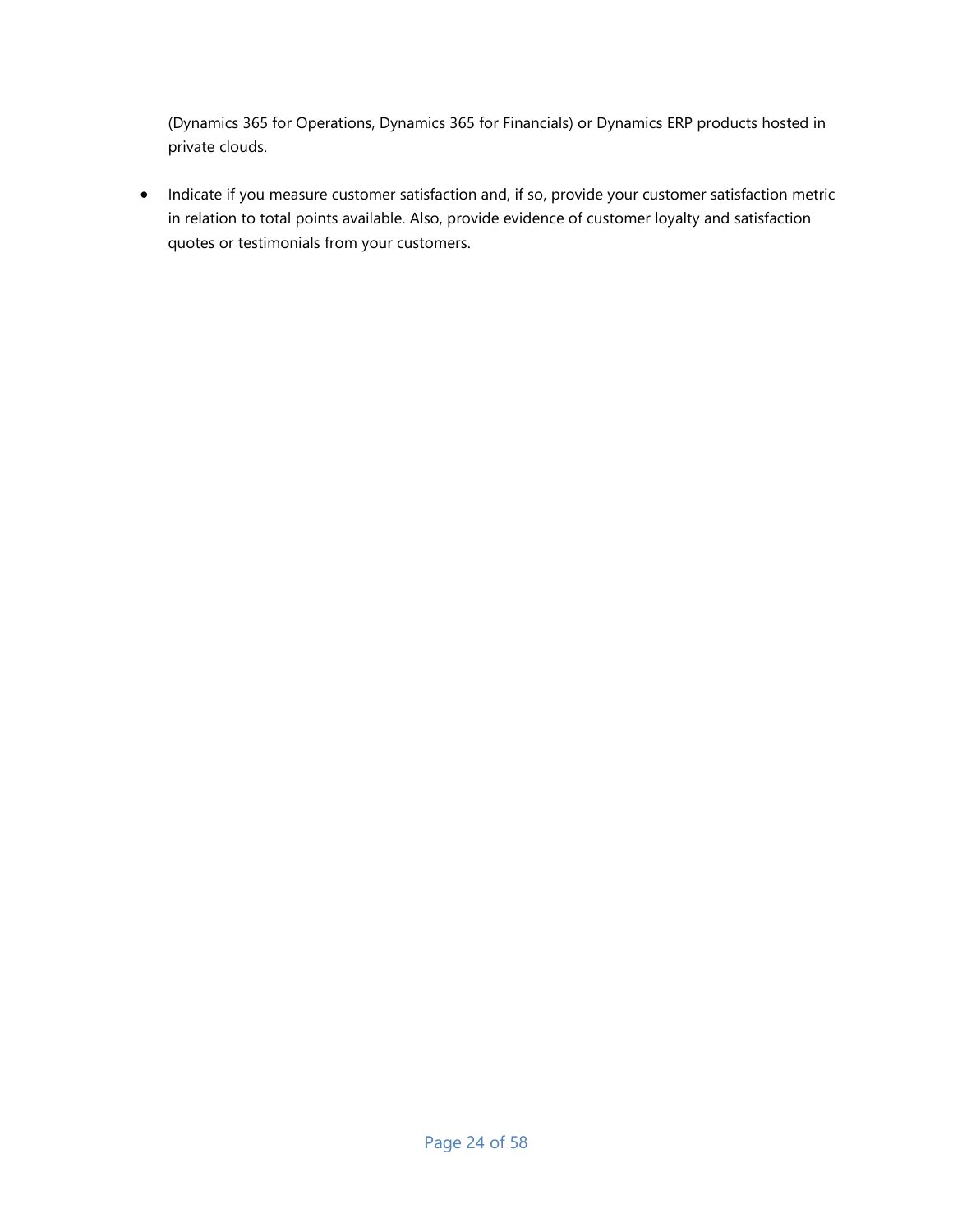# **Hybrid Cloud & Infrastructure Platform**

<span id="page-24-0"></span>The Hybrid Cloud Infrastructure Platform Partner of the Year Award recognizes a partner that has excelled in delivering value to enterprise customers through Microsoft's datacenter technologies. This should include server platform technology, hybrid cloud management & security solutions and Microsoft Azure IAAS Services. The featured solution supports customers towards transforming and modernizing their datacenter and management infrastructure, by delivering a solution that showcases the Microsoft onpremises and Hybrid cloud technologies. The customer(s) benefited from these solutions through increased speed to market, reduced costs, and risks, and allowing customer(s) to radically change the way they consume IT.

The solution must have used a combination of Windows Server 2016, Windows Server 2012, Windows Server 2012 R2, Microsoft Azure (IAAS services), Express Route, System Center and OMS technologies.

#### **Eligibility:**

- Be active in the Microsoft [Datacenter Competency](https://mspartner.microsoft.com/en/us/pages/membership/datacenter-competency.aspx) and [Cloud Platform competency](https://mspartner.microsoft.com/en/us/pages/membership/cloud-platform-competency.aspx)
- Active as a Digital Partner of the Record (DPOR) is a plus
- Current participation in Microsoft Partner Incentives, and various programs such as Microsoft FastTrack, Microsoft Cloud Solution Provider Program (CSP) etc. is a plus.
- Have a current [Microsoft Partner Center](https://partnercenter.microsoft.com/en-us/partner/home) listing, if applicable.

- The solution delivered, specific customer scenario(s) on how the solution transformed/modernized customer's business; Customer's business challenge and examples of situation before and after solution implementation.
- The benefits & business impact of your solution.
- Your organization's growth and transformation to adapt to Microsoft's Hybrid cloud infrastructure and management technologies, how/if it helped you win in competitive situations.
- Repeatability and broader market potential of the solution (if applicable). Upload or provide outside references or data sources that illustrate exceptional customer experience or satisfaction (links to published articles, case studies, videos, customer testimonials, etc.).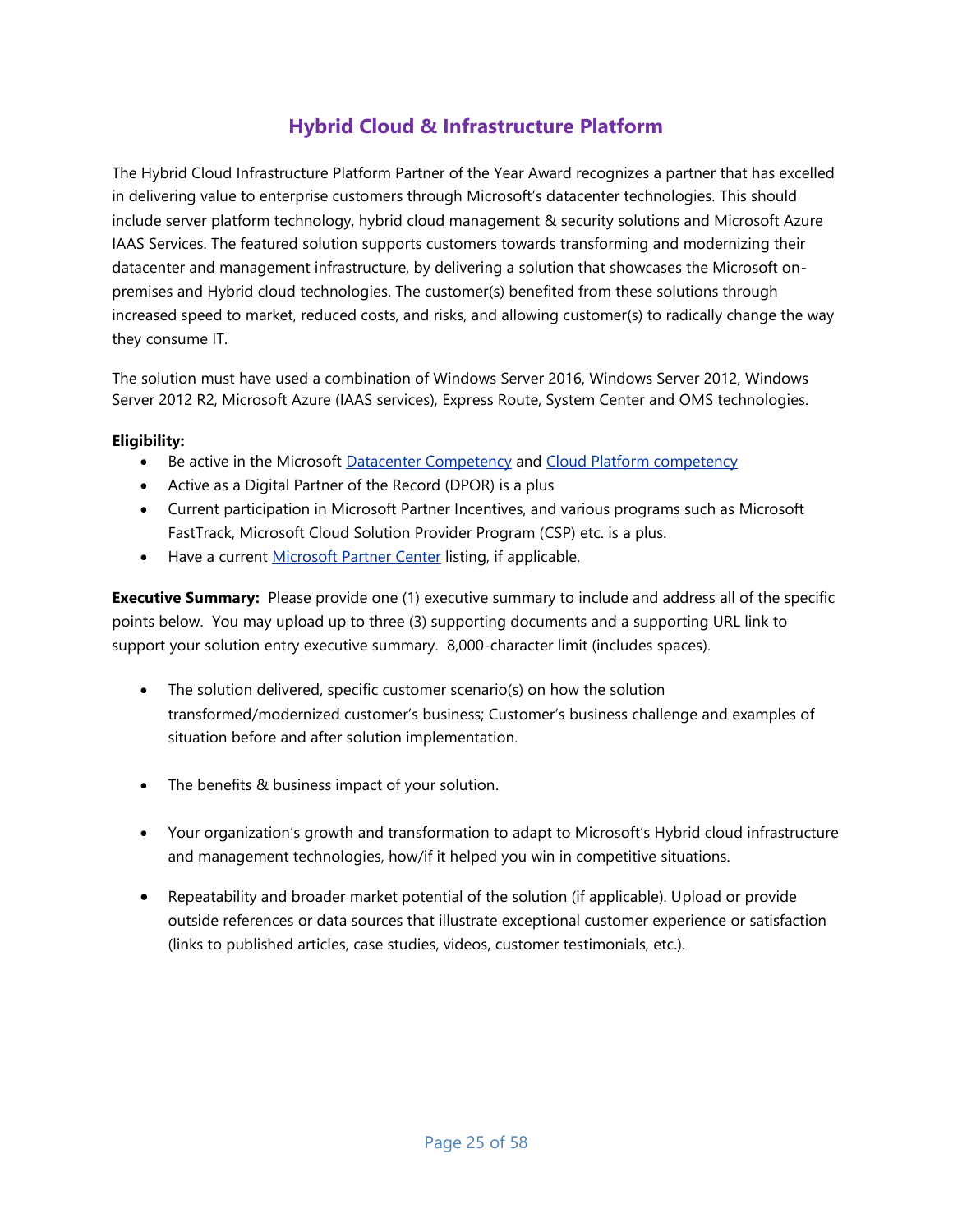# **Internet of Things (IoT)**

<span id="page-25-0"></span>The Internet of Things Partner of the Year Award recognizes a partner that has designed, developed, and deployed Azure based Internet of Things (IoT) solutions with their customers. An Azure IoT solution harnesses signals and untapped data from existing and new devices unlocking powerful insights. These solutions are helping companies to quickly improve their businesses just by knowing more about their 'things,' such as where they are at any given time or predicting maintenance needs to ensure zero downtime – ultimately improving business results and increasing customer value. The winning nomination will best demonstrate how a partner has solved customer requirements and accelerated adoption of Azure by building IoT solutions with Azure certified devices, developing and deploying a complete IoT solution using Azure IoT Hub, or tailoring the Azure IoT Suite to industry-specific needs or horizontal scenarios.

- Have implemented in production an Azure based IoT solution based on one of this Azure IoT technologies: **Azure IoT Suite or IoT Hub**
- Can demonstrate how the solution addresses **all** the following:
	- $\circ$  Help customers solve and address a line-of-business scenario or business problem using Azure IoT Suite or IoT Hub
	- o Drive business transformation, economic or financial impact for your customers
	- $\circ$  Improve or drive innovation in IoT scenarios such as the ability to monitor assets to improve efficiencies, drive operational performance to enable innovation, and use advanced data analytics to transform a business with new business models and revenue streams

Include named customer examples, providing key performance indicators of business impact as result of the solution implementation

#### **Eligibility**:

- Be active in the Microsoft [Cloud Platform](https://partner.microsoft.com/en-US/membership/cloud-platform-competency) Competency,
- Have a current [Microsoft Partner Center](https://partnercenter.microsoft.com/en-us/partner/home) listing, if applicable.

- 1. Choose one solution. Describe the specific customer scenario(s) and problem(s) solved by the solution. Include your Customer's business challenge or problem and provide examples of the before and after solution implementation scenarios. Include information such as:
	- a. Customer(s) name and/or other pertinent customer description
	- b. What was the customer business problem?
	- c. What usage scenario did your solution address? (e.g. predictive maintenance, remote monitoring, asset management; operational intelligence; advanced, predictive or prescriptive analytics)
	- d. What specific devices and sensors were used in your IoT solution? How many devices and/or sensors were deployed?
	- e. What type of data was collected/analyzed?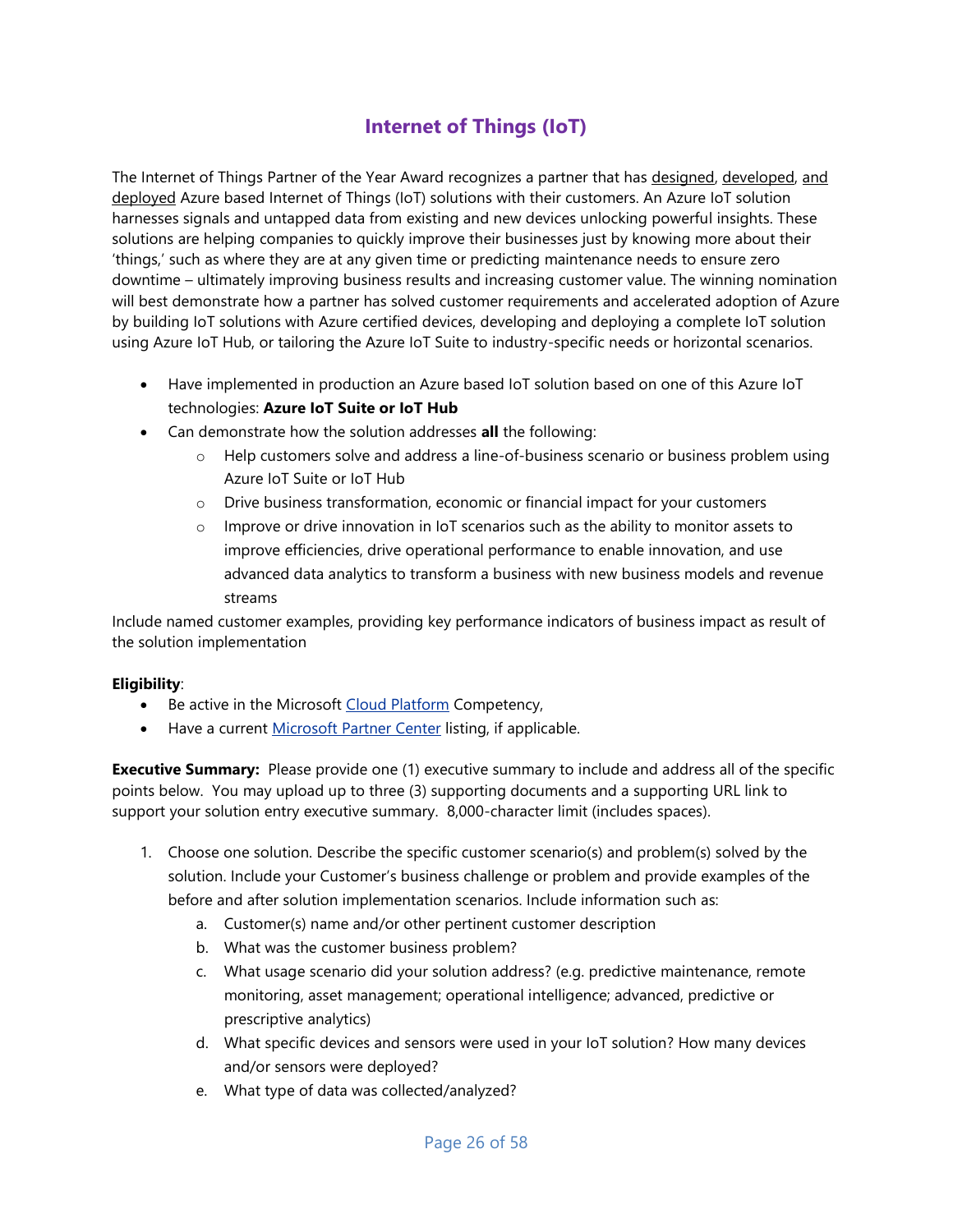- 2. What Microsoft Azure services and technologies did you include in the solution? Include all Microsoft products (with version) and technologies used
- 3. Please describe the benefits & business impact of your solution. Include information such as
	- a. How your solution impacted your customers' businesses (such as making them more competitive) and including return on investment (ROI) figures (cost reduction, increased productivity, etc.)?
	- b. What operational intelligence was gained?
- 4. Is this solution specific to one particular customer or does it have broader market potential?
	- a. Which key industry verticals your IoT solution was implemented in and how you foresee any new industry expansion for your business?
	- b. Can the solution be applied to any other potential industries, and how?
	- c. Upload or provide outside references or data sources that illustrate exceptional customer experience or satisfaction (links to published articles, case studies, videos, customer testimonials, etc.)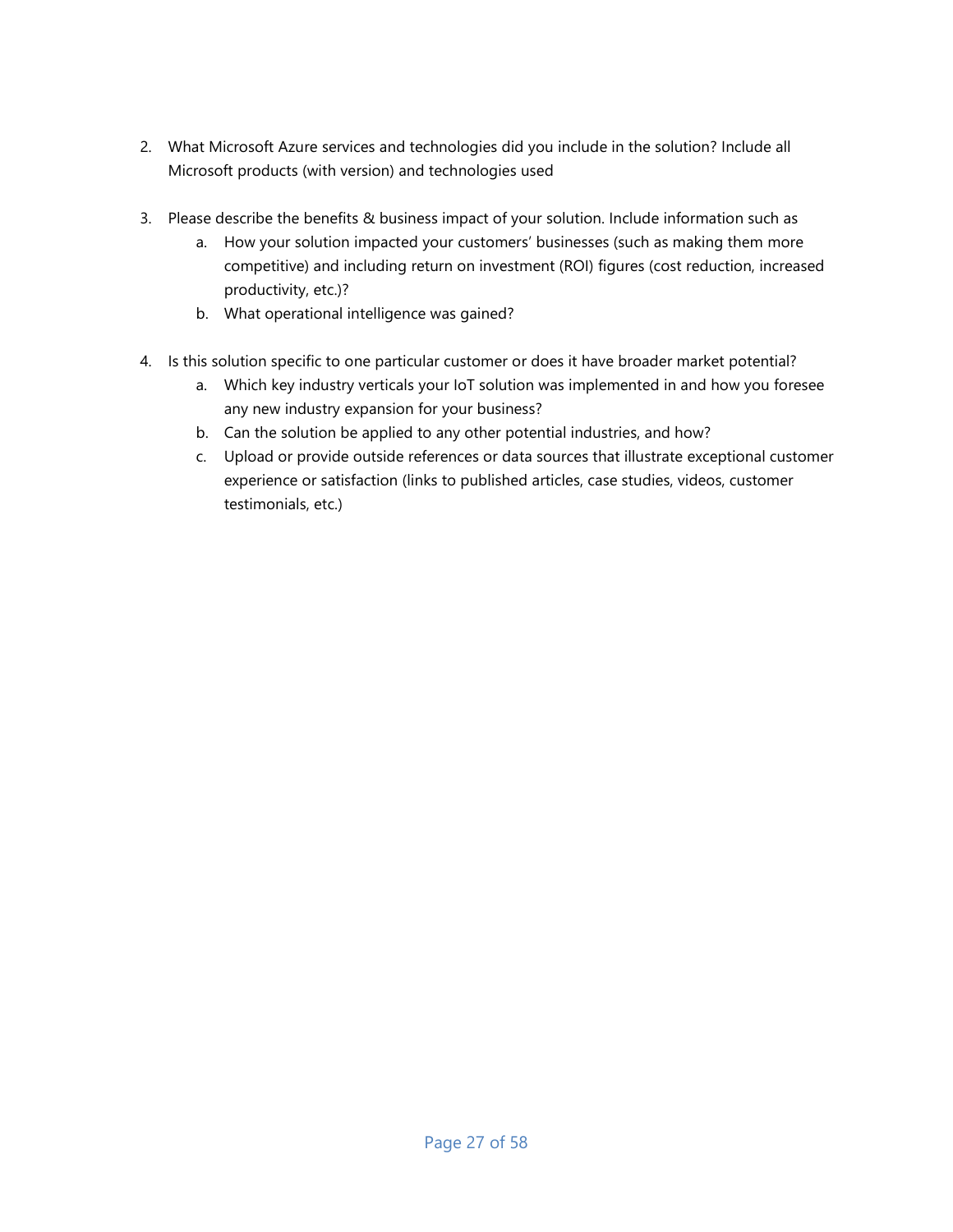# **Messaging**

<span id="page-27-0"></span>The Messaging Partner of the Year Award recognizes a partner with proven expertise from onpremises to the cloud in planning, deployment, and management of Microsoft Exchange while helping customers lower IT costs, boost user productivity, and better manage risk with anywhere access to communications.

Today's businesses rely heavily on email to communicate with clients, partners, and colleagues. But research suggests that organizations are lacking when it comes to protecting themselves against the increasing number of customized and complex attacks. When polled by [Mimecast, 83%](https://www.mimecast.com/resources/analyst-reports/dates/2016/2/email-security-uncovered-mimecast-research-report/) of IT security managers said they see email as a primary source of attack, yet 65% claim they aren't fully equipped to resolve the risks associated with email threats.

Exchange Online helps protect information with advanced capabilities. Anti-malware and anti-spam filtering protect mailboxes. Data loss prevention capabilities prevent users from mistakenly sending sensitive information to unauthorized people. Globally redundant servers, premier disaster recovery capabilities, and a team of security experts monitoring Exchange Online around the clock safeguard your data. And with a guaranteed 99.9% uptime, financially-backed service level agreement, your customers can count on their email always being up and running.

Successful entries will discuss how partners are driving upgrades from legacy Exchange or migrations from competitive platforms to Exchange Server 2016 or Exchange Online, supported by quantifiable results and customer anecdotes. Entries specifically highlighting deployments of Exchange Online Advanced Security workloads such as Data Loss Protection, Advanced Threat Protection or Advanced Security Management, Advanced eDiscovery, and Customer Lockbox are strongly encouraged.

#### **Eligibility:**

- Be active in the Microsoft Messaging Competency.
- Have a current [Microsoft Partner Center](https://partnercenter.microsoft.com/en-us/partner/home) listing, if applicable.

- Describe the customer business challenges your organization addresses in planning, deployment, and management of Microsoft Exchange on-premises, in the cloud, or as a hybrid solution.
- How did your delivery of Microsoft Exchange or Microsoft Exchange Online help customers lower IT costs, boost user productivity, better manage risk, and provide anywhere access? Support your case with quantifiable results. Provide outside references or data sources that give evidence of exceptional customer experience or satisfaction (links to published articles, case studies, videos, customer testimonials, etc.).
- If applicable to the deployment(s) discussed in questions 1 and 2, share how your deployments of Exchange Online Advanced Security workloads such as Data Loss Protection, Advanced Threat Protection or Advanced Security Management, Advanced eDiscovery, and Customer Lockbox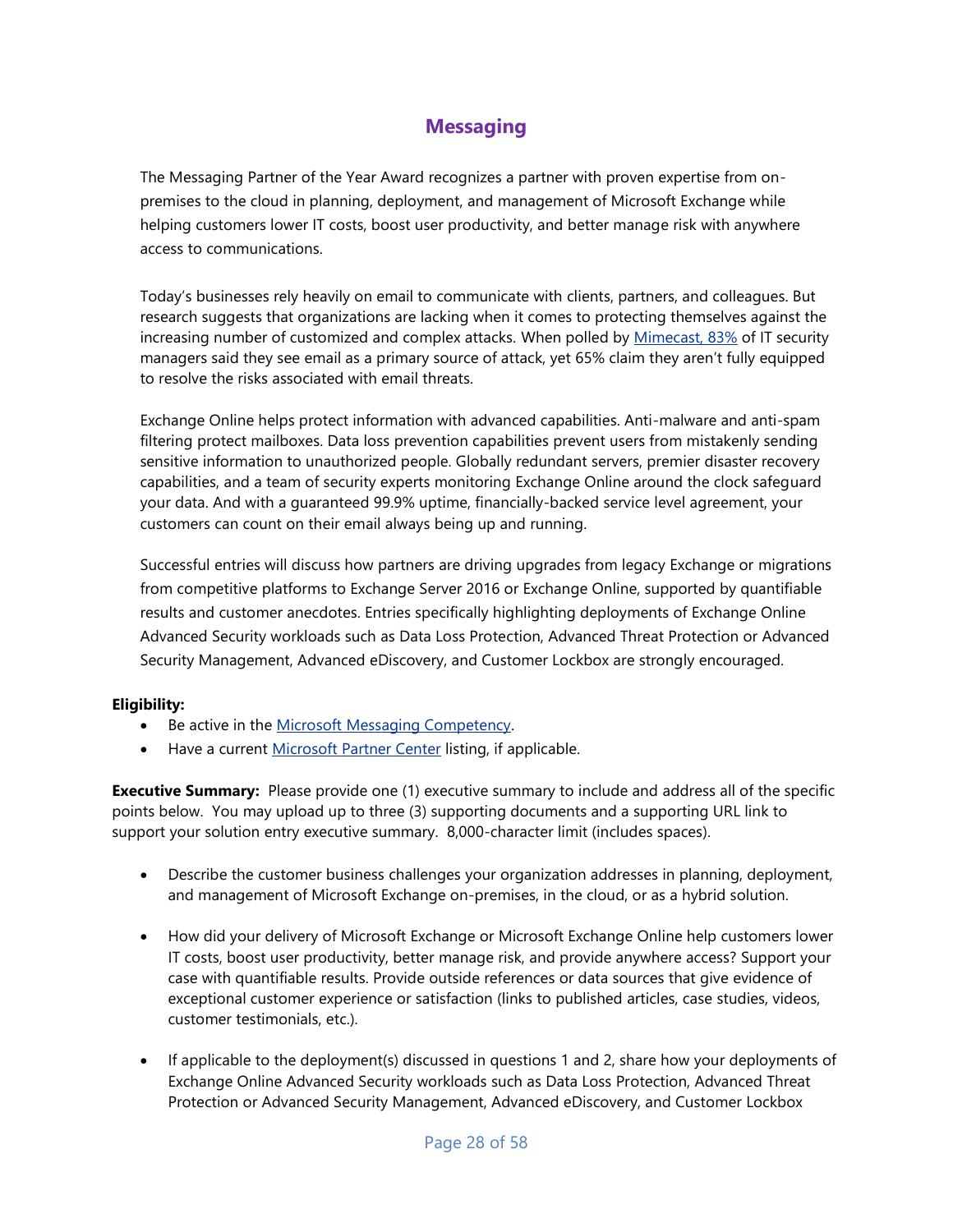serve to drive upgrade opportunities beyond email server deployment and configuration.

 Describe how using Microsoft technologies in your solution helped you win against the competition (Google, IBM, or Zimbra) in a customer situation. What specific benefits were you able to offer that the competition was not? Cite any specific customer win examples you may have.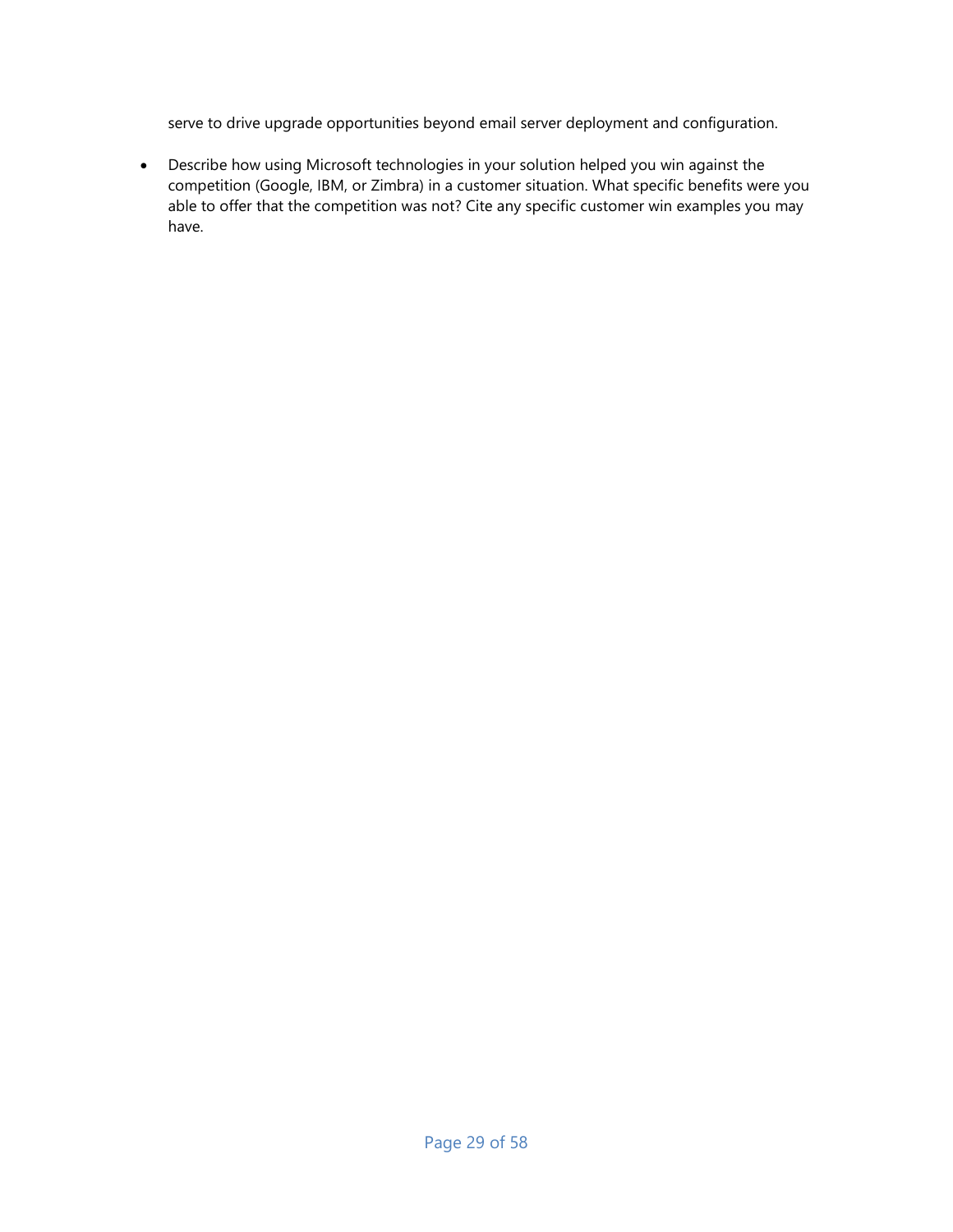# **Mobile App Development**

<span id="page-29-0"></span>The Mobile App Development Partner of the Year Award recognizes a Microsoft/Xamarin partner who has delivered mobile transformation solutions to clients based on the Xamarin/Microsoft Mobile App Development Platform. The winning partner has demonstrated a deep understanding of customers' business challenges and enabled customers to make more aligned and informed decisions with better team collaboration. The winning partner must demonstrate and have superior expertise in solving these challenges by taking a holistic "Mobile First, Cloud First," approach by leveraging Xamarin, Visual Studio, Azure, XTC and Mobile DevOps. The end solution (developed by the winning partner) must have mobile apps deployed on two or more platforms (iOS, Android, UWP, etc.), and the solution must leverage Azure Services and Xamarin Test Cloud. The end solution must also maintain aesthetic and intuitive app design principles (UI/UX) consistent with each platform. While not required, winning partners may also highlight percentage of code reuse across multiple platforms, for consideration.

Xamarin/Microsoft "Mobile First, Cloud First" solution must have:

- Apps developed using Xamarin in Visual Studio
- Apps deployed to (2) two or more platforms
- Apps leveraging Azure Services
- Apps tested using Xamarin Test Cloud
- Apps developed while maintaining Mobile DevOps best-practices

#### **Eligibility:**

- Be active in the Xamarin Partner Program (FY17) (migrating to Application Development competency in FY18 or Microsoft [Application Development](https://partner.microsoft.com/en-us/membership/application-development-competency) competency or [DevOps](https://partner.microsoft.com/en-us/membership/devops-competency) competency
- Have a current [Microsoft Partner Center](https://partnercenter.microsoft.com/en-us/partner/home) listing, if applicable.

- 1. Choose one solution. Describe the specific customer scenario(s) and problem(s) solved by the solution. Include your Customer's business challenge or problem and provide examples of the before and after solution implementation scenarios.
- 2. Please describe the benefits & business impact of your solution and the products (include version) and technologies used.
- 3. How has basing your solution on Microsoft's technologies helped position your organization for growth or transformation to adapt to the cloud? How has it helped your win against the competition in a customer situation from a technical and business perspective?
- 4. Is this solution specific to one particular customer or does it have broader market potential? Upload or provide outside references or data sources that illustrate exceptional customer experience or satisfaction (links to published articles, case studies, videos, customer testimonials, etc.).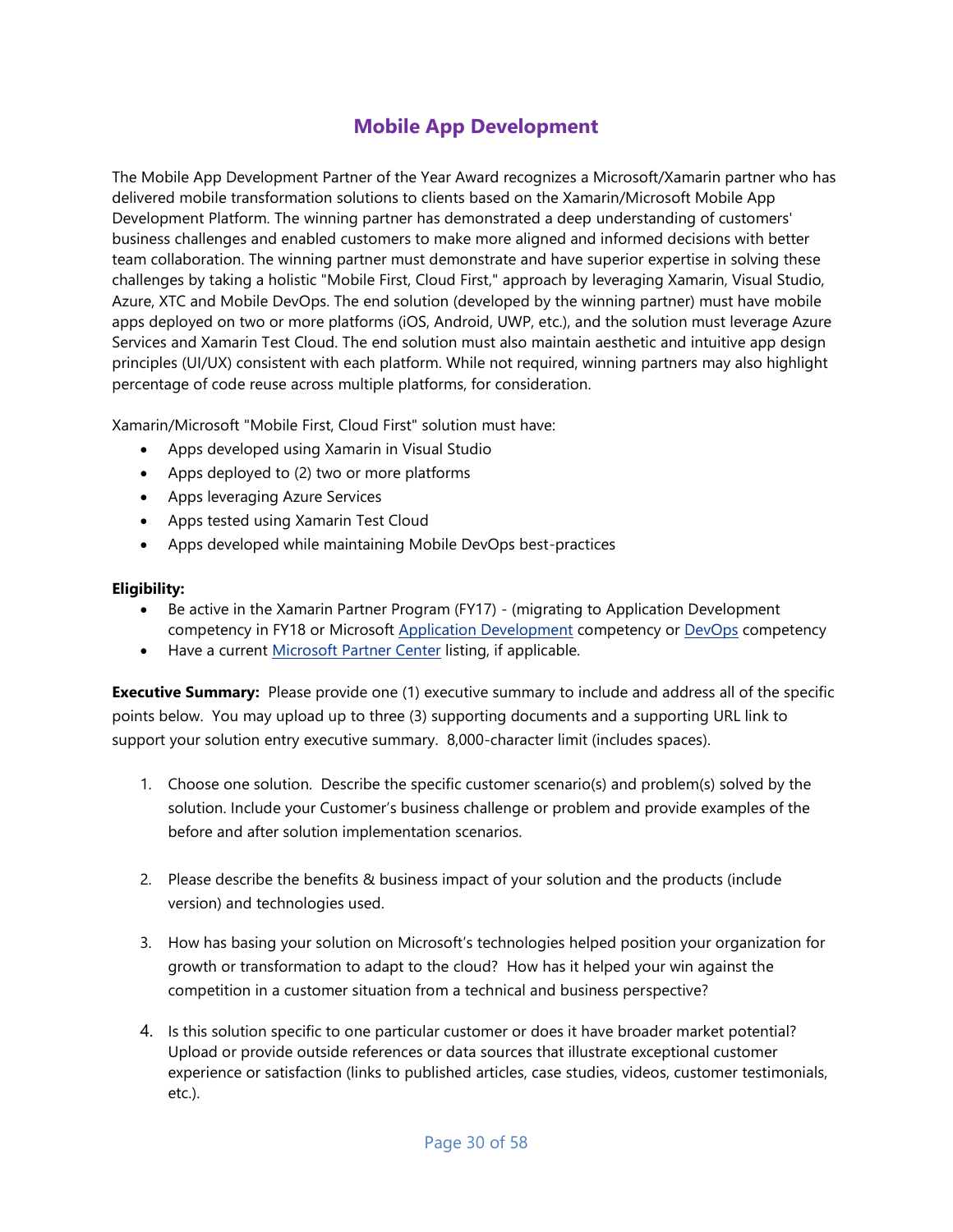# **Project and Portfolio**

<span id="page-30-0"></span>The Project and Portfolio Management (PPM) Partner of the Year Award recognizes a certified PPM partner that has excelled in driving scale with Microsoft PPM\* and helped customers realize significant business benefits. The winning submission will showcase in detail outstanding partner contribution in one or more of the excellence areas mentioned above, backed by relevant customer testimonials, public case studies, solution data-sheets/screenshots/videos etc. Partners can include multiple implementations and success stories under a single submission for the Partner of the Year Award. \*Microsoft PPM comprises of a Project Online based solution.

This year partners should only include implementations and solutions that are based on Microsoft PPM. Submissions based on Project Server and/or Project desktop on-premises will not be reviewed.

#### **Eligibility:**

- Required: Be currently active in the Microsoft Partner Network and have attained either a Silver or Gold [Project and Portfolio Management Competency.](https://mspartner.microsoft.com/en/us/Pages/Membership/project-portfolio-management-competency.aspx)
- Required: have at least one public facing Customer Case Study, preferably on the success story you are submitting for the 2017 Project and Portfolio Management Partner of the Year Award.
- Have a current [Microsoft Partner Center](https://partnercenter.microsoft.com/en-us/partner/home) listing, if applicable.

- **Go big with Microsoft PPM -** Showcase the scale of Microsoft PPM implementation(s) led by your company. Provide the following information:
	- $\circ$  Customer(s)' company name, geography, industry and what the customer company does.
	- $\circ$  Current scale of the implementation(s) in terms of number of users, global reach deployment. If possible, specify the number of project managers, team members and executives that actively use the PPM solution. You may mention planned future scale.
	- $\circ$  If the implementation(s) is a competitive win, how were you able to sell Microsoft PPM into a customer that was considering (or using) a competing solution. What specific benefits you were able to differentiate with?
- **Drive customer satisfaction and value realization** Showcase the impact of your implementation(s) on the customer's business:
	- o Describe the customer's business challenge(s).
	- o Describe the business benefits realized with Microsoft PPM. Explain how the PPM solution impacts the customer's core business.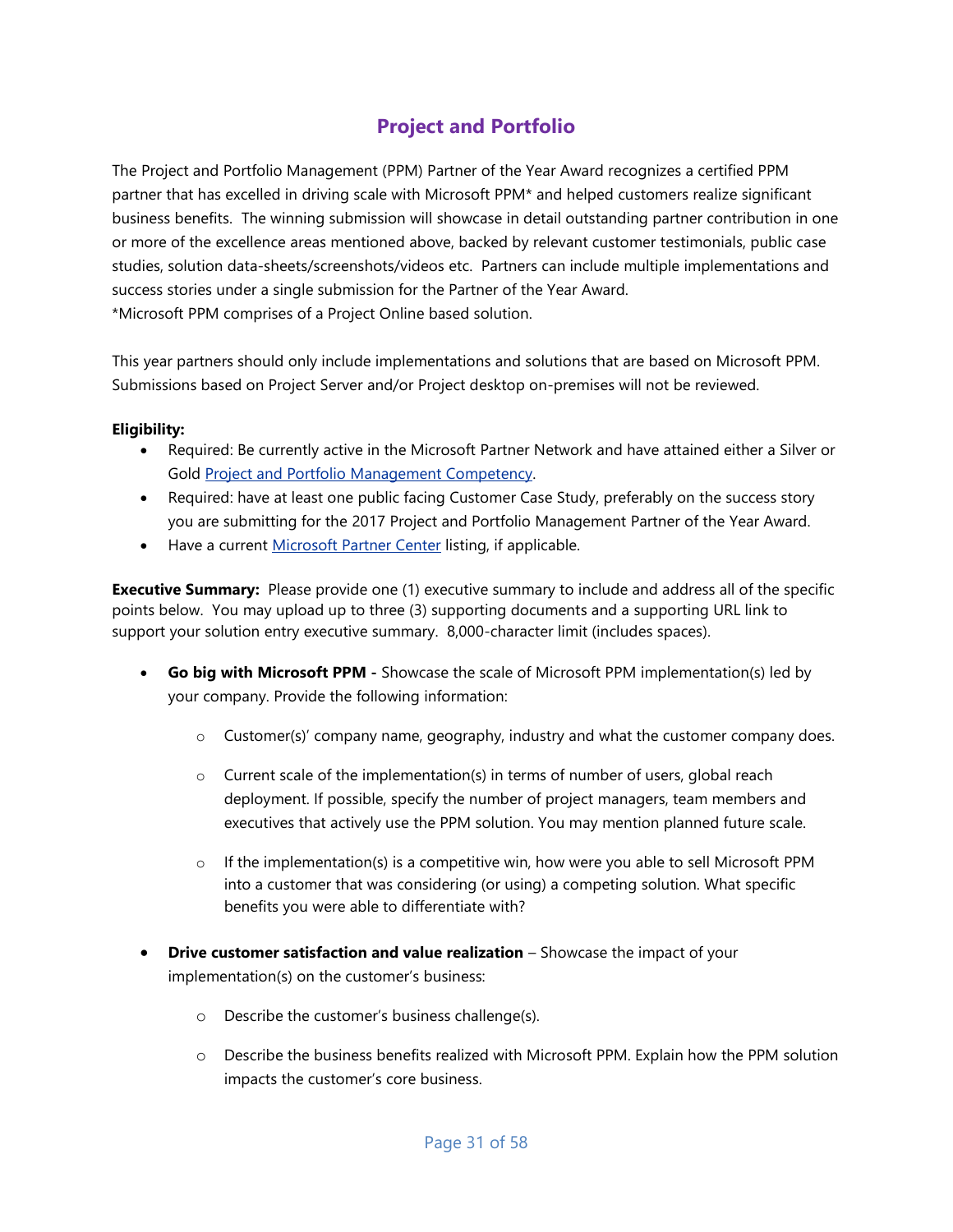- o Provide customer testimonials and/or metrics to showcase the improvement in business performance metrics.
- o Explain your unique contribution to make the realization of business benefits with Microsoft PPM possible.
- o Mention how long it took to gain those benefits and explain how you have accelerated the time to value realization.
- o Describe outstanding innovation your company has developed as part of the offered PPM solution. Explain how your unique solution enhances value realization and accelerates adoption. Provide solution information and details on Microsoft technologies leveraged.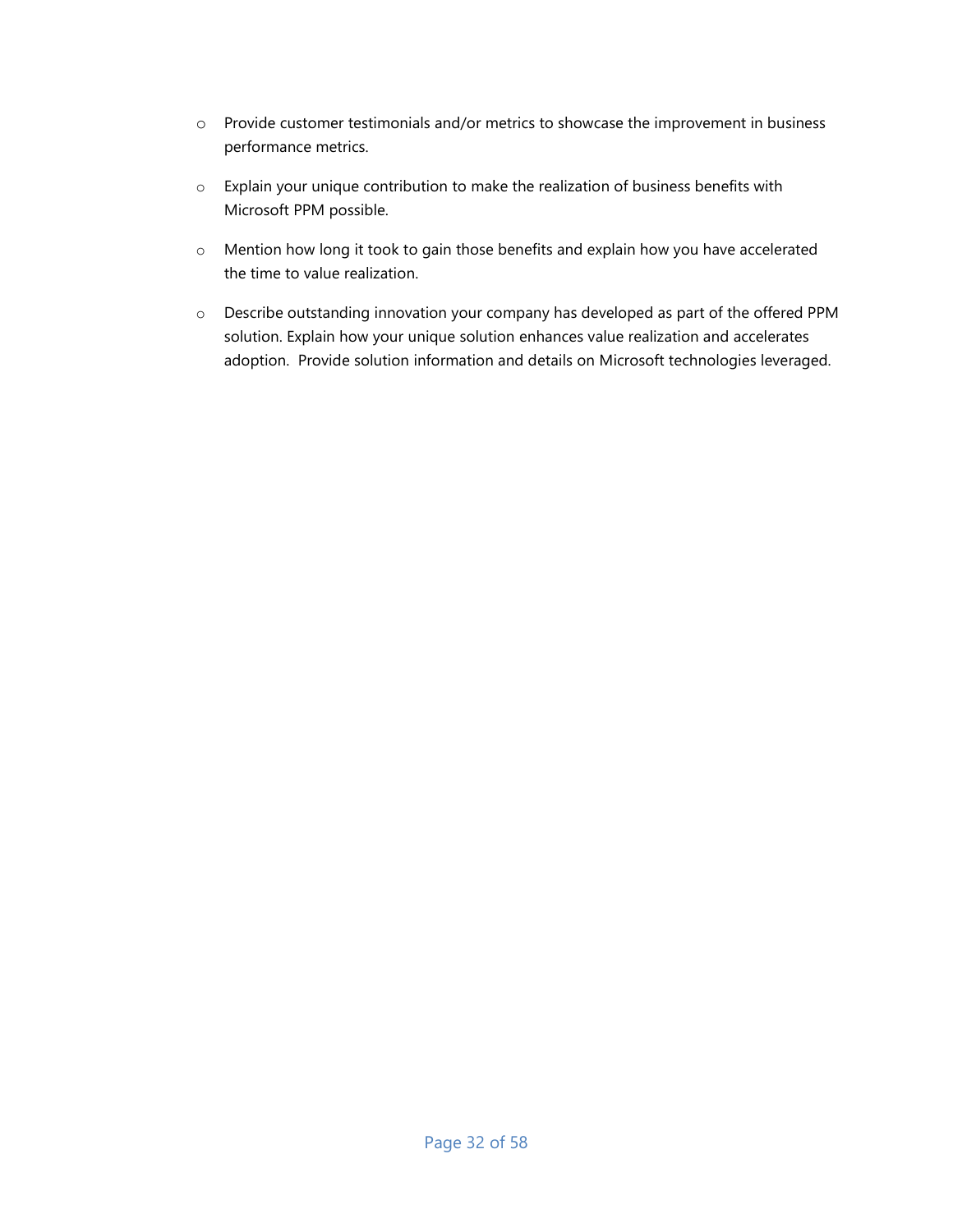# **Small & Midmarket Cloud Solutions**

<span id="page-32-0"></span>The Small & Midmarket Cloud Solutions Partner of the Year Award recognizes partner excellence in building a scalable, innovative & best in class Microsoft cloud services practice focused on Small & Midmarket businesses (SMB). This award is limited to partners that have over 25 new customers since July 2016 and who have sold +2 cloud services (At least two of the following; Office 365, Azure, EMS and CRMOL).

The winning award entry will demonstrate expertise and proven capability in meeting small and midmarket customer needs with Microsoft Cloud services at scale. The entry will be evaluated for:

- Sales proficiency in Microsoft Cloud Services SMB Cloud revenue, new customer acquisition and selling +2 cloud services in last 12 months at the time of submission
- Innovation in sales and marketing processes to drive customer acquisition, upsell and multi-service x-sell at scale, maximizing customer lifetime value.
- Differentiated partner led offering Industry focus, Managed Services, Packaged offerings and/or IP. Defined customer solution that integrates Microsoft cloud services but goes beyond to include any mix of partner services. Demonstrates there is an entry level offer with upsell process to full solution.

#### **Eligibility:**

- Acquired +25 new cloud customers in the last 12 months and sold a minimum of 2 cloud services.
- Have activated and deployed at least 2 Office 365 workloads (Exchange Online EXO, Skype for Business, SharePoint Online, Yammer, etc..) with over 20 active users, in the past 6 months.
- Have a current [Microsoft Partner Center](https://partnercenter.microsoft.com/en-us/partner/home) listing, if applicable.

- What business processes, sales model, and marketing approach have you implemented that can scale customer acquisition, upsell and cross-sell of cloud services? How have you addressed changing customer buying behavior and the role of digital in how customers make decisions and engage in sales, nurture and upsell process.
- How have you built a customer cloud services offering that differentiates you from the competition?
- How has your business built in a post-sales customer engagement approach to ensure deployment, drive user adoption of the services sold, reduce churn and maximize customer life time value? Describe your ongoing customer engagement with details on people, process and technologies used.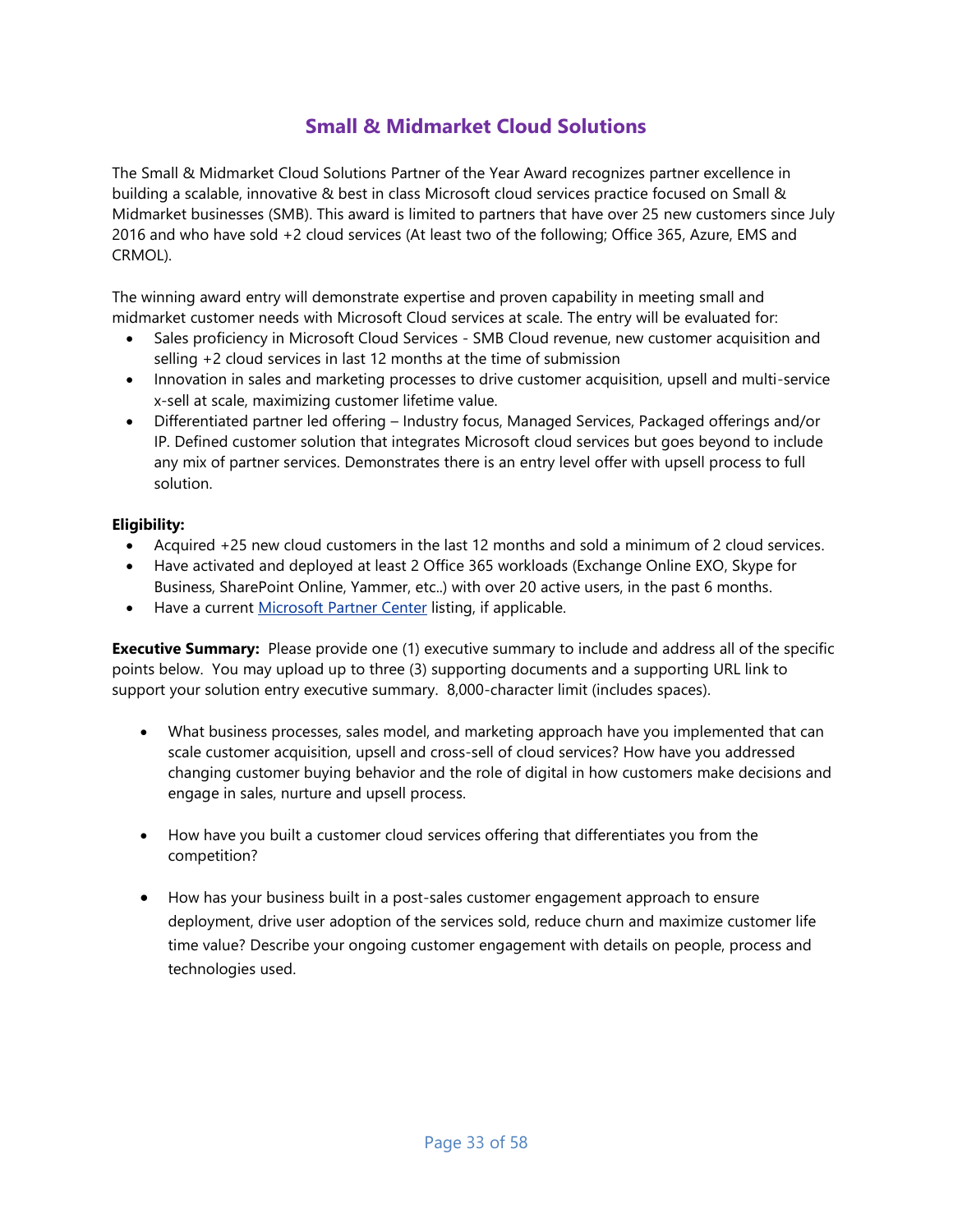# **Windows and Devices Deployment**

<span id="page-33-0"></span>The Windows and Devices Deployment Partner of the Year Award recognizes a partner serving enterprise and midmarket customers, with proven expertise in helping them modernize their workplace. This modernization includes upgrading to the latest Windows 10 platform, integrating modern Windows 10 devices with customers, and deploying additional necessary technology to provide users with a truly modern workstyle. Partners looking to win this award would have delivered true business value to customers, by helping them simplify their processes, improving their management capabilities, deploying new modern devices, and enabling modern Windows 10 applications.

Partners self-nominating for this award should have successfully deployed Windows 10 Enterprise and Microsoft Edge.

Solutions may optionally highlight other supporting technologies such as Microsoft Desktop Optimization Pack (MDOP), Microsoft System Center, Office, Windows Server, Windows Intune and/or other components of the Enterprise Management Suite, Desktop Virtualization technologies and Windows 10 LOB applications.

#### **Eligibility**:

- Silver or Gold Microsoft [Windows and Devices](https://partner.microsoft.com/en-us/membership/windows-and-devices-competency) Competency or Devices and Deployment competency, with a current [Microsoft Partner Center](http://pinpoint.microsoft.com/) directory listing.
- Must have deployed Windows 10 Enterprise either through new devices or OS upgrades.

- Clearly describe the customer's pain point / issue / opportunity that you addressed. Include specific details about the impact of the issue/opportunity to the customer, including number of users impacted, revenue, costs, satisfaction, brand, etc.
- Describe how your solution addressed the issue / opportunity above, including specific business impact created (for example, revenue acceleration, cost reduction, business productivity, and customer satisfaction). Make specific reference to the depth and breadth of the Microsoft stack of solutions and optionally any features specific to Windows 10 Enterprise that were used.
- How has basing your solution on Windows 10 Enterprise and Microsoft Edge helped position your organization for growth? How has it helped your win against the competition in a customer situation from a technical and business perspective?
- Is this solution specific to one particular customer or does it have broader market potential? Upload or provide outside references or data sources that illustrate exceptional customer experience or satisfaction (links to published articles, case studies, videos, customer testimonials, etc.).
- How did you measure customer satisfaction with this solution and what were the results?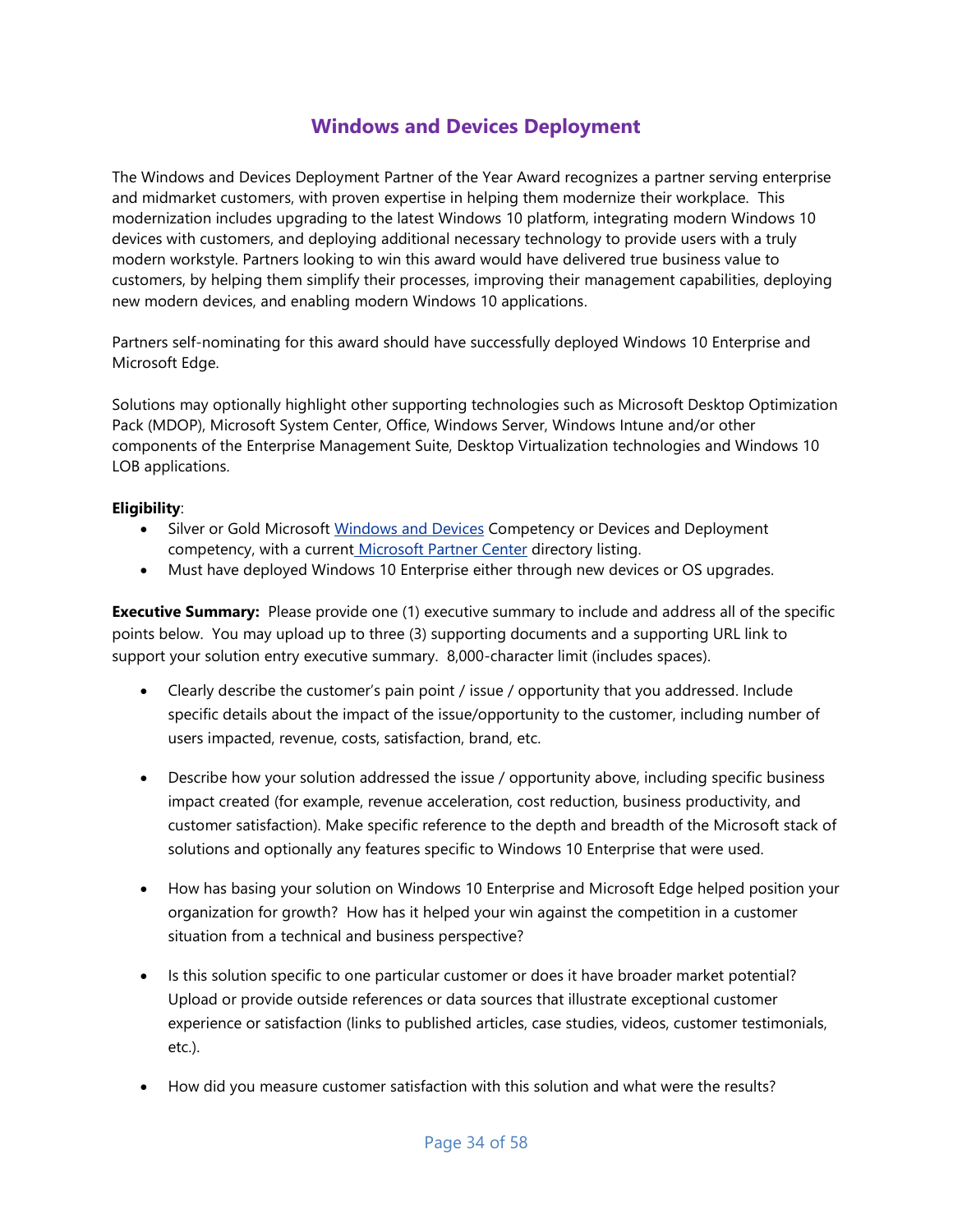# **Country Partner of the Year Award**

1 Award for Each Participating Country

# **Country Partner of the Year**

<span id="page-34-1"></span><span id="page-34-0"></span>The Microsoft 2017 Country Partner of the Year Award recognizes partners at the country level that have had substantial growth in their customer base and/or revenue by driving customer impact and satisfaction with Microsoft Cloud offerings. Partners nominated for this award should demonstrate effective engagement with their local Microsoft office and demonstrate innovation, competitive differentiation, and customer value that results in a profitable business that showcases the benefits of using Microsoft Cloud services.

#### **Eligibility**:

- Enrollment in the Microsoft Partners Network, in any of the Cloud competency programs, at the [Gold](https://partner.microsoft.com/global/40011230) level.
- Have a current [Microsoft Partner Center](https://partnercenter.microsoft.com/en-us/partner/home) listing, if applicable.
- Service or solution to have been delivered using a Microsoft technology released within the last 24 months.

- 1. Describe how your solution used one or more current Microsoft products to create a unique market offering. Show how the solution is unique and innovative by discussing:
	- a. The business problem and opportunity your service or solution addressed.
	- b. The size of the customer's business problem/opportunity.
	- c. Your marketplace differentiation against other, competing services or solutions (provide links to awards won, press articles, analyst reports, etc.).
- 2. Provide quantitative metrics measuring the positive business impact from your service or solution (for example, return on investment (ROI), decreased costs, increased productivity, financial impact, growth).
- 3. Provide an example of a successful engagement with the local Microsoft office. Include a description of the motive for the engagement, steps taken to engage the local Microsoft office, and the successful outcome (customer win, technology adoption, etc.). Include examples of the type of Microsoft personnel on the engagement.
- 4. Describe how using current Microsoft technologies in your service or solution helped you win against the competition in a customer situation.
- 5. Provide outside references or data sources that give evidence of exceptional customer experience or satisfaction (links to published articles, benchmarks, case studies, videos, white papers, customer testimonials, etc.).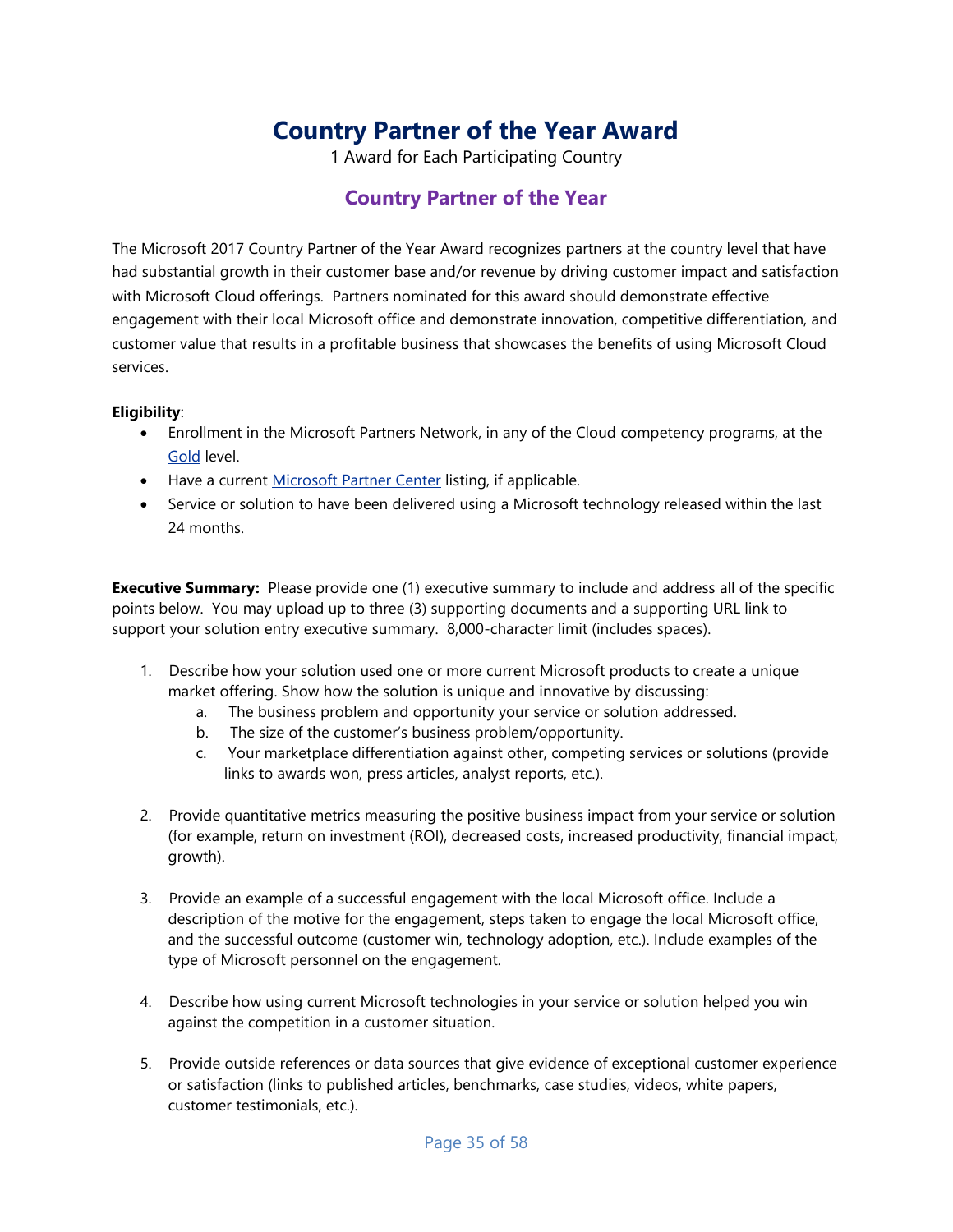6. Briefly describe the number of customers for which you've implemented this specific service or solution.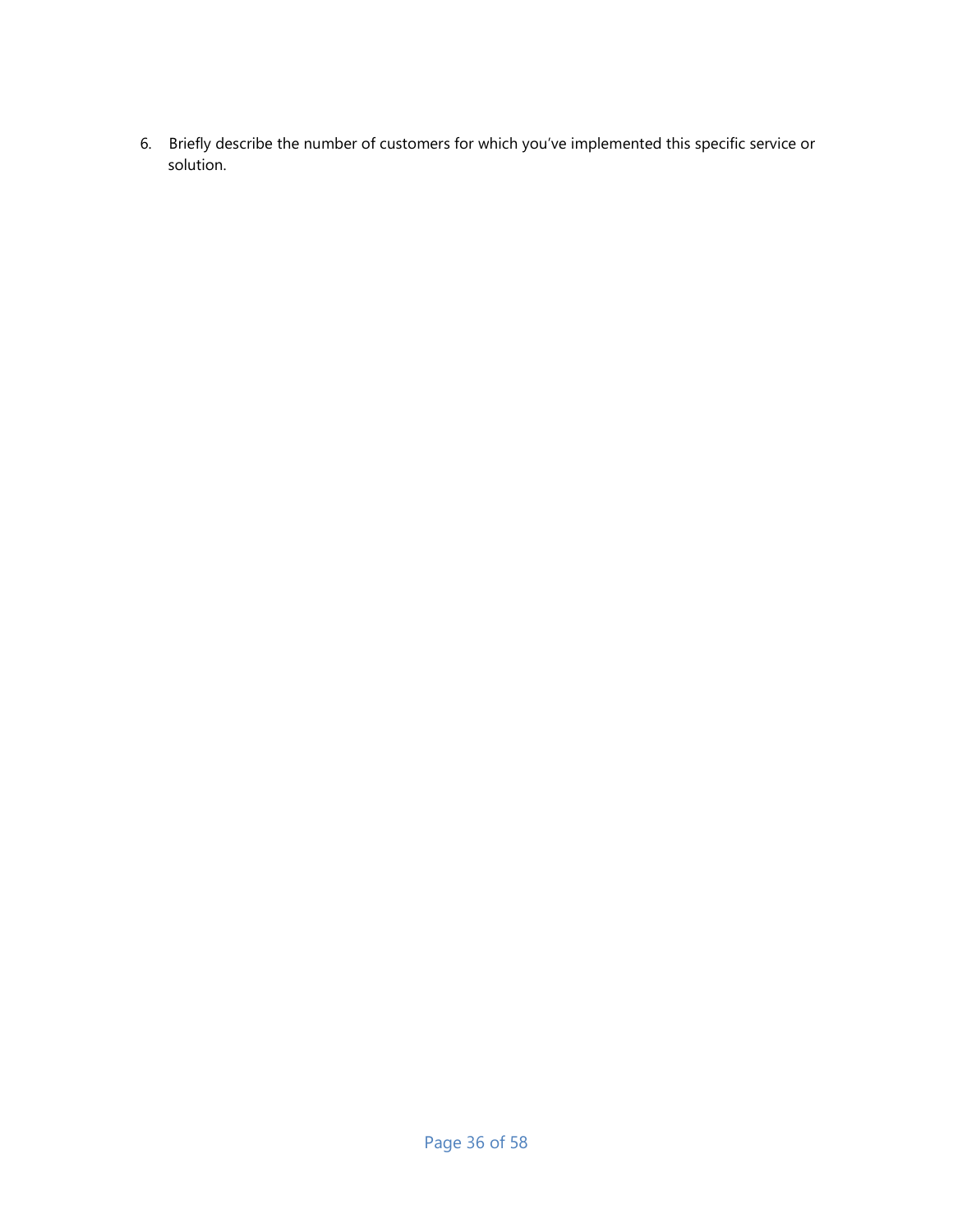# **Public Sector Awards**

5 Awards

### **Public Sector: Education**

<span id="page-36-1"></span><span id="page-36-0"></span>The Public Sector, Education Partner of the Year Award recognizes a partner organization that excels at providing innovative and unique services or solutions based on Microsoft technologies to education customers.

Recognizing that all partners play a role in driving a vibrant and profitable partner ecosystem, we are particularly interested in making sure that services organizations and transaction partners have an opportunity to stake their claim at being the Partner of the Year.

The successful submission for this award will demonstrate industry knowledge and expertise, as well as consistent, high-quality, predictable service or solutions to education customers. Successful entrants will also demonstrate business leadership and success through strong growth in new customer additions and revenue by leveraging Microsoft technology such as Office 365 for Education, Exchange Online, OneNote, Dynamics 365, Windows Azure, Windows 8.1 UI Apps and/or Windows 10 Universal apps, Windows Phone Platform, Machine Learning and/or Cortana Analytics.

Partners applying for this award should demonstrate effective engagement with Microsoft by taking advantage of the Microsoft Partner Network to develop, create demand for, and sell their software solutions, apps, or services.

#### **Eligibility:**

- Have a current [Microsoft Partner Center](https://partnercenter.microsoft.com/en-us/partner/home) listing, if applicable.
- Desirable is also a case study or reference story about the solution, work or services provided.

- 1. Describe how the use of Microsoft technologies in your solution or service enabled innovation from a technical and business perspective for your education customers – in what ways has your solution helped your customers embark on a digital transformation.
- 2. Describe how your solution drives positive learning outcomes with specific examples of success where possible.
- 3. Is your solution or service specific to one particular education customer, or does it have broad market potential/adoption?
	- Upload or provide outside references or data sources that illustrate exceptional customer experience or satisfaction (links to published articles, case studies, videos, customer testimonials, etc.).
- 4. Indicate which—and how—Microsoft technologies are leveraged by your solution or services: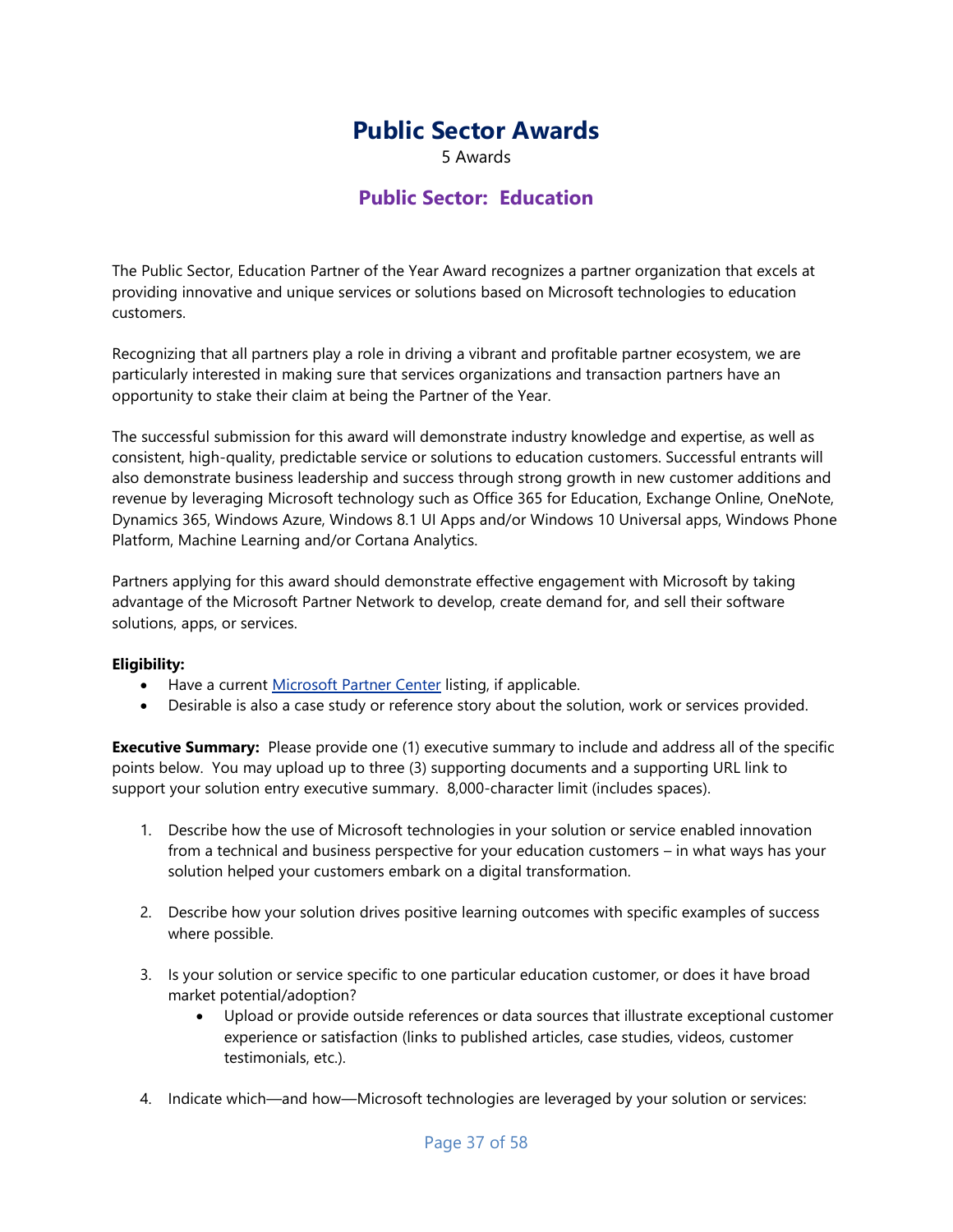- Office 365
	- i. *indicate if your solution authenticates with Azure AD, if your company has built Office 365 Apps, and/or if your solution integrates with other Office 365 services (Azure AD, Exchange, OneDrive for Business, Web Apps)*
	- ii. *indicate if your service enables usage/deployment of Azure AD and/or other Office 365 services*
- Windows 10.0 Native Application, Universal App, or Windows Phone 10
- Windows Azure services, InTune, EMS, Machine Learning, Cortana Analytics, and/or PowerBI
- SQL Server, Windows Server, Dynamics 365 (*specify on premises or Azure*)
- Utilizing Business of Schools and IoT examples using MS technologies
- Other Microsoft technologies.
- 5. Describe how your use of these technologies addressed your education customers' needs. Please also provide details about how your solution or service increased usage of Microsoft's platforms/technologies.
- 6. Describe the problem your solution/service solved for customer(s). If possible, identify the impact on the customer's pain points, contrast before and after scenarios, and provide metrics on benefits received by the customer.
	- Please provide 2 customer references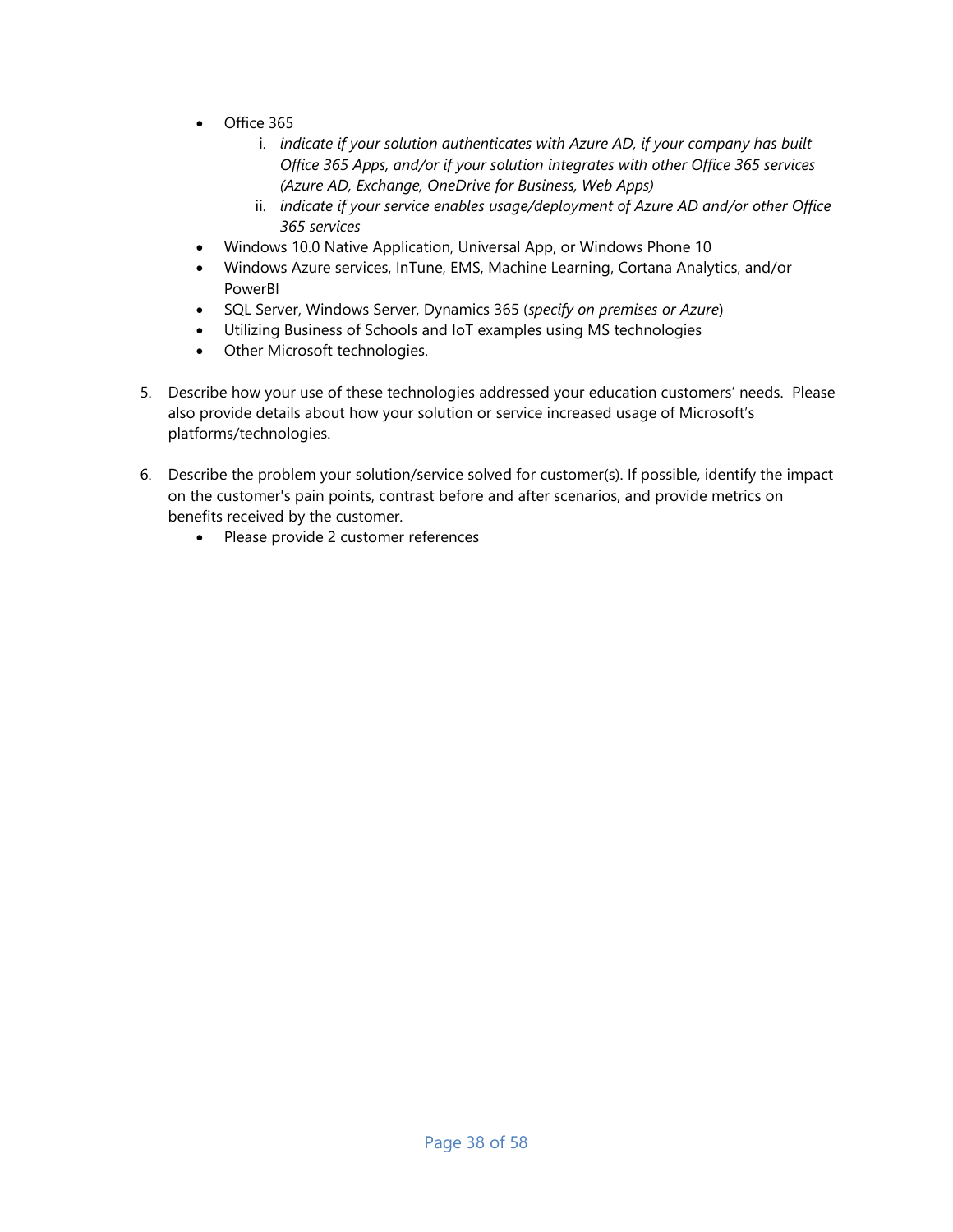# **Public Sector: Government**

<span id="page-38-0"></span>The Public Sector: Government Partner of the Year Award recognizes a partner whose solutions are a strong reflection of Microsoft's cloud-first, mobile-first vision. The partner excels at providing innovative and unique products, solutions, or services to Government customers, including Central, Regional and Local Governments.

The successful applicant for this award will demonstrate deep industry knowledge and expertise, as well as consistent, high-quality, predictable service and/or solutions to Government customers. Successful entrants will also demonstrate business leadership and success through strong growth in new customer additions and revenue. Partners applying for this award should demonstrate effective engagement with Microsoft by utilizing the latest Microsoft Cloud technologies as their solution platform.

#### **Eligibility**:

- Have a current [Microsoft Partner Center](https://partnercenter.microsoft.com/en-us/partner/home) listing, if applicable.
- Have a vertical solution offering
- Offer a Software as a Service (SAAS), and/or Platform as a Service (PAAS), and/or advanced Azure workloads solution.

- Describe the problem(s) your solution(s) solves for government customers.
- Include the impact that your solution/services have on a) Driving Economic Growth, b) Fostering Social Inclusion, c) Enabling Environmental Sustainability and/or d) Improving Governance
- Outline the specific benefits of your solution to the government leaders, government workers, and citizens that use it.
- Upload or provide outside references or data sources (published articles, case studies, videos, customer testimonials, etc.) that illustrate exceptional customer experience or satisfaction.
- How has basing your solution on Microsoft's technologies helped position your organization for growth or transformation to adapt to the cloud? How has it helped your win against the competition in a customer situation from a technical and business perspective?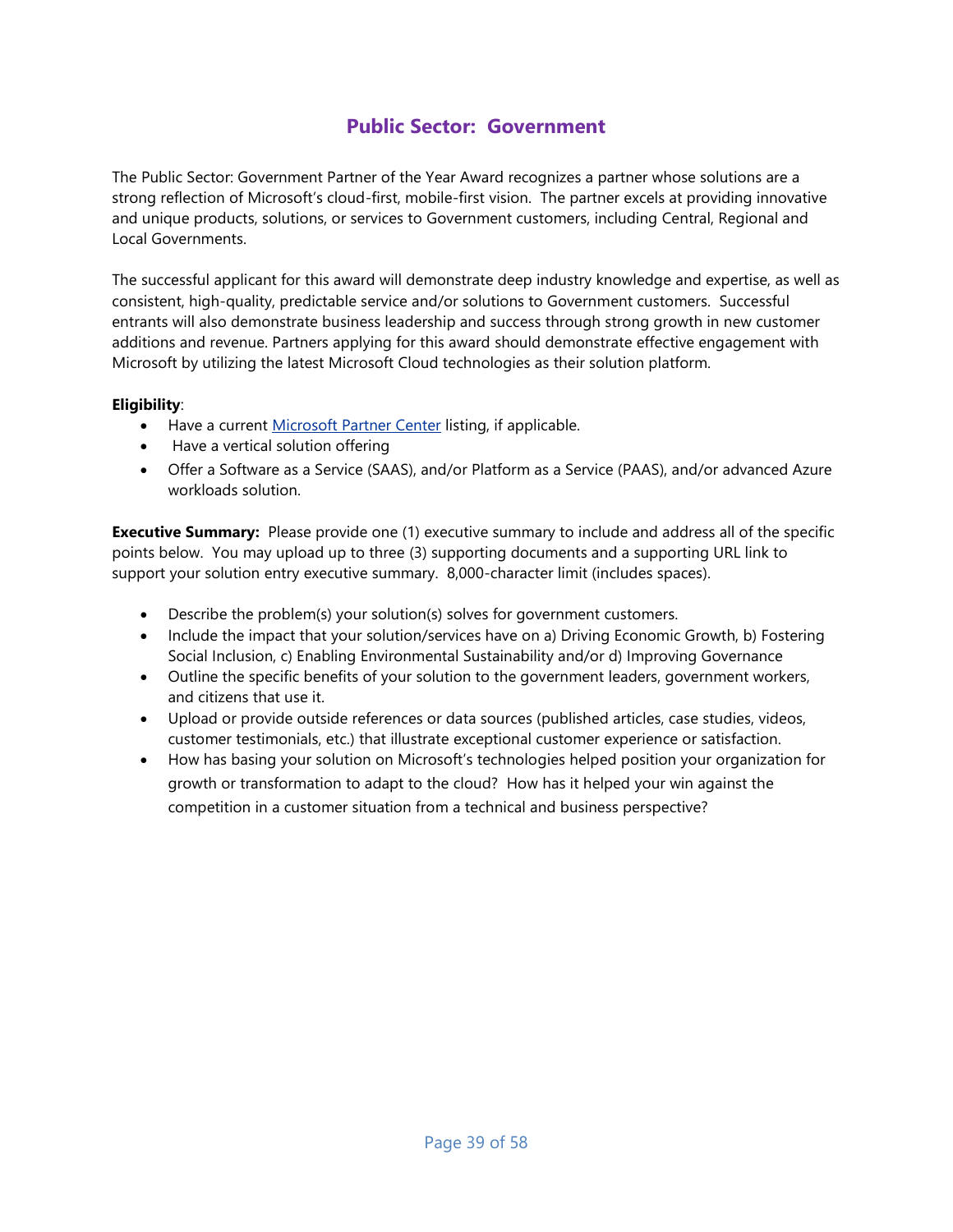# **Public Sector: Health**

<span id="page-39-0"></span>The Public Sector: Health Partner of the Year Award recognizes a partner whose solutions demonstrate Microsoft's cloud-first, mobile first vision to health industry customers, specifically those in the Healthcare Provider, Health Payer, or Public Health and Human Services verticals.

The successful submission for this award will demonstrate industry knowledge and expertise delivering consistent, high-quality, predictable, and repeatable services or solutions to health industry customers that improve people's health and lives through software innovation. Successful entrants will also demonstrate business leadership and success through strong growth in new customer additions, cloud adoption and usage, revenue growth, and/or innovative partnerships to drive end-to-end solutions.

#### **Eligibility**:

• Have a current [Microsoft Partner Center](https://partnercenter.microsoft.com/en-us/partner/home) listing, if applicable.

- 1. Describe the customer opportunity or problem that your solution addresses, including specific business impact (for example, clinical quality improvement, improved operational performance, improved access to services).
- 2. Does the solution have broad market potential or is it specific to one particular customer? How many customers are using the solution today? Please provide any references or links to sources that illustrate exceptional customer experience or satisfaction. Please provide two customer references.
- 3. Describe how your solution focuses on one or more of the following digital transformation priorities using Microsoft technologies; Engage Patients, Empower Care Teams, Optimize Clinical and Operational Effectiveness, Transform the Care Continuum
- 4. Please outline what Microsoft technologies are used in your solution and how they are used (Cloud Computing (Public, Private, Hybrid), Productivity & Collaboration Technologies, Business Applications (CRM and ERP), Business Intelligence/Analytics, Mobility.
- 5. Describe how these technologies have helped you win against the competition.
- 6. Did your company partner with any other Microsoft partners in designing, developing, implementing, and/or integrating this solution? If yes, please describe your partnering story and benefit to the customer.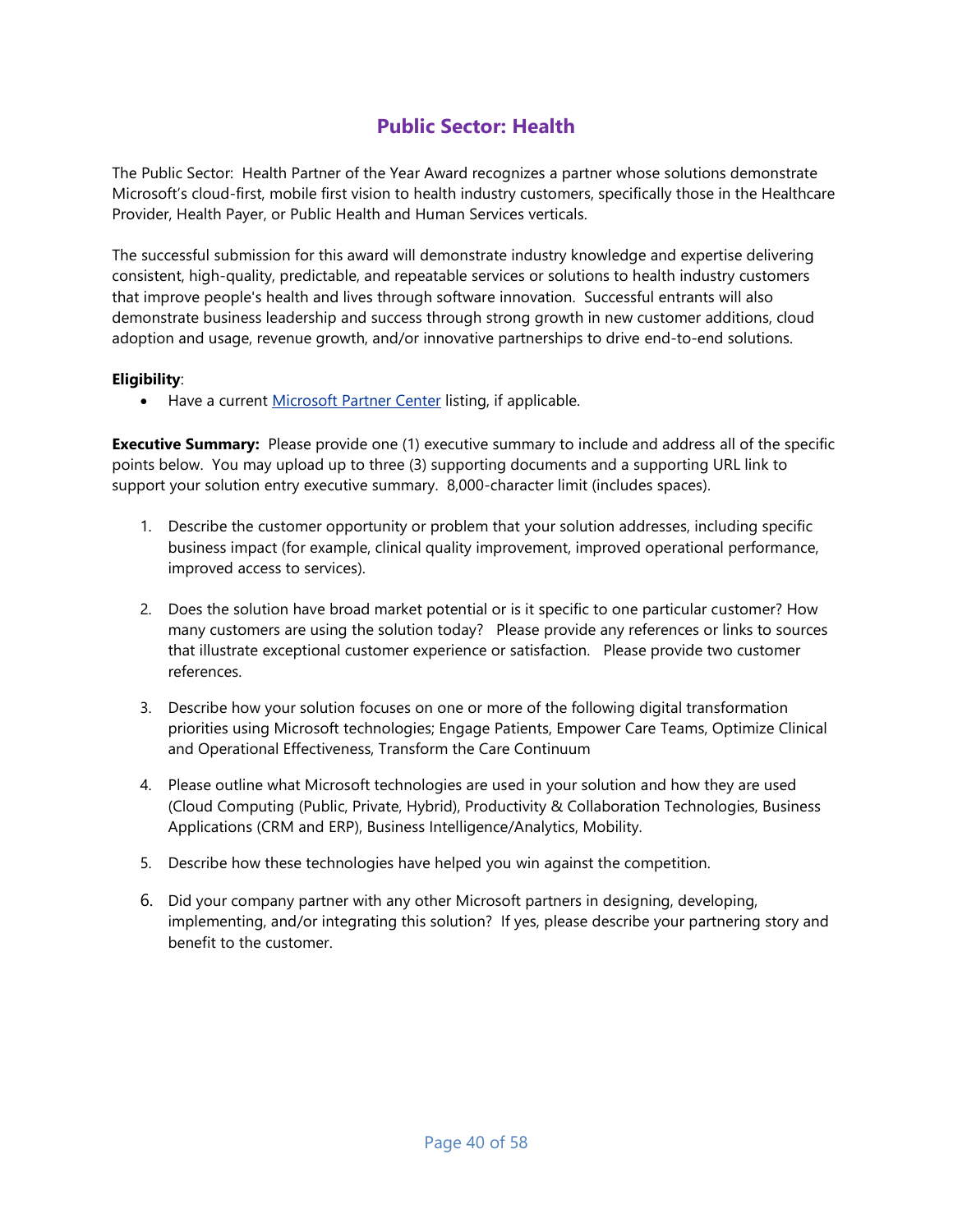# **Public Sector: Microsoft CityNext**

<span id="page-40-0"></span>The Microsoft CityNext Partner of the Year Award recognizes partners whose solutions, built on or with Microsoft technology, can address the most pressing challenges for cities, [drive digital transformation](https://blogs.partner.microsoft.com/mpn/making-sense-of-digital-transformation/?ln=en-us) and empower more sustainable, prosperous, and economically competitive cities.

Digital Transformation through cloud services, mobile devices, collaboration, social media and big data creates breakthrough opportunities for partners to help cities address their big challenges and spur economic growth. Fully harnessing the possibilities of the new era requires not just innovation for innovation's sake, but innovation that truly enables people – city leaders, city employees, businesses and citizens – to shape the future of their city.

The Microsoft platform provides a connected foundation for cities to build on, utilizing your solutions and apps across eight core [Microsoft CityNext](http://www.microsoft.com/citynext) functional solution areas.

The successful submission for this award will demonstrate industry knowledge and expertise delivering consistent, high-quality, predictable services or solutions to Cities, which provide benefit through software innovation. Successful entrants will also demonstrate business leadership and success through strong growth in new customer additions, revenue growth, and/or innovative partnerships to drive end-to-end solutions.

#### **Eligibility:**

- Partners will need to have enrolled in the [Microsoft CityNext](https://mspartner.microsoft.com/en/us/Pages/Solutions/CityNext.aspx) initiative by May 15th in order to be eligible. If not already enrolled, please contact: [cnxtptnr@microsoft.com.](mailto:cnxtptnr@microsoft.com)
- Enrollment in the Microsoft Partner Network with a silver or gold competency within 12 months from enrollment.
- Have a current [Microsoft Partner Center](https://partnercenter.microsoft.com/en-us/partner/home) listing, if applicable.
- Have at least one (1) city-related customer story, showcasing use of Microsoft technology at time of registration, and a second within 12 months after registration.
- Complete a solutions map showing where your solutions are implemented by country.
- Service or solution to have been delivered using a Microsoft technology released within the last 24 months.

- Choose one solution. Describe the specific customer scenario(s) and problem(s) solved by the solution. Include your Customer's business challenge or problem and provide examples of the before and after solution implementation scenarios. Carefully describe the benefits & civic impact of your solution and the products (include version) and technologies used.
- Which of the eight CityNext Functional Solution Areas and which CityNext scenario(s) does your solution address? How did Microsoft CityNext help you win the deal or position you against competitors?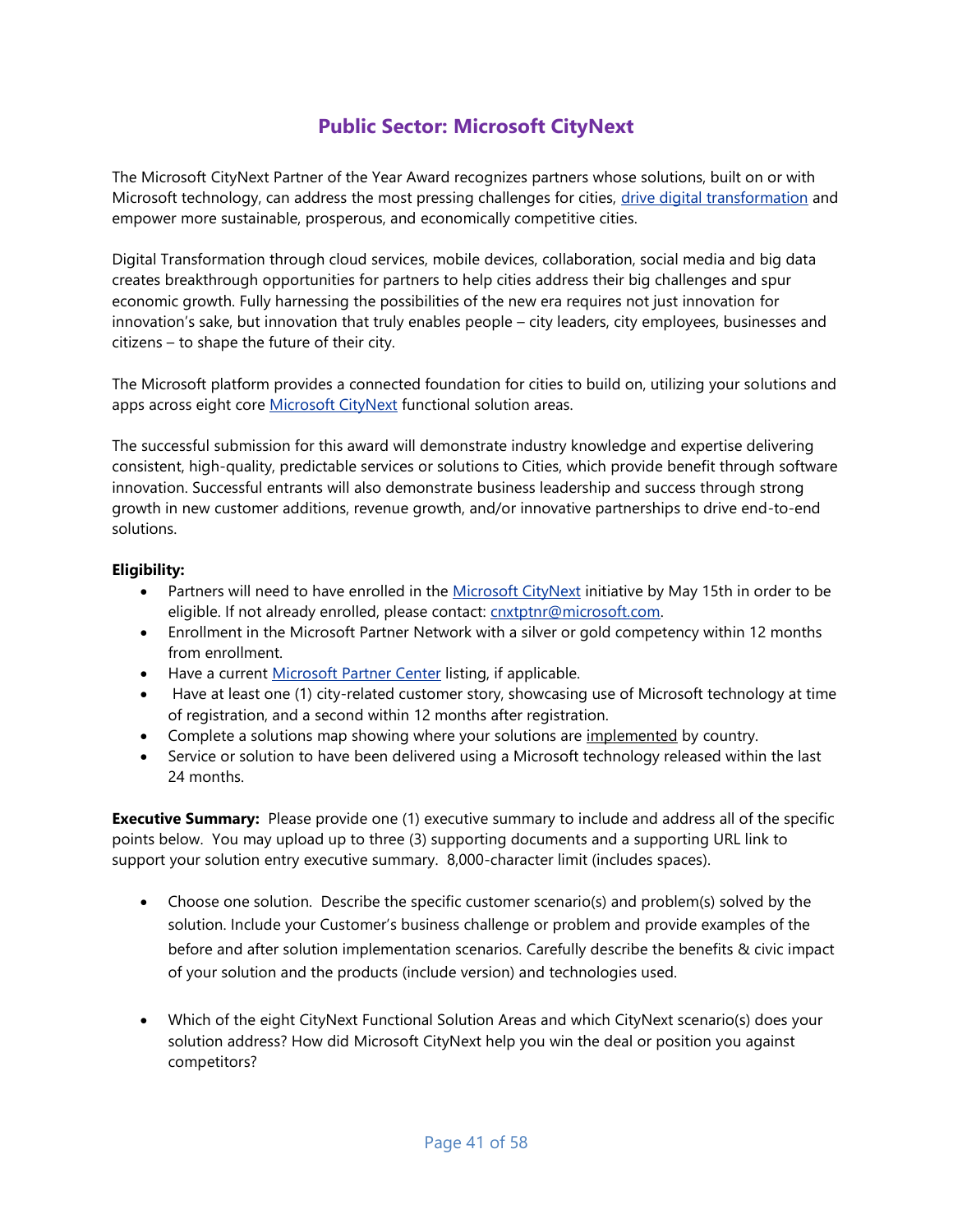- How has Microsoft's technologies helped position your organization for growth or transformation to adapt to the cloud? How has it helped your win against the competition in a customer situation from a technical and business perspective? Does your solution support the latest releases of Microsoft products? If applicable, describe how your solution uses Cloud (Azure, Office 365, Dynamics CRM Online, Private Cloud), Mobility (Tablets, Surface or Windows Phone), or other current Microsoft technology to solve customer pain points.
- Is this solution specific to one particular customer or does it have broader market potential? What are your plans for repetitive sales of the solution? Upload or provide outside references or data sources that illustrate exceptional customer experience or satisfaction (links to published articles, case studies, videos, customer testimonials, etc.).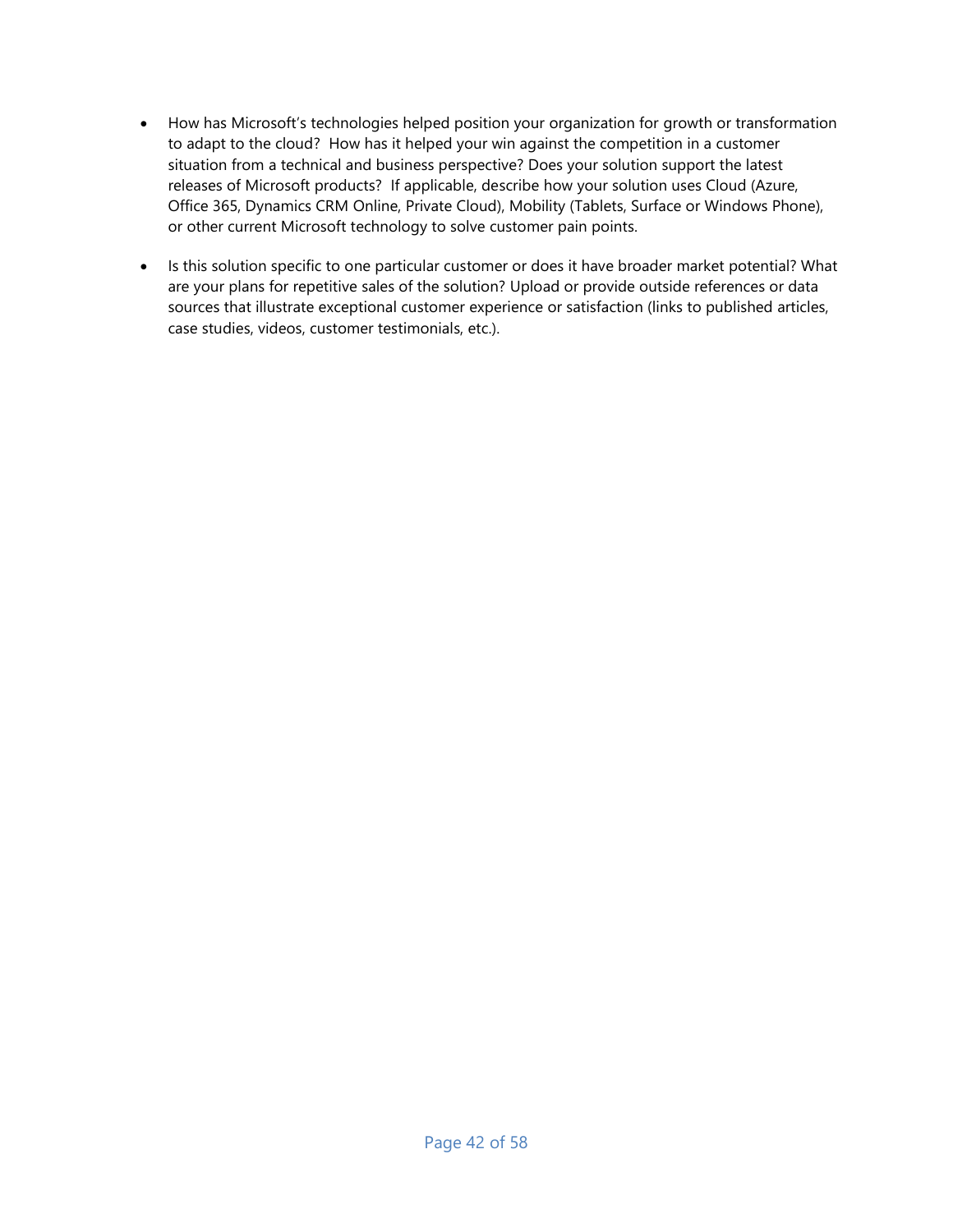# **Public Sector: Public Safety, and National Security**

<span id="page-42-0"></span>The Public Sector, Public Safety and National Security Partner of the Year Award recognize partners who excel in providing public safety, national security, and defense (PSNS) customers with innovative and unique Digital Transformation solutions based on Microsoft technologies. The successful submission for this award will demonstrate industry knowledge and expertise, as well as consistent, high-quality, predictable solutions for PSNS customers.

Qualifying partners for this award will demonstrate effective engagement with Microsoft by developing ongoing relationships with Microsoft field sellers and by taking advantage of the Microsoft Partner Network to develop, create demand for, and sell their software solutions or services.

Successful entrants will demonstrate Business leadership and success through strong growth in new cloud customer additions and cloud consumption revenue. They will show innovative and creative Digital Transformation solutions that utilize the latest Microsoft platform technologies in the areas of through cloud services, mobile devices, collaboration, social media and big data to address the most pressing challenges for public safety, national security, or defense customers and enable mission achievement through demonstrative cloud-focused digital transformation solutions among the following areas:

| <b>Digital Patrol</b>      | Law enforcement officers and commanders need instant access to relevant             |
|----------------------------|-------------------------------------------------------------------------------------|
|                            | information and the ability to collaborate within their own agencies and partner    |
|                            | organizations-securely and effectively. Windows 10, EMS and Office 365 are          |
|                            | helping capture and share digital evidence, share information and drive             |
|                            | investigations for better public safety outcomes.                                   |
| <b>Command and Control</b> | Command and control solutions enable Situational Awareness, Common                  |
|                            | Operational Picture and communications on the battlefield extending capabilities in |
|                            | the air, on the ground, underwater and in cyberspace. These solutions provide the   |
|                            | commander with the information to make effective decisions and provides troops,     |
|                            | officers, and commanders the capability to access the information necessary to      |
|                            | complete their mission.                                                             |
| <b>Video Capture &amp;</b> | Video is essential for law enforcement. Live video enables better situational       |
| <b>Management</b>          | awareness and better officer and public safety. Recorded video is used as evidence  |
|                            | in criminal court. Law enforcement needs more effective video management-           |
|                            | analytics, redaction capabilities, storage and retention. Microsoft's partners use  |
|                            | Azure services to meet the video and compliance needs of law enforcement and        |
|                            | even defense customers.                                                             |
| <b>Military Personnel</b>  | Military Personnel management provides manpower and personnel support, thus         |
| <b>Management</b>          | ensuring maximum readiness and sustainability of all forces. The scope of this not  |
|                            | only encompasses human resource management subjects such as recruiting,             |
|                            | compensation, and training, but also extends these traditional subjects by adding   |
|                            | military specific requirements for force readiness, survivor benefits, continuing   |
|                            | medical treatment of the wounded, and deployments.                                  |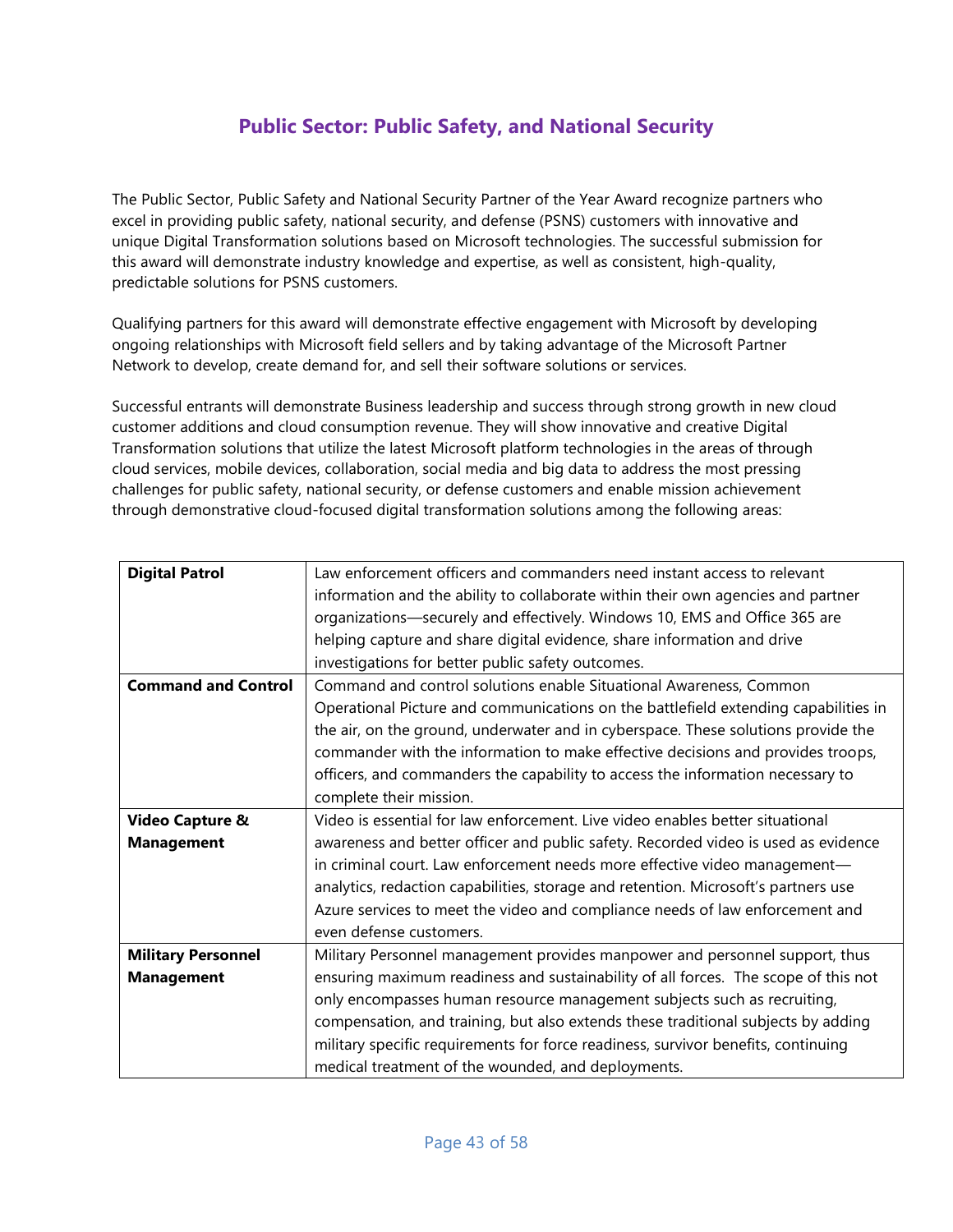| <b>Intelligence-Led First</b> | Public Safety agencies recognize the need to connect disparate data systems for          |
|-------------------------------|------------------------------------------------------------------------------------------|
| <b>Response (ILFR)</b>        | better situational awareness, broadly share real-time information, and leverage          |
|                               | technology to create an accurate common operating picture. Microsoft and its             |
|                               | partners are using many Azure services to help them meet mission requirements            |
|                               | and respond to incidents more effectively.                                               |
| <b>Judicial Management</b>    | Microsoft solutions for digital justice help judicial leaders deliver justice faster and |
|                               | more efficiently to more people. Justice is a societal foundation that is emerging       |
|                               | from traditional methods that have trapped institutions in inefficient processes.        |
|                               | Leveraging collaborative and case managing technologies and solutions, and               |
|                               | adding new capabilities offered by artificial intelligence, machine learning, and data   |
|                               | analytics, justice is accelerating and achieving its goal of delivering fair, efficient, |
|                               | and effective justice.                                                                   |
| <b>Cybersecurity in PSNS</b>  | Cybersecurity is a pervasive challenge involving government, commercial, and             |
|                               | private stakeholders. The challenge is escalating as countries increasingly rely on      |
|                               | information technologies as part of their critical infrastructure. Microsoft has the     |
|                               | effective Cybersecurity solutions that can scale to meet the large and small             |
|                               | enterprise requirements for Defense Ministries and National Security Agencies.           |
| <b>Defense Cloud</b>          | Cloud computing plays a critical role in Defense organizations and IT Departments        |
|                               | modernization efforts. This technology offers a cost efficient, secure enterprise        |
|                               | environment that can readily adapt to the department's mission needs without             |
|                               | compromising flexibility or choice of operational environment                            |

Some additional areas to consider are solutions that:

- 1. Enable nation states and their national security and law enforcement organizations to leverage technology to transform the way they collaborate.
- 2. Empower new levels of cross-agency collaboration by breaking down information isolation with hybrid cloud solutions
- 3. Transform information sharing and dissemination with collaboration solutions that meet global security standards
- 4. Modernize secure mobile communications across agencies and nations in today's era of international coordination and cooperation.
- 5. Automate recruiting processes and leverage digital services to quickly find the next generation of cyber professionals, intelligence analysts and national security strategists.
- 6. Gain visibility into readiness gaps to deliver the training and resources that personnel need to achieve mission success.
- 7. Ensure personnel have access to applications, devices and tools required to securely and effectively operate in any environment.
- 8. Create real-time operational pictures that enable faster decision-making with data visualization
- 9. Align and optimize IT systems and tools in support of the mission, reducing costs and driving new levels of efficiencies
- 10. Analyze vast volumes of data collected from information sensors
- 11. Enable supply chain and logistics solutions for faster in-theater delivery, predictive maintenance, asset management, and operational visibility
- 12. Introduce advanced technologies including holographic computing and 3D printing for operating forces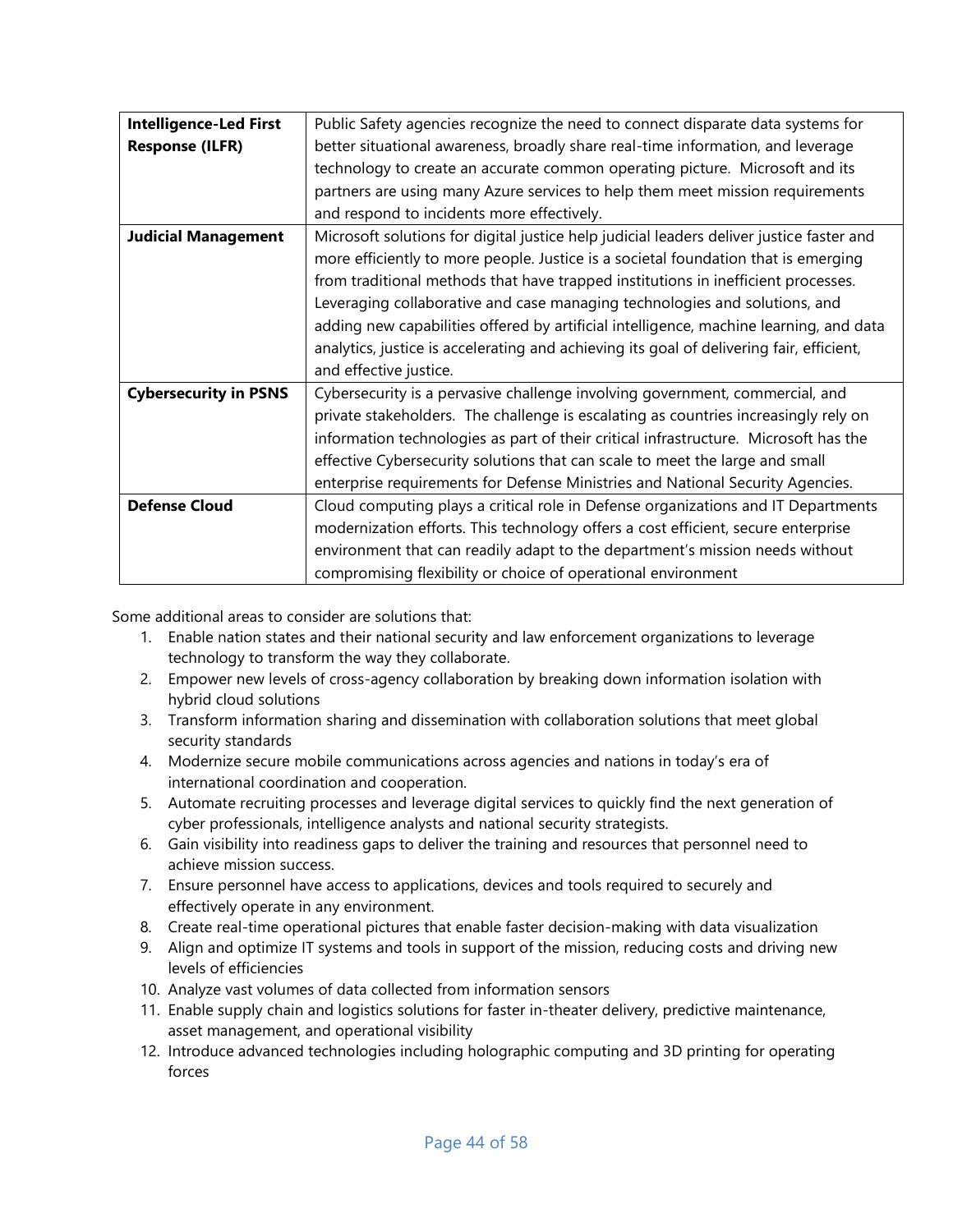#### **Eligibility:**

- Enrollment in the Microsoft Partner Network with a silver or gold competency within 12 months from enrollment.
- Have a current [Microsoft Partner Center](https://partnercenter.microsoft.com/en-us/partner/home) listing, if applicable.
- Have at least one (1) public safety, national security or defense related customer story, showcasing use of Microsoft technology at time of registration, and a second within 12 months after registration.
- Complete a solutions map showing where your solutions are implemented by country.
- Service or solution to have been delivered using a Microsoft technology released within the last 24 months.

- Choose one solution. Describe the specific customer scenario(s) and problem(s) solved by the solution. Include your Customer's business challenge or problem and provide examples of the before and after solution implementation scenarios. Carefully describe the benefits & civic impact of your solution and the products (include version) and technologies used.
- Which Public Safety and National Security functional areas and which Public Safety and National Security scenario(s) does your solution address? Did Microsoft Public Safety and National Security field teams help you win the deal or position you against competitors?
- How have Microsoft's technologies helped position your organization for growth or enabled your customers to digitally transformation and adapt to the cloud? How has it helped you win against the competition in a customer situation from a technical and business perspective? Does your solution support the latest releases of Microsoft products? If applicable, describe how your solution uses Cloud (Azure IaaS or Azure PaaS, Office 365, Dynamics CRM Online, Private/Hybrid Cloud), Mobility (Tablets, Surface or Windows Phone), or other current Microsoft technology to solve customer pain points.
- Is this solution specific to one specific customer or does it have broader market potential? What are your plans for repetitive sales of the solution? Upload or provide outside references or data sources that illustrate exceptional customer experience or satisfaction (links to published articles, case studies, videos, customer testimonials, etc.).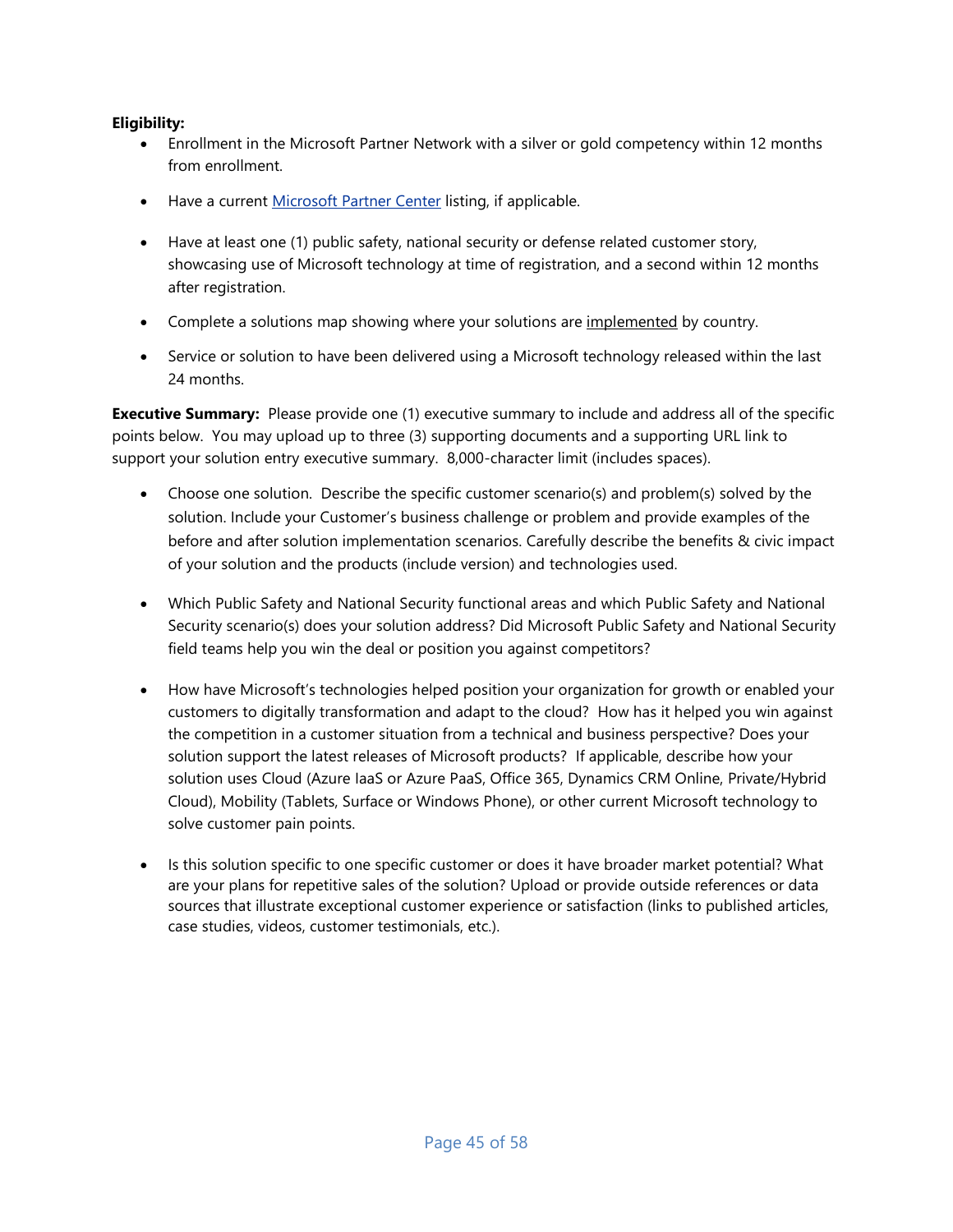# **Other Awards**

7 Awards

# **Alliance Award – Global Commercial ISV**

<span id="page-45-1"></span><span id="page-45-0"></span>The Alliance – Global Commercial Independent Software Vendor (ISV) Partner of the Year award recognizes great success from a Microsoft global managed ISV which has been able to transform their software business and thrive in the mobile-first, cloud-first world. The winning partner will offer great differentiated value and experiences to our commercial customers through its modern cloud services on a global scale. The partner will show how the Microsoft Platform helps to expand in new markets, lead the pack and create innovative business models. This success results in a proven track record of cloud business growth which has subsequently driven Microsoft Cloud consumption.

#### **Eligibility:**

- Must be a Microsoft globally managed ISV company and demonstrate public commitment to Microsoft Azure such as PR, case studies, website, etc.
- ISV solution must leverage unique Microsoft platform technology (Cloud services and/or on premises), must be released to market as well as broadly deployed.

- Describe how your Cloud services deliver unique value to your customers and differentiate from your ISV competitors. How did you adapt your business models to Cloud and how does this solve your customer pain points?
- What core Microsoft technologies were used to develop the solution and list the ones that have accelerated your time to solution?
- Upload any outside references or data sources that illustrate exceptional customer showcase with your solution (links to published articles, case studies, videos or customer testimonials).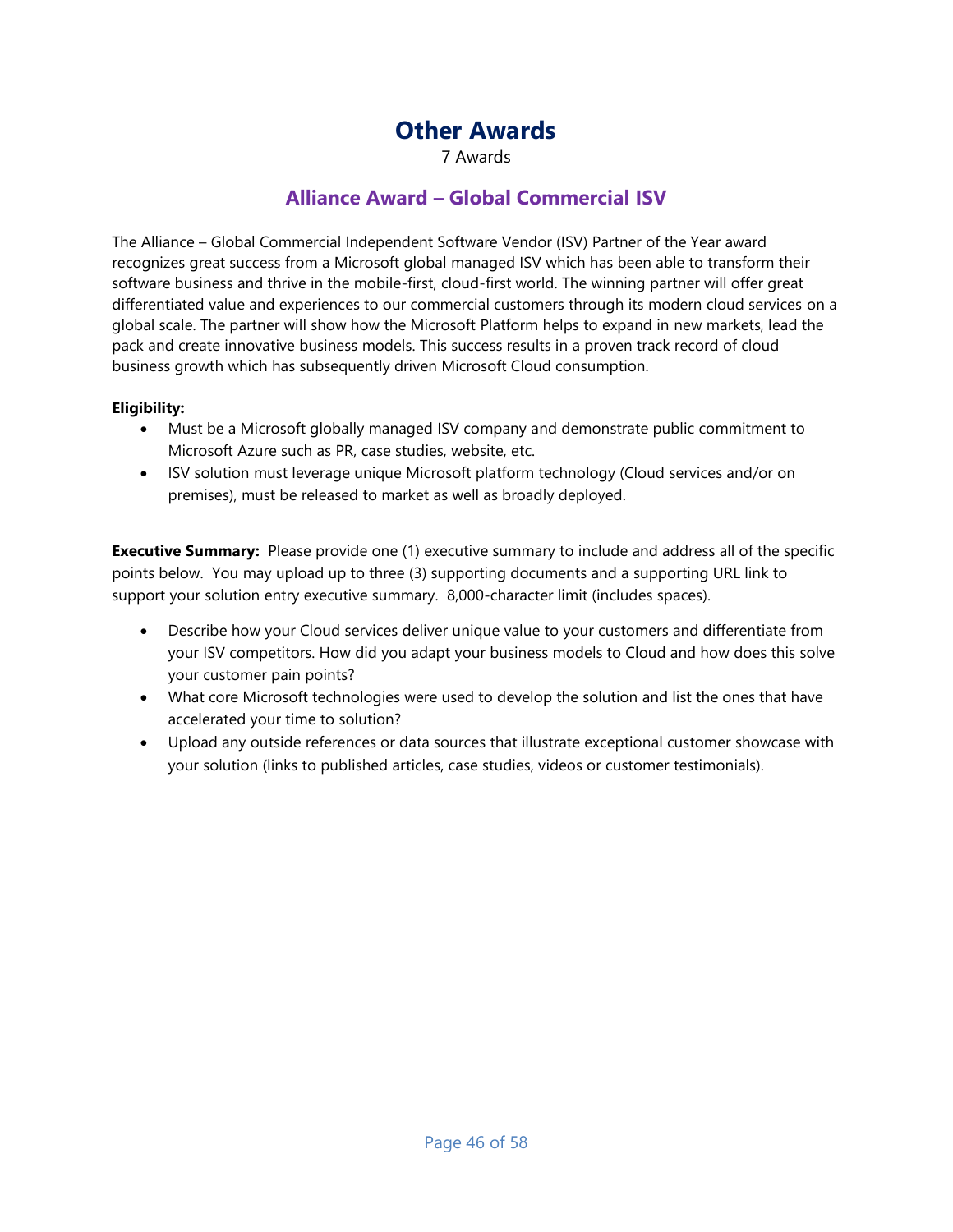# **Cloud Packaged Solution**

<span id="page-46-0"></span>The Cloud Packaged Solutions Award honors a partner that has successfully scaled out its cloud practice by packaging two or more Microsoft cloud solutions (e.g. Microsoft Azure, Office 365, Enterprise Mobility Suite, Dynamics CRM, etc.) with their own services and solutions into a complete customer offering, solving an end customer challenge. The partner must have built out a repeatable solution which targets new cloud customers. The winning nomination will demonstrate innovation, competitive differentiation with managed services, and customer value that results in a profitable business while showcasing the benefits of selling and using Microsoft Cloud services. Selling through the Cloud Solution Provider Program is a definite plus as part of what will be evaluated in judging.

#### **Eligibility**:

- Be a Microsoft partner AND
- Required to have 1 of the following:
	- o Cloud Platform Competency Partner
	- o Cloud Productivity Competency Partner
	- o Sell through the Cloud Solution Provider Program
- Should have at least one customer case study publicly available showing some success.
- Have a current [Microsoft Partner Center](https://partnercenter.microsoft.com/en-us/partner/home) listing, if applicable.

- Describe the specific customer scenario(s) and problem(s) solved by the solution. Please Describe.
	- o Who you are (Company Name in Submission Title)
	- o Provide a specific Customer's business challenge or problem.
	- o Provide examples of the before and after state scenarios.
- Describe the solution delivered, specifically:
	- o Benefits & Business Impact of your Solution
	- o Products (include version) and technologies used
	- o How you provide long term customer value / differentiate from competition
- Did your company partner with any other Microsoft partners in designing, developing, implementing, and/or integrating this solution? If yes, please describe your partnering story and how it benefited the customer.
- Describe how using Microsoft technologies in your solution helped you win against the competition in a customer situation from a technical and business perspective.
- How did your packaged solution/service help your own organization win and grow your business and what business transformation steps or considerations did you take to adapt to the Cloud opportunity? (Examples: new roles, functions, capabilities).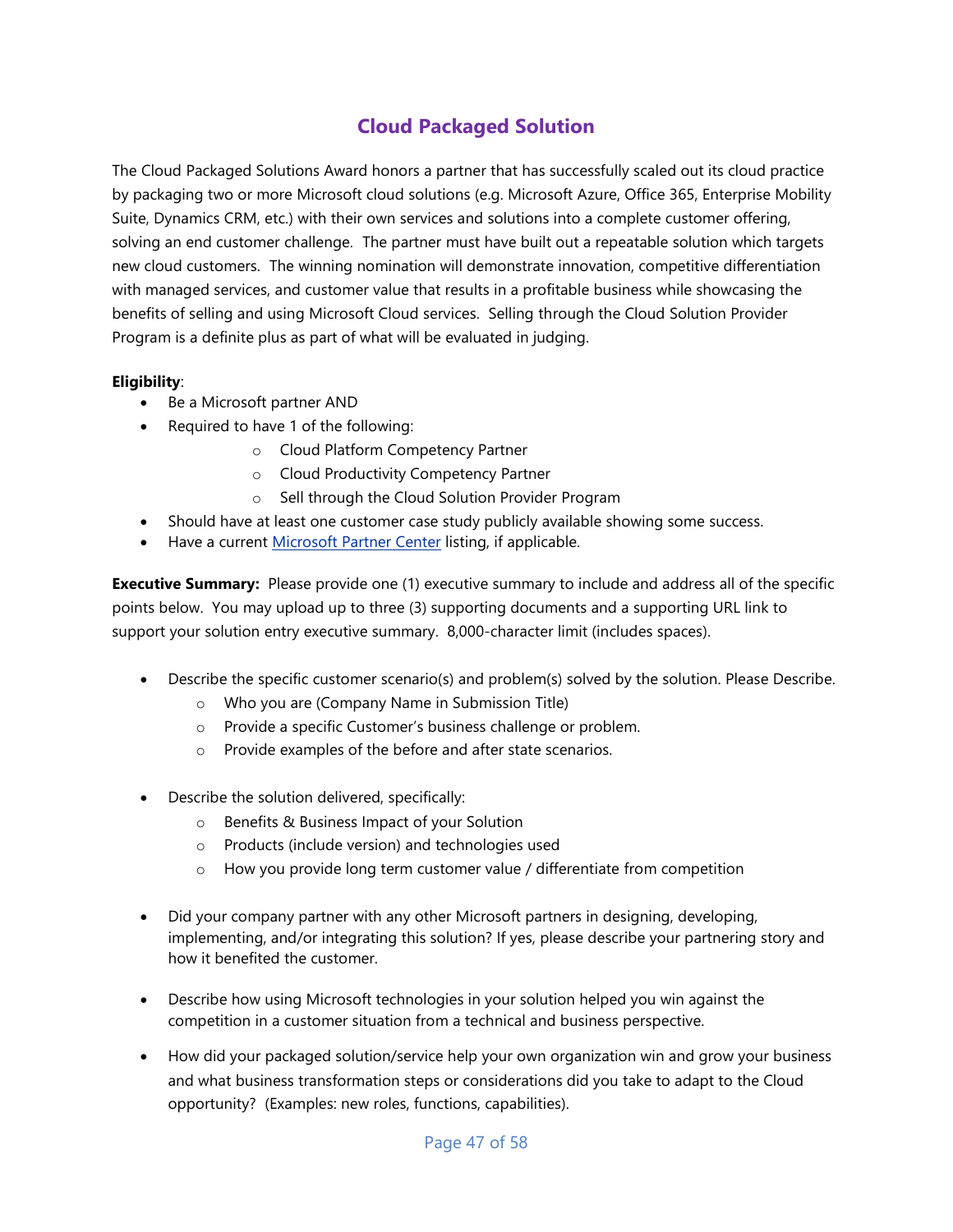- Is this solution specific to one particular customer or does it have broader market potential? Upload or provide outside references or data sources that illustrate exceptional customer experience or satisfaction (links to published articles, case studies, videos, customer testimonials, etc.).
- Did you sell this solution through the Cloud Solution Provider Program and if so, how did this impact your business and your relationship with your customer?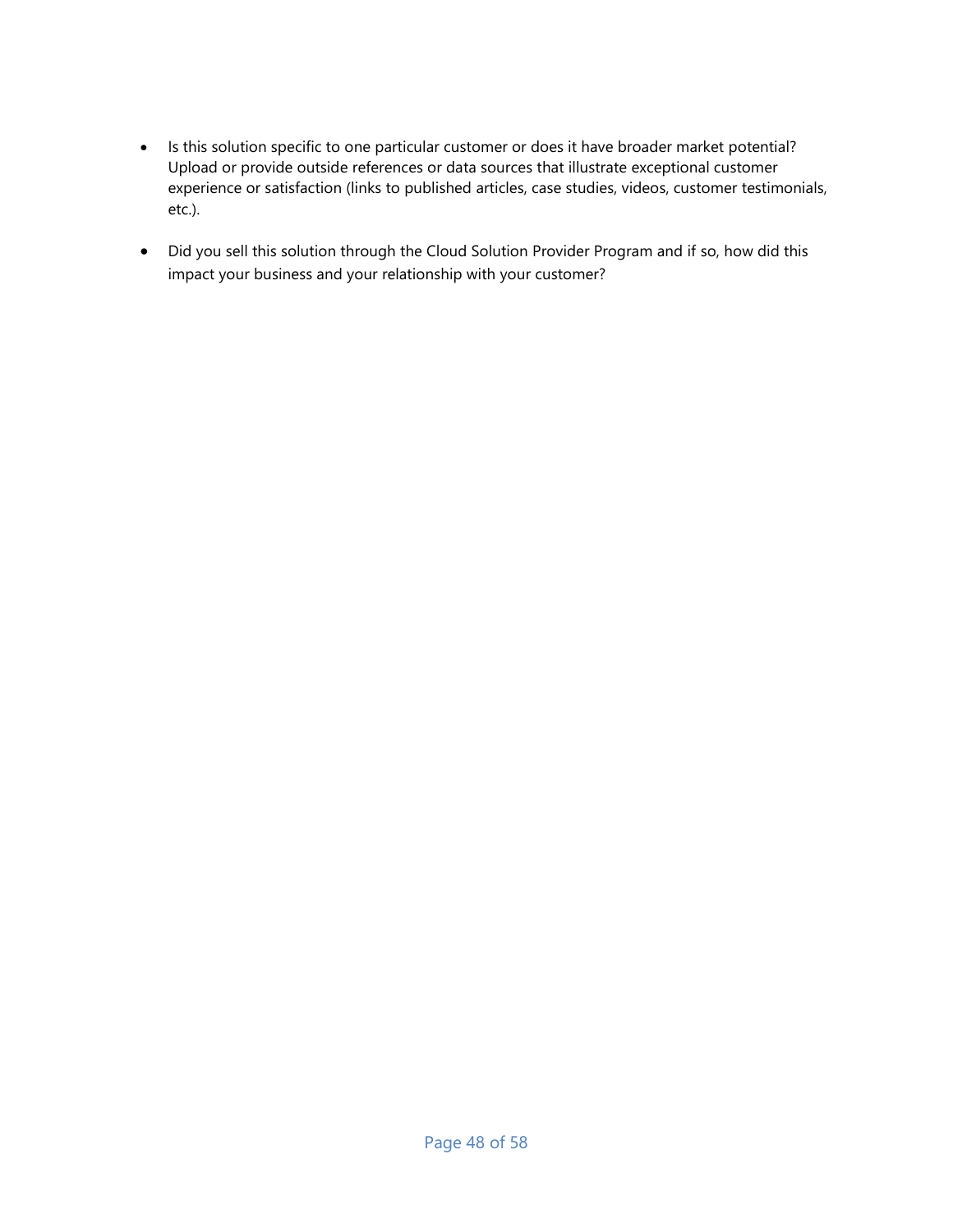# **Customer Experience**

<span id="page-48-0"></span>The Customer Experience Partner of the Year Award recognizes a partner who is dedicated to building and responding to customer interactions in a way that meets or exceeds customer demand, expectations and satisfaction. The winning partner will be able to articulate how a focus on the customer have helped broaden customer insights in the company and result in changes that will contribute to ongoing loyalty. The winning nominee should discuss how they map the customer buying journey by audience and how digital marketing content helped them to more effectively and efficiently reach prospects and convert them to loyal, repeat customers. This award will ask for customer references that Microsoft can verify. Please be sure that the customers names you have provided have consented to allowing Microsoft to contact them.

#### **Eligibility**:

- Use the attached PPT deck (available in the tool) to fill out the award requirements. The slide deck will walk you through the specifics asked for in this award.
- By submitting for the award, you have given consent and customers have given consent to allow Microsoft to contact the customers that you submit as part of the award for verification.
- Have a current [Microsoft Partner Center](https://partnercenter.microsoft.com/en-us/partner/home) listing, if applicable.

**Executive Summary:** Please provide one (1) executive summary by using the **Microsoft Partner of the Year Customer Experience PowerPoint deck** provided to include and address all of the specific points below.

Choose a workload or solution that you offer to customers to illustrate for the award.

- Answer the following points when describing the customer for your solution: 1) market size (addressable number of customers, segment target (Enterprise, Mid-Market, SMB), 2) audiences (Business Decision Maker, Technical Decision Maker) and 3) verticals as applicable; 4) customer pain and business challenges being addressed and 5) top personas from the audiences (CEO, CFO, CMO, COO, etc.). **Use answers to fill out PowerPoint slides 3 through 5.**
- Choose one primary persona you work with (ex CEO, CFO, CMO, etc.) and describe the following: 1) top decision making factors, 2) top three expectations for chosen persona, 3) top three pain points for chosen persona. **Use answers to fill out PowerPoint slide 6 through 8.**
- Map your selected persona across the customer journey (illustrate Explore, Evaluate, Purchase, Expand, Renew, Advocacy stages) by showing the 1) key message you deliver by stage, 2) top three wants/needs by stage, 3) top three touchpoints by stage, 4) top three pain points by stage and 5) Call to Action for each stage. **Use answers to fill out PowerPoint slide 10-15**. You can map a portion of the customer journey stages for purposes of the award (i.e. Explore, Evaluate and Purchase, or Expand, Renew and Advocacy). *[See customer journey here.](http://smartpartnermarketing.microsoft.com/customer-journey)*
- Validate this customer journey above with **five** of your customers. Use sample interview questions found on **PowerPoint Slide 16** provided to find out if the customer experience you've outlined is consistent with feedback from your customers.
- Document Customer Experience metrics calculated from the customer interview questions. **PowerPoint slide 17.**
- Document your **top five** learnings from the customer conversations. **PowerPoint slide 18.**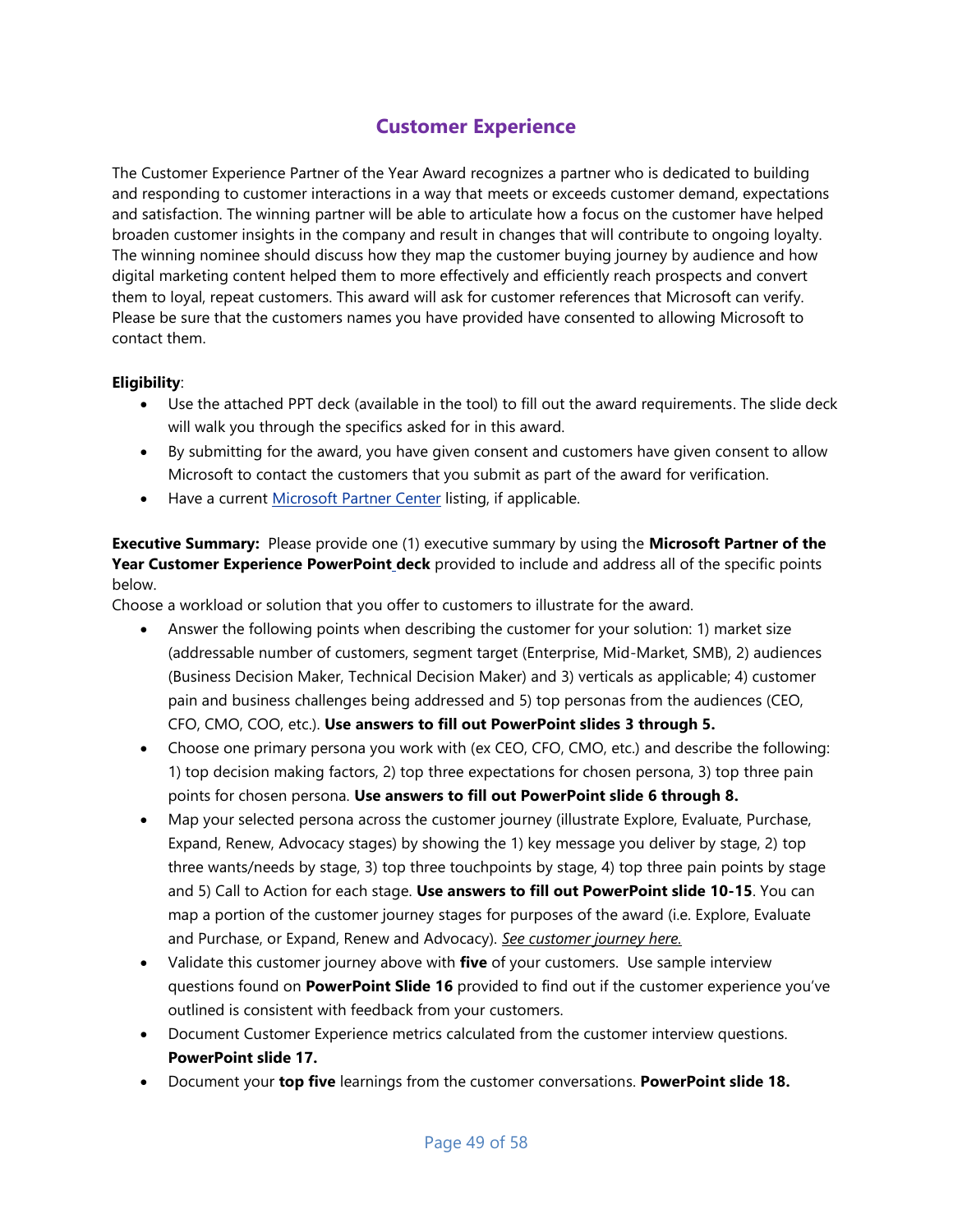*Please list the customers interviewed on PowerPoint slide 19 with their contact information so that Microsoft can contact them to verify their feedback.*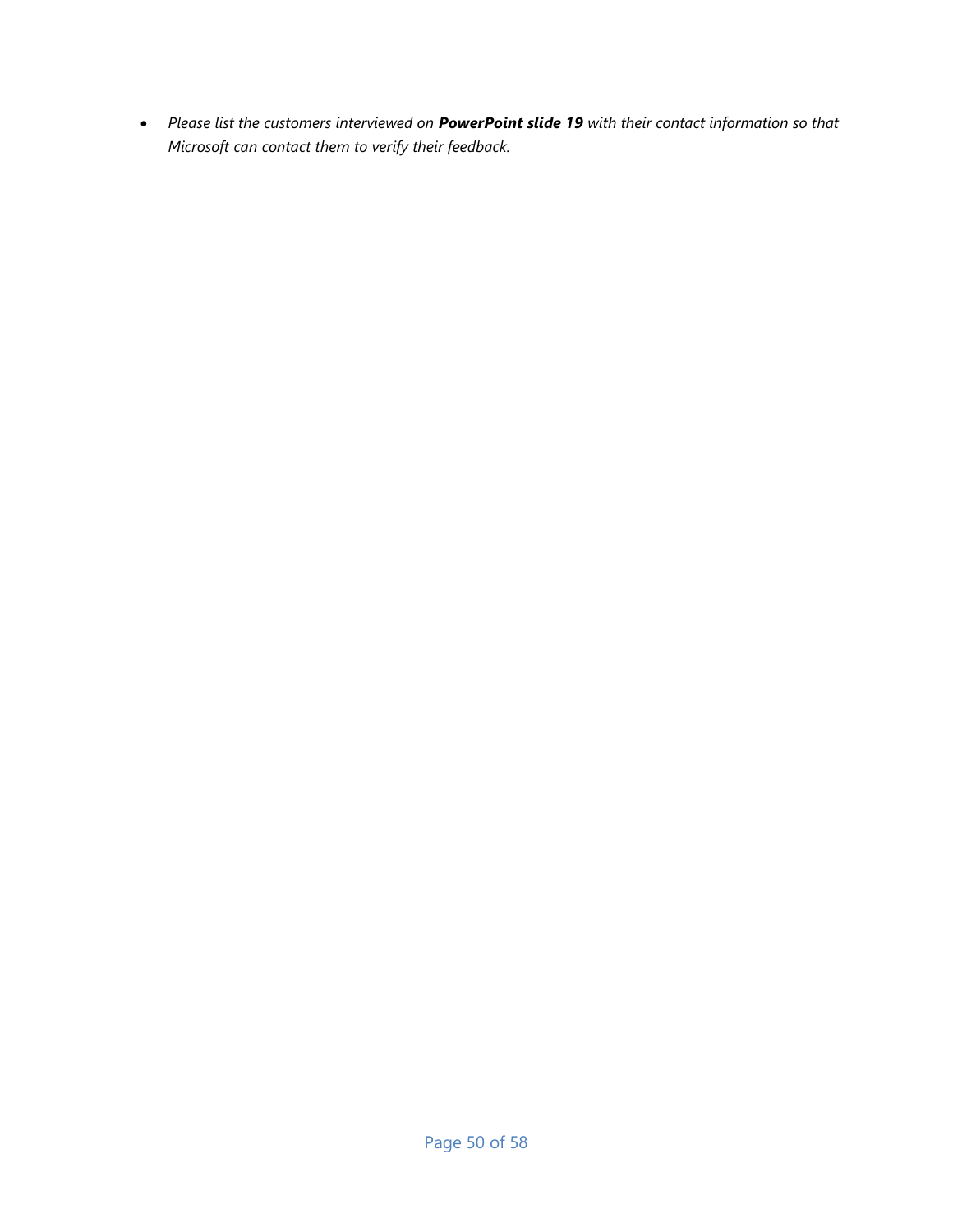# **Distributor**

<span id="page-50-0"></span>The Distributor Partner of the Year award recognizes Distributor excellence in value-based comprehensive solution aggregation which enables the Reseller acquire, delight, drive usage and consumption, as well as grow and renew the relationship with the SMB customer!

The winning award entry will demonstrate the ability to leverage the breadth of the entire Microsoft solution portfolio, particularly Windows Devices and Microsoft Online Services products (Office 365, Azure, CRM Online and EMS) to configure turnkey solutions which enable the Reseller to build and nurture a profitable and sustainable annuity business that provides the ultimate lifetime value to the SMB customer.

The entry will be evaluated for:

- Business model transformation and innovation—demonstrated by the Distributor that has taken the most ground-breaking approach in enabling the seamless aggregation, provisioning and transaction of the comprehensive solution pivoted around Microsoft Cloud services and Windows 10 devices.
- Leading CSP Platform invested, developed and launched solutions in a CSP marketplace that has been leveraged by a broad ecosystem to scale business on Microsoft cloud.
- Organizational enhancements—that have resulted in the transformation of the Distributor's sales force to position, sell and service Cloud solutions pivoted around Microsoft Cloud Services, especially efforts around mainstreaming Azure in their respective organizations.
- Channel Development Programs —structuring a consistent framework across multiple partner types through which ecosystem is enabled for to make the first sales and is developed and coached on how to maximize customer lifetime value. Key criteria to consider is growth in partner frequency and cross selling of Microsoft cloud WLs.
- Creative devices programs and display of execution excellence—that have driven the sales of firstand third-party Windows 10 devices, including Surface, Lumia, MNA and CTE devices.

#### **Eligibility:**

- Partners eligible for this award include any Microsoft wholesale distributor with a current Microsoft Channel Agreement, Indirect Cloud Solution Provider (CSP), Full Packaged Product (FPP), Volume Licensing, Channel Developer, Surface or Microsoft Original Equipment Manufacturer (OEM) Distributor Channel Agreement. If the partner is a wholesale distributor with a commercial portfolio (all agreements listed above, excluding OEM), partner much possess a minimum do two DSA competencies.
- For consideration, Distributors should submit specific examples across the areas of innovation, solution sales leadership, organizational enhancements, channel capacity development and execution to prove best-in-class impact on mutual reseller partners.
- Have a current [Microsoft Partner Center](https://partnercenter.microsoft.com/en-us/partner/home) listing, if applicable.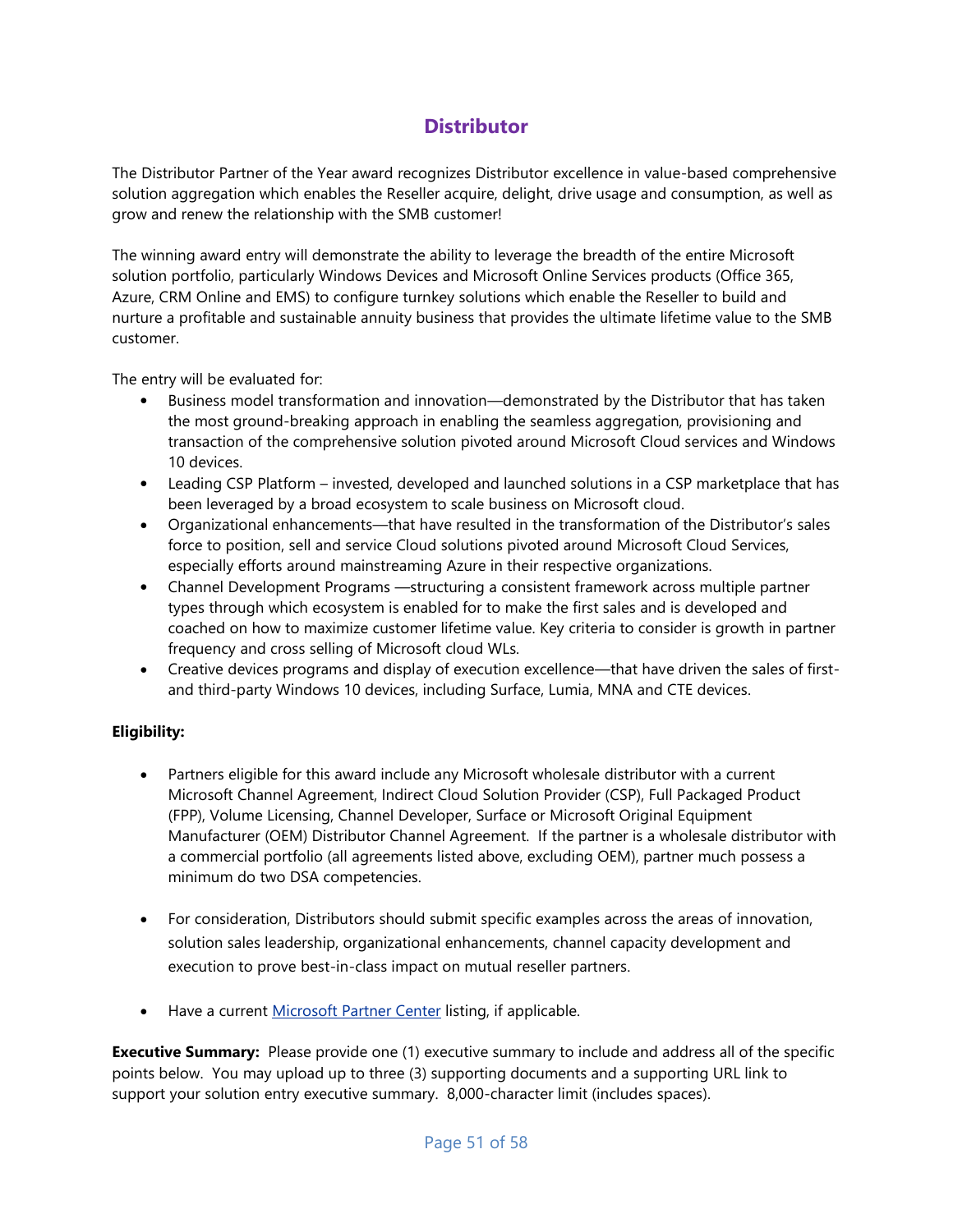Describe how you creatively enabled a Reseller to identify a new whitespace opportunity, cultivate and address this new end customer's business problems through the aggregation of all the components needed for an SMB customer to fully function in a modern SMB workplace (Devices + Cloud Services + Value-Added Third-Party Services + Managed Services engagement).

- Place due emphasis on how you may have aided with digital and social marketing to uncover the opportunity, how you guided and assisted the Reseller in the pre-sales solution configuration consulting phase, how you then help aggregate, deploy and manage the billing of the complete solution.
- Please also articulate how your infrastructure aided in the provisioning and billing process, as well as your role in helping the Reseller up-sell and cross-sell into more high-value scenario for the customer.
- Finally, how did you enable the Reseller to ensure that the customer renewed their engagement and did not churn out? What kind of business intelligence did you use to denote the usage pattern of the customer? How did you trigger the expiration alert, and the ensuing renewal notification? What was your communication process and cadence? What were the results of your approach?

Provide examples of how you elevated the solution aggregation acumen of your internal teams to be able to engage and enable this opportunity with the Reseller?

- How did you profile and identify this reseller?
- What sorts of programs did you leverage to advance the solution selling capability of this reseller from selling and activating the first to the third customer, and then moving beyond that to driving incremental business through engagement with 4-25 customers?
- How did your awareness of the hardware programs play role in success?
- What sort of hardware programs did you leverage from your OEM and Surface side of the business?
- What was the impact to Microsoft and the Distributors revenue as well as Cloud Reach, Cloud Mix and Net Seat Adds?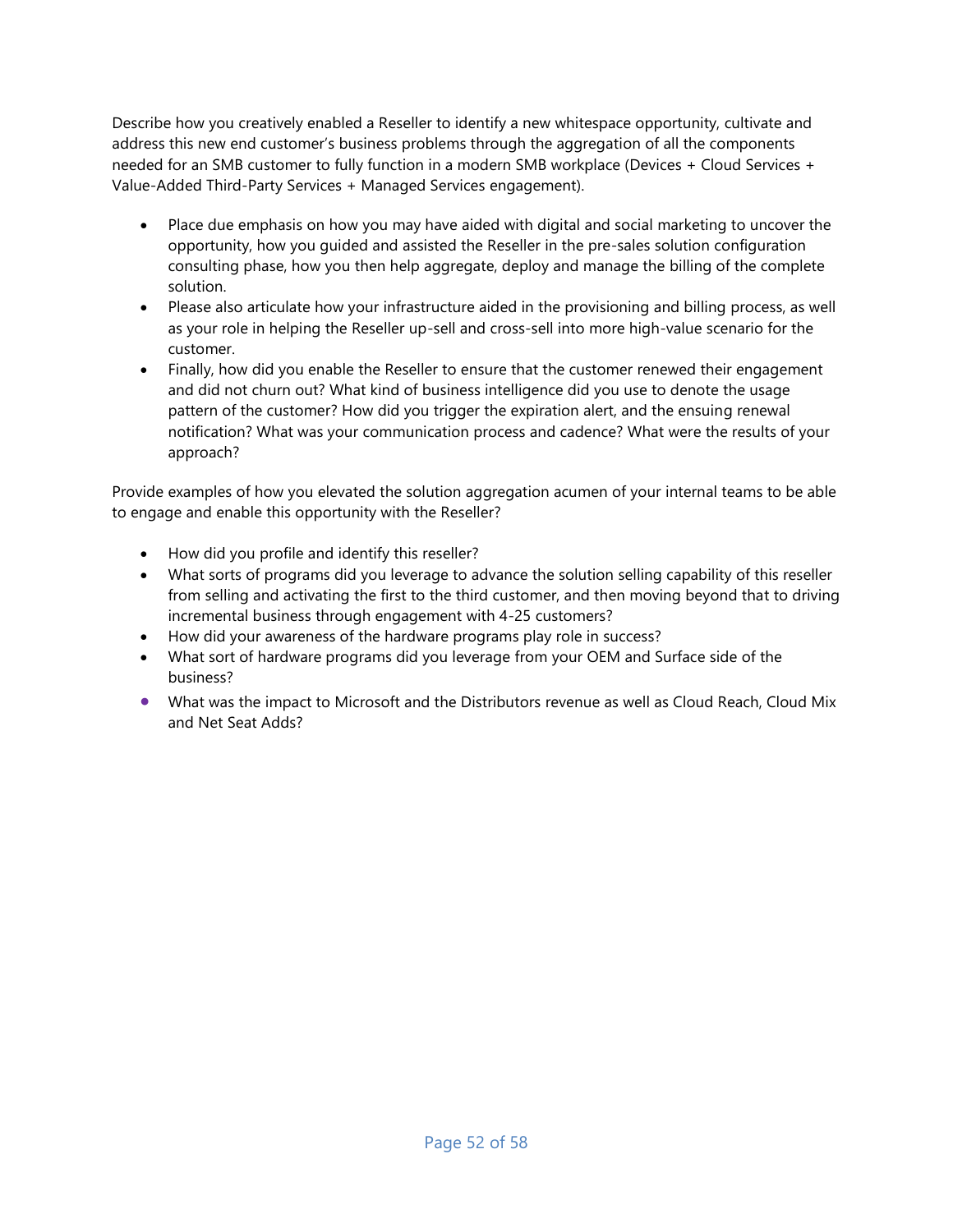# **Learning**

<span id="page-52-0"></span>The Learning Partner of the Year Award recognizes a partner who has excelled beyond their peers in the delivery of high-impact Microsoft Training solutions. The winning submission will demonstrate transformation, innovation and the ability to drive training and adoption of Microsoft Cloud technology through multiple training modalities.

#### **Eligibility**:

- An active Silver or Gold Learning Partner in good standing
- Track record of performance and compliance
- Have a current [Microsoft Partner Center](https://partnercenter.microsoft.com/en-us/partner/home) listing, if applicable.

- List the MPN Competencies of this partner
- How has this partner demonstrated Digital Transformation? include specific examples describing the impact and measurable benefits to Microsoft customers.
- How has this Learning Partner contributed to the adoption of Microsoft Cloud technology? What training & services have they delivered?
- How is this partner leveraging online modalities to provide innovative customer-centric offerings to Microsoft customers? Include specific examples of blended learning, on-demand, Open edX, mentoring, or other innovative solutions. Please include relevant results and customer success stories.
- Does this partner demonstrate the values and capabilities of a Modern Learning Partner? Please reference [The Modern Microsoft Learning Partner](https://usecmpndst01.blob.core.windows.net/mpnassets/bcfea895880a4433bd9cd157325d3cd8?sv=2014-02-14&sr=b&sig=RWpuSTNQGT5FI5OtbvH75R6T9nCZ0NcVtTLCK4hX120%3D&se=2016-12-21T18:00:12Z&sp=r) IDC e-book.
	- o How do they differentiate from other competitors in their market?
	- o How have they modernized their sales and Marketing to reach new audiences and expand their reach?
	- $\circ$  How have they optimized their operations to maximize efficiency, profitability and customer experience?
	- $\circ$  How are they delivering lifetime value to customers to foster ongoing adoption and usage of Microsoft Technology?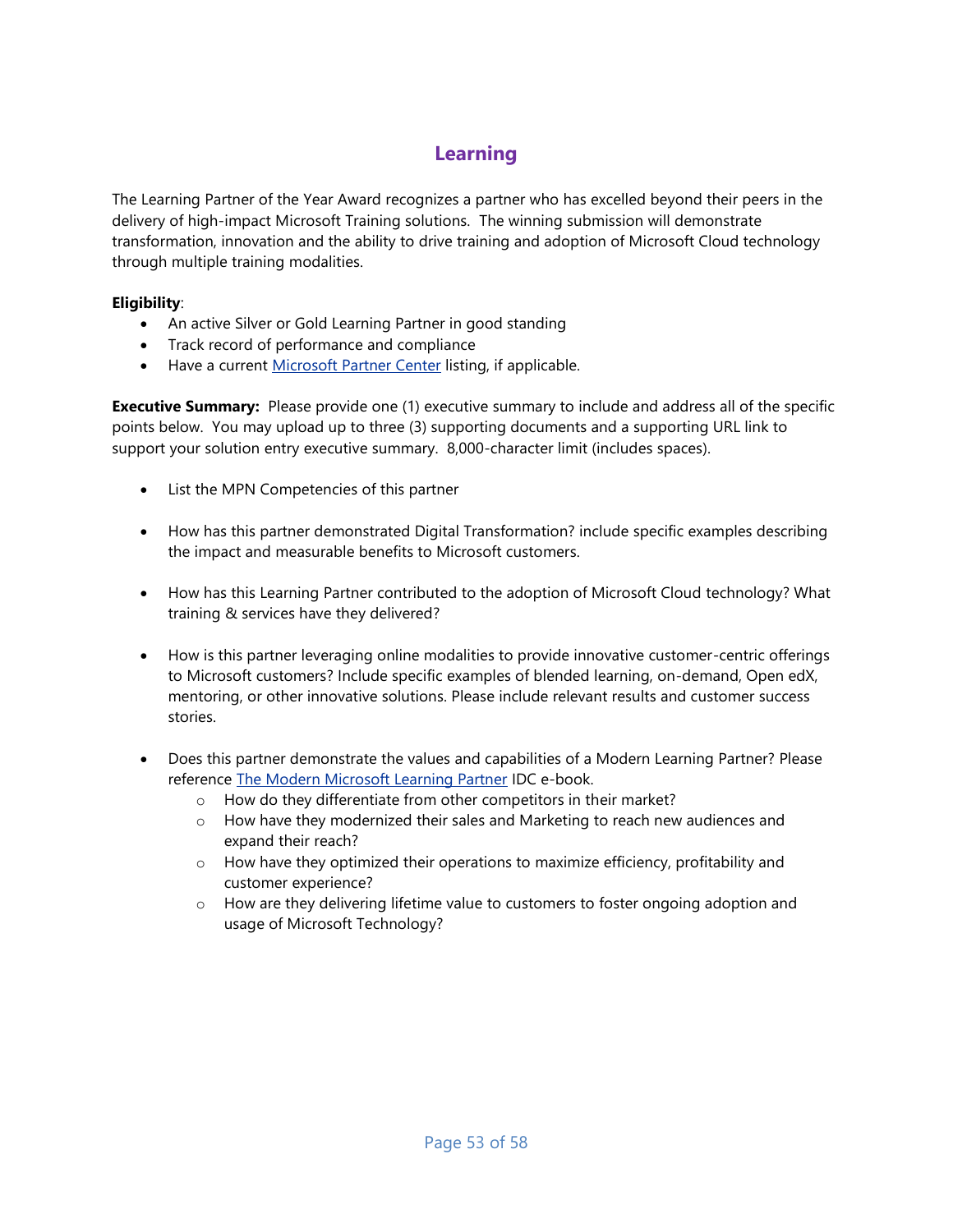# **Open Source on Azure**

<span id="page-53-0"></span>The Open Source on Azure Partner of the Year Award will recognize an exceptional partner who excels in delivering outstanding open source based solutions on the Microsoft Azure cloud platform. They will have successfully met customer interoperability needs, using at least one significant, globally recognized open source project in combination with Microsoft Azure. The winner will demonstrate innovation, competitive differentiation, and customer value that results in a profitable business while showcasing the benefits of using Microsoft Azure services alongside open source software.

#### **Eligibility**:

- Member of the Microsoft Partner Network.
- Should have at least one customer case study publicly available, illustrating success of the open source solution on Microsoft Azure.
- Have a current [Microsoft Partner Center](https://partnercenter.microsoft.com/en-us/partner/home) listing, if applicable.

- What specific customer challenge(s) and problem(s) does your solution solve using Azure and OSS? Identify:
	- o Customer's business challenge or problem.
	- $\circ$  What are the key benefits and business impact (e.g. \$ savings/revenue growth) of your solution/service to customers?
	- o Why did the customer choose Azure for their OSS solution (business and technical perspective)?
- What Microsoft and open source technologies did you include in your solution (note: Microsoft Azure should be one of the Microsoft technologies for this award) and how they helped you win against the competition.
- Did your company partner with any other Microsoft partners in designing, developing, implementing, and/or integrating this solution? If yes, please describe your partnering story and how it benefited the customer.
- Do you have outside references or data sources that illustrate exceptional customer experience or satisfaction (such as published articles, case studies, videos, or customer testimonials)? If so, please provide.
- Do you actively participate in open source associations and/or contribute to open source communities? If so, please provide details (such as event sponsorships, GitHub accounts showing contributions, etc.)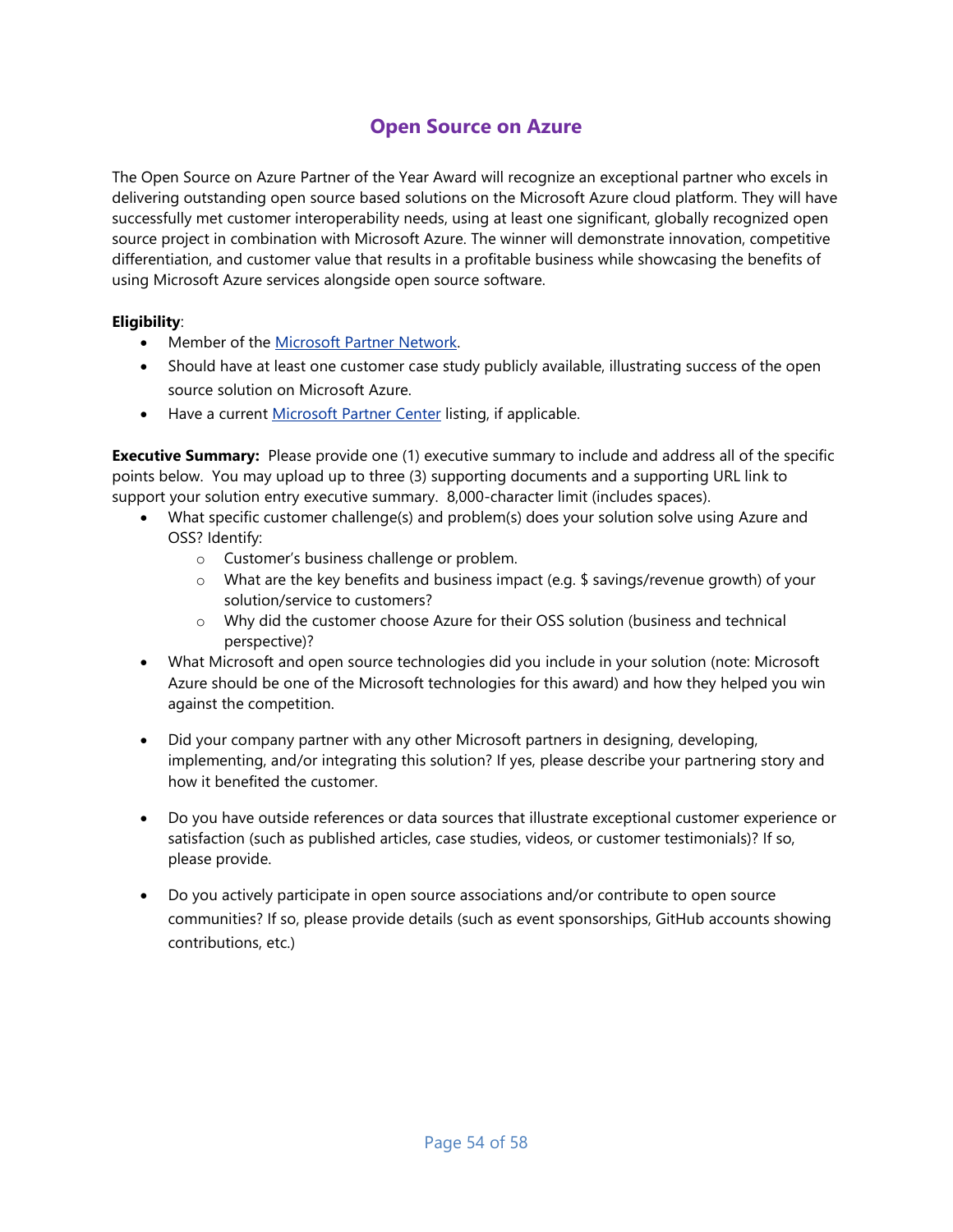# **Partner Seller Excellence in Technology, Sales and/or Licensing**

<span id="page-54-0"></span>The Partner Seller (P-Seller) Award recognizes an individual Partner Seller who demonstrates exceptional Microsoft Technical, Sales and/or Licensing knowledge expertise in key workloads. **There will be one winner across the P-TSP, P-SSP or P-LSS roles (not one per each). Please choose one (1) below.**

**Executive Summary:** Please provide one (1) executive summary to include and address all of the specific points below in (1) category. You may upload up to three (3) supporting documents and a supporting URL link to support your solution entry executive summary. 8,000-character limit (includes spaces).

### **Technology Solutions (P-TSP)**

A winning **Technology Solutions Professional (P-TSP)** Seller professional helps close deals by conducting a business value conversation from a technical perspective. The Partner Seller is able to explain the process of upgrading from Microsoft Product X to Product Y as part of the customer business solution, demonstrate the difference between a Microsoft solution compared to a competitor solution, complete a value demo, gain support for a proof of concept, and are seen by the customer as an advisor.

Nominate a Technology Solutions Partner Seller professional who consistently exceeds sales expectations as a result of co-selling engagement with Microsoft and ability to create offerings that contribute to Microsoft-centric solutions.

The winning nomination for the Excellence in Technical Sales Specialization will demonstrate:

**Sales Skills:** Develops strong Microsoft relationships through the co-selling motion that accelerate the cloud services opportunity pipeline as well as successfully position Microsoft products and services against competitive solutions by understanding customer needs. **Development Skills:** Engages on opportunities from the solution stage through to the delivery of technical sales engagements (e.g., technical sales presentations, proofs of concept, etc.) as well as demonstrates a deep technical knowledge with extensive customer deployment experience. **Technical Knowledge:** Evangelizes Microsoft offerings with customers by supporting technical pre-sales activities as well as migrating competitive customers onto the Microsoft platform. **Microsoft Engagement:** Serves as the 'go-to' technical expert for the Microsoft sales team by maintaining and expanding personal technical readiness, competitive environment readiness, and sales and deployment readiness.

#### Eligibility:

- The individual will be part of the Partner Seller (P-Seller) program.
- The individual will hold all current Partner Seller certification and assessment requirements.
- The partner organization will have a Microsoft Gold Competency aligned to the Partner Seller specialization.
- The Partner Seller's partner organization will have a current [Microsoft Partner Center](https://partnercenter.microsoft.com/en-us/partner/home) listing.
- The individual contributes to the subsidiary technical sales P-Seller community

Questions: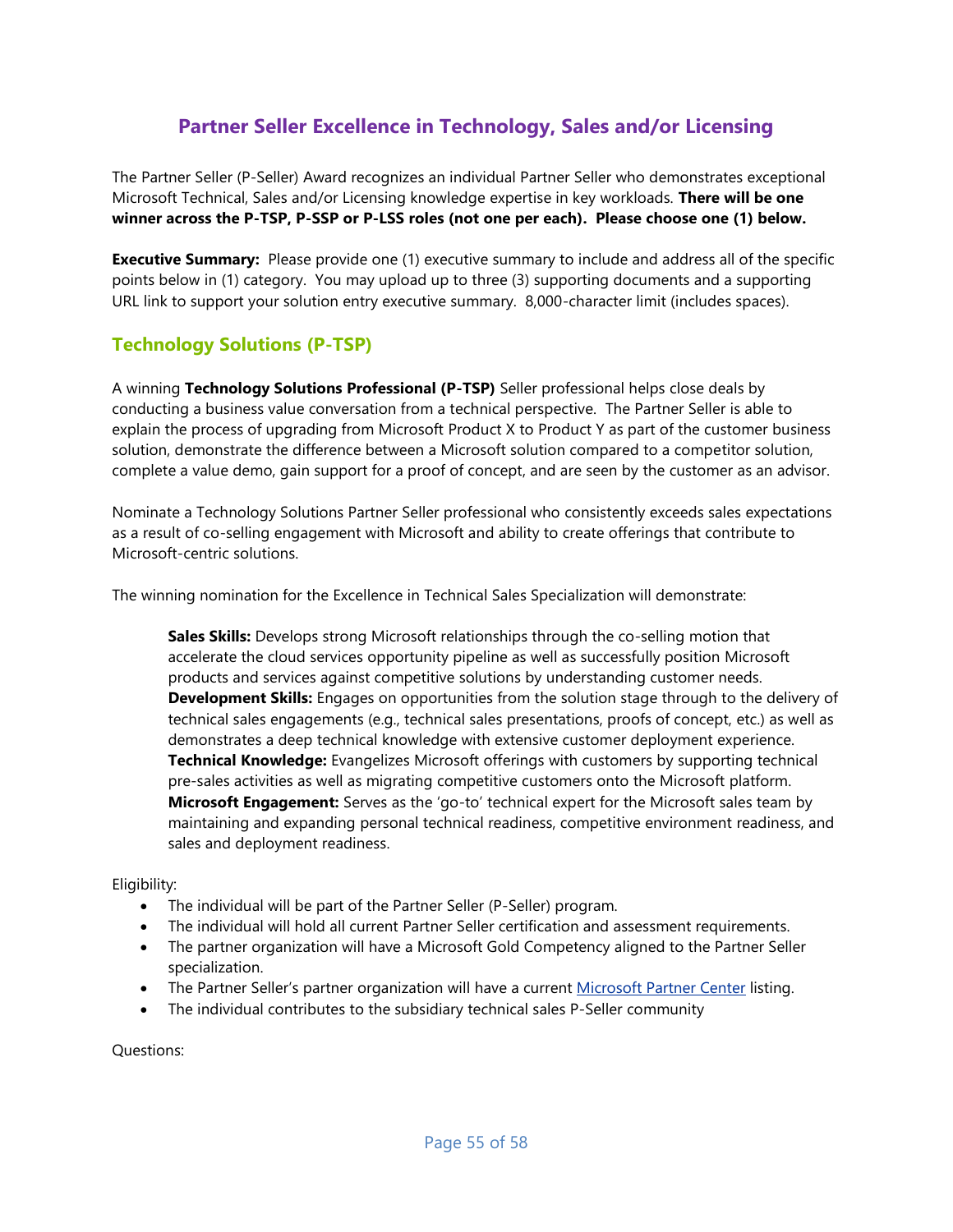- 1. Please upload a 60 second video filmed using your mobile device of the Partner Seller demonstrating their perfect pitch for either Microsoft Azure, Office 365, CRM Online or Windows 10 business solutions.
- 2. Please also include a headshot picture of the Partner Seller
- 3. Describe or provide links to at least three customer testimonials as a result of your co-selling efforts with the Microsoft account team.
- 4. Provide names of at least three Microsoft sellers on the Microsoft account team who can provide testimonials as a result of your co-selling efforts.
- 5. Provide example(s) of how the Partner Seller has demonstrated solution selling expertise for their Microsoft-based solution(s).
- 6. Provide example(s) of how the Partner Seller engages and co-sells with the Microsoft Sales Teams.
- 7. Describe the business impact of the Partner Seller individual's sales work to your organization.

### **Excellence in Solutions Sales (P-SSP)**

The Excellence in **Solutions Sales Professional** Award recognizes an individual Partner Seller (P-Seller) who demonstrates exceptional Microsoft solution knowledge and sales expertise. A winning Partner Seller demonstrates proficiency in solution selling with a commitment to driving customer success and is seen as an advisor by the customer. The Partner Seller's sales prowess is evident in his/her ability to target and generate business and revenue growth with new and existing customers. Nominate a P-Seller professional in your organization who consistently exceeds sales expectations as a result of co-selling engagement with Microsoft and ability to create offerings that contribute to Microsoft-centric business solutions.

The winning nomination for the Excellence in Solution Sales will demonstrate:

**Sales Leadership:** Identifies and leverages repeatability in solution selling and selling business scenarios to business leaders.

**Sales Skills:** Develops a healthy pipeline for qualified opportunities and is consistently meeting quota using a consultative/solution "Selling Beyond IT" approach, focused on solving customer issues.

**Development Skills:** Demonstrates extensive knowledge of selling the right customer business solution to ensure customer success as measured by effective deployment and consumption. **Customer Satisfaction:** Finds an innovative way to demonstrate customer obsession as well as a resourceful problem solver, leveraging internal and Partner resources where and when needed to do what is right for the customer.

Eligibility:

- The individual will be part of the Partner Seller (P-Seller) program.
- The individual will hold all current Partner Seller certification and assessment requirements.
- The partner organization will have a Microsoft Gold Competency aligned to the Partner Seller specialization.
- The Partner Seller's partner organization will have a current [Microsoft Partner Center](https://partnercenter.microsoft.com/en-us/partner/home) listing.
- The individual contributes to the subsidiary solution sales P-Seller community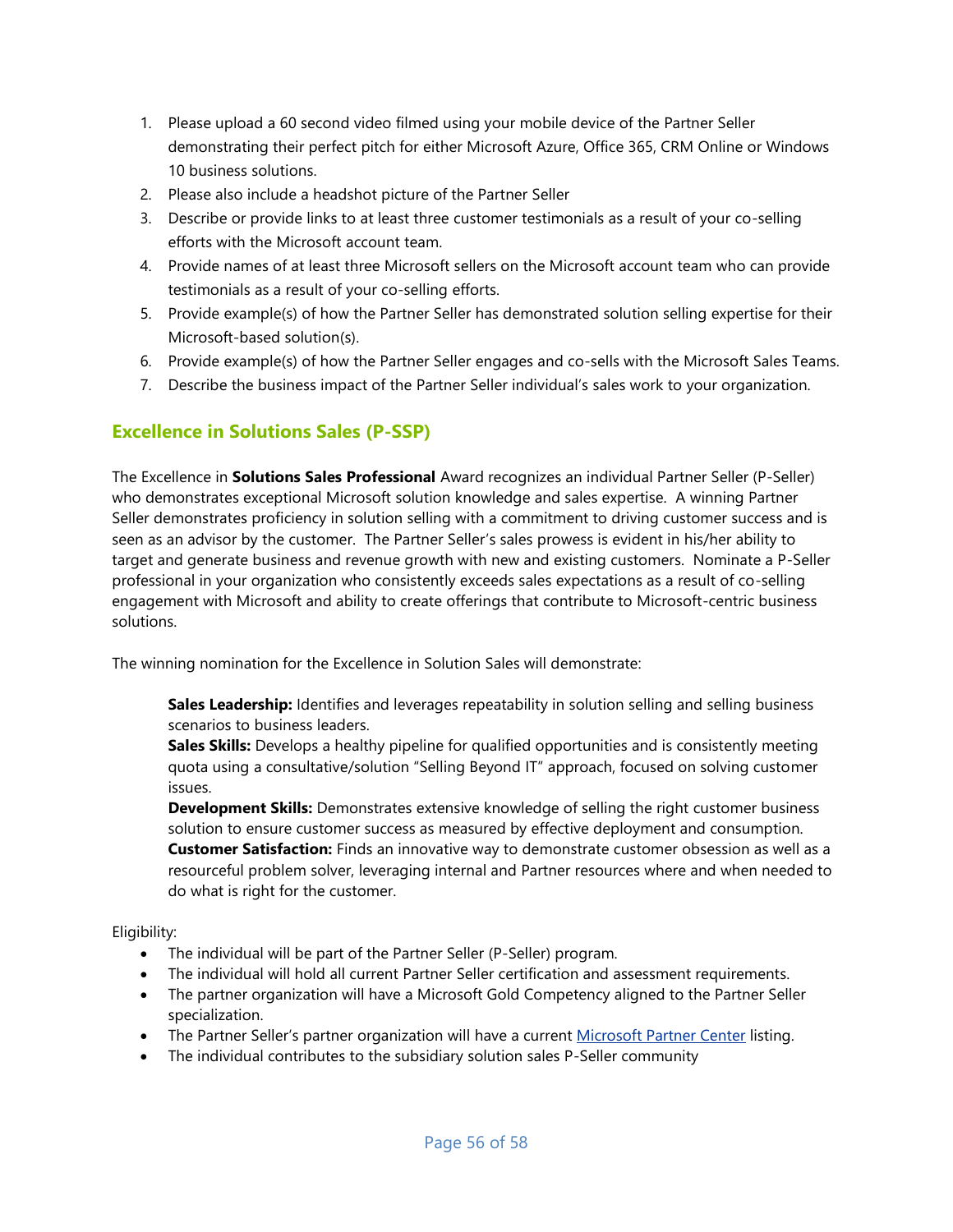#### Questions:

- 1. Please upload a 60 second video filmed using your mobile device of the Partner Seller demonstrating their perfect pitch for either Microsoft Azure, Office 365, CRM Online or Windows 10 business solutions.
- 2. Please also include a headshot picture of the Partner Seller.
- 3. Describe or provide links to at least three customer testimonials as a result of your co-selling efforts with the Microsoft account team.
- 4. Provide names of at least three Microsoft sellers on the Microsoft account team who can provide testimonials as a result of your co-selling efforts.
- 5. Provide example(s) of how the Partner Seller has demonstrated solution selling expertise for their Microsoft-based solution(s).
- 6. Provide example(s) of how the Partner Seller has demonstrated solution selling expertise for Microsoft based solution(s).
- 7. Provide example(s) of how the Partner Seller engages and co-sells with the Microsoft Sales Teams.
- 8. Describe the business impact of the Partner Seller individual's sales work to your organization.

### **Excellence in Licensing Sales (P-LSS)**

The Excellence in **Licensing Sales Specialist** Award recognizes an individual Partner Seller (P-Seller) who demonstrates exceptional Microsoft solution knowledge and sales expertise. A winning Partner Seller demonstrates proficiency in solution selling with a commitment to driving customer success and is seen as an advisor by the customer. The Partner Seller's sales prowess is evident in his/her ability to target and generate business and revenue growth with new and existing customers. Nominate a P-Seller professional in your organization who consistently exceeds sales expectations as a result of co-selling engagement with Microsoft and ability to create offerings that contribute to Microsoft-centric business solutions.

The winning nomination for the Excellence in Licensing will demonstrate:

**Innovation:** Demonstrated by the Licensing Solution Provider who has taken the most creative, yet effective approach to capitalize on new or maximize existing business opportunities. **Sales Leadership:** As shown by specific examples of efforts made jointly with Microsoft at the executive and business development levels to build a deeper partnership.

#### Eligibility:

- The individual will be part of the Partner Seller (P-Seller) program.
- The individual will hold all current Partner Seller certification and assessment requirements.
- The partner organization will have a Microsoft Gold Competency aligned to the Partner Seller specialization.
- The Partner Seller's partner organization will have a current [Microsoft Partner Center](https://partnercenter.microsoft.com/en-us/partner/home) listing.

#### Questions:

1. Please upload a 60 second video filmed using your mobile device of the Partner Seller demonstrating their perfect pitch for Microsoft Cloud/Annuity solutions.